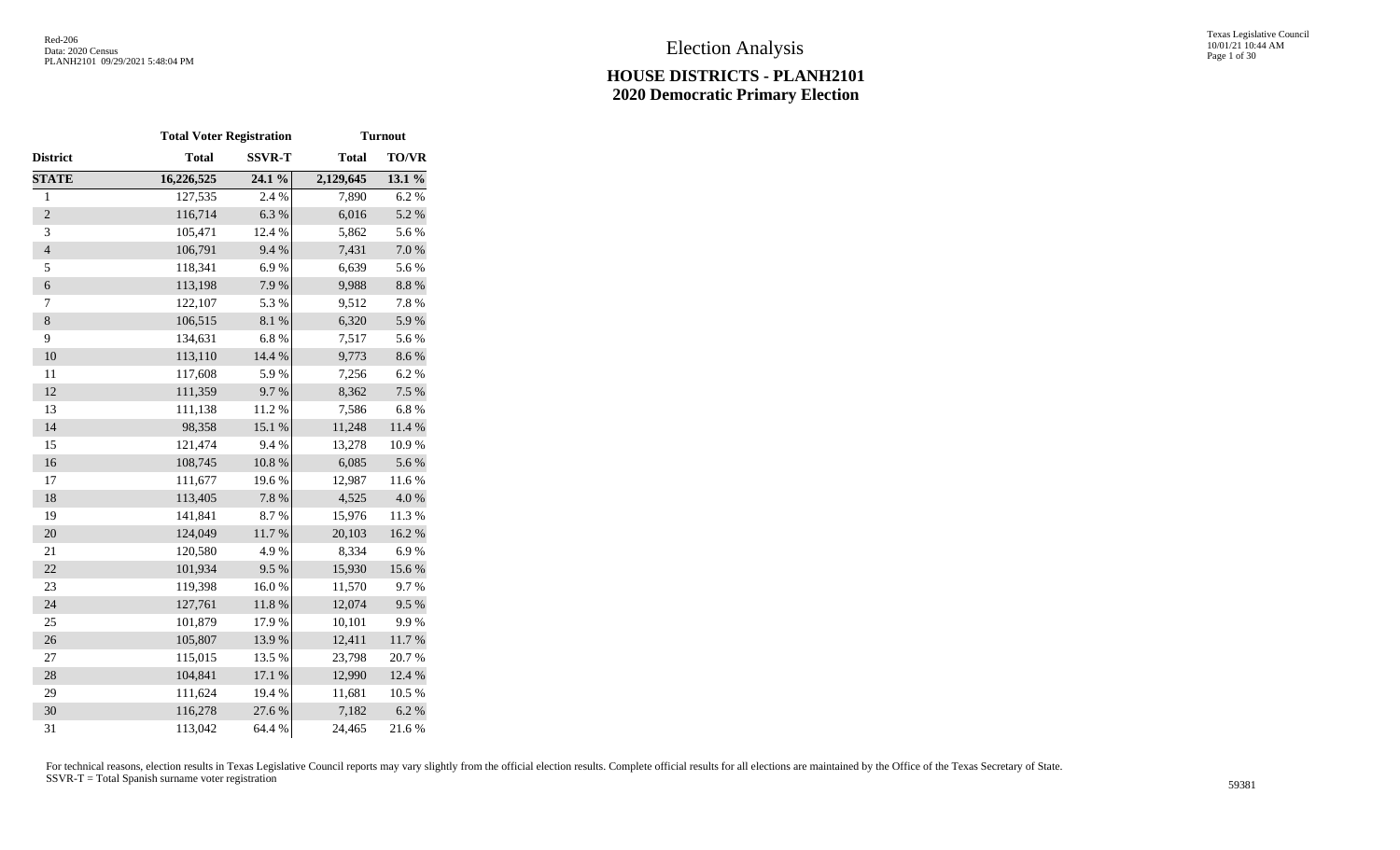|                 | <b>Total Voter Registration</b> |               |              | <b>Turnout</b> |
|-----------------|---------------------------------|---------------|--------------|----------------|
| <b>District</b> | <b>Total</b>                    | <b>SSVR-T</b> | <b>Total</b> | <b>TO/VR</b>   |
| 32              | 114,216                         | 31.8%         | 12,639       | $11.1\ \%$     |
| 33              | 115,605                         | 9.1%          | 14,003       | 12.1 %         |
| 34              | 106,677                         | 64.8 %        | 11,544       | $10.8~\%$      |
| 35              | 77,883                          | 80.0%         | 16,242       | 20.9%          |
| 36              | 86,406                          | 83.2%         | 15,580       | 18.0%          |
| 37              | 98,777                          | 80.1 %        | 16,475       | 16.7%          |
| 38              | 90,985                          | $80.0\ \%$    | 14,898       | 16.4 %         |
| 39              | 81,284                          | 83.9%         | 13,149       | 16.2%          |
| 40              | 83,261                          | 83.9%         | 14,461       | 17.4 %         |
| 41              | 87,396                          | 73.2 %        | 15,127       | 17.3 %         |
| 42              | 98,438                          | 85.2%         | 22,149       | 22.5 %         |
| 43              | 119,402                         | 55.1 %        | 14,048       | 11.8 %         |
| 44              | 116,918                         | 25.1 %        | 10,735       | 9.2%           |
| 45              | 113,698                         | 28.1 %        | 19,993       | 17.6 %         |
| 46              | 116,728                         | 18.3 %        | 31,050       | 26.6%          |
| 47              | 144,239                         | 14.7 %        | 44,162       | 30.6%          |
| 48              | 138,522                         | 8.3%          | 35,237       | 25.4 %         |
| 49              | 159,710                         | 11.8 %        | 55,640       | 34.8%          |
| 50              | 102,515                         | 19.8%         | 23,968       | 23.4 %         |
| 51              | 111,952                         | 33.8%         | 28,287       | 25.3 %         |
| 52              | 115,804                         | 14.2 %        | 18,000       | 15.5 %         |
| 53              | 136,498                         | 24.4 %        | 9,866        | 7.2 %          |
| 54              | 103,734                         | 13.5 %        | 9,662        | 9.3%           |
| 55              | 98,621                          | 12.8 %        | 8,643        | $8.8\ \%$      |
| 56              | 114,208                         | 12.4 %        | 10,428       | 9.1 %          |
| 57              | 110,943                         | 9.8%          | 13,230       | 11.9%          |
| 58              | 106,970                         | $10.8~\%$     | 6,550        | 6.1%           |
| 59              | 110,076                         | 8.2%          | 6,325        | 5.7%           |
| 60              | 98,996                          | 9.5%          | 11,854       | 12.0%          |
| 61              | 120,555                         | 6.8%          | 6,377        | 5.3 %          |
| 62              | 114,030                         | 4.9%          | 7,449        | 6.5 %          |
| 63              | 118,720                         | 9.6%          | 14,590       | 12.3 %         |
| 64              | 113,890                         | 10.9%         | 14,226       | 12.5 %         |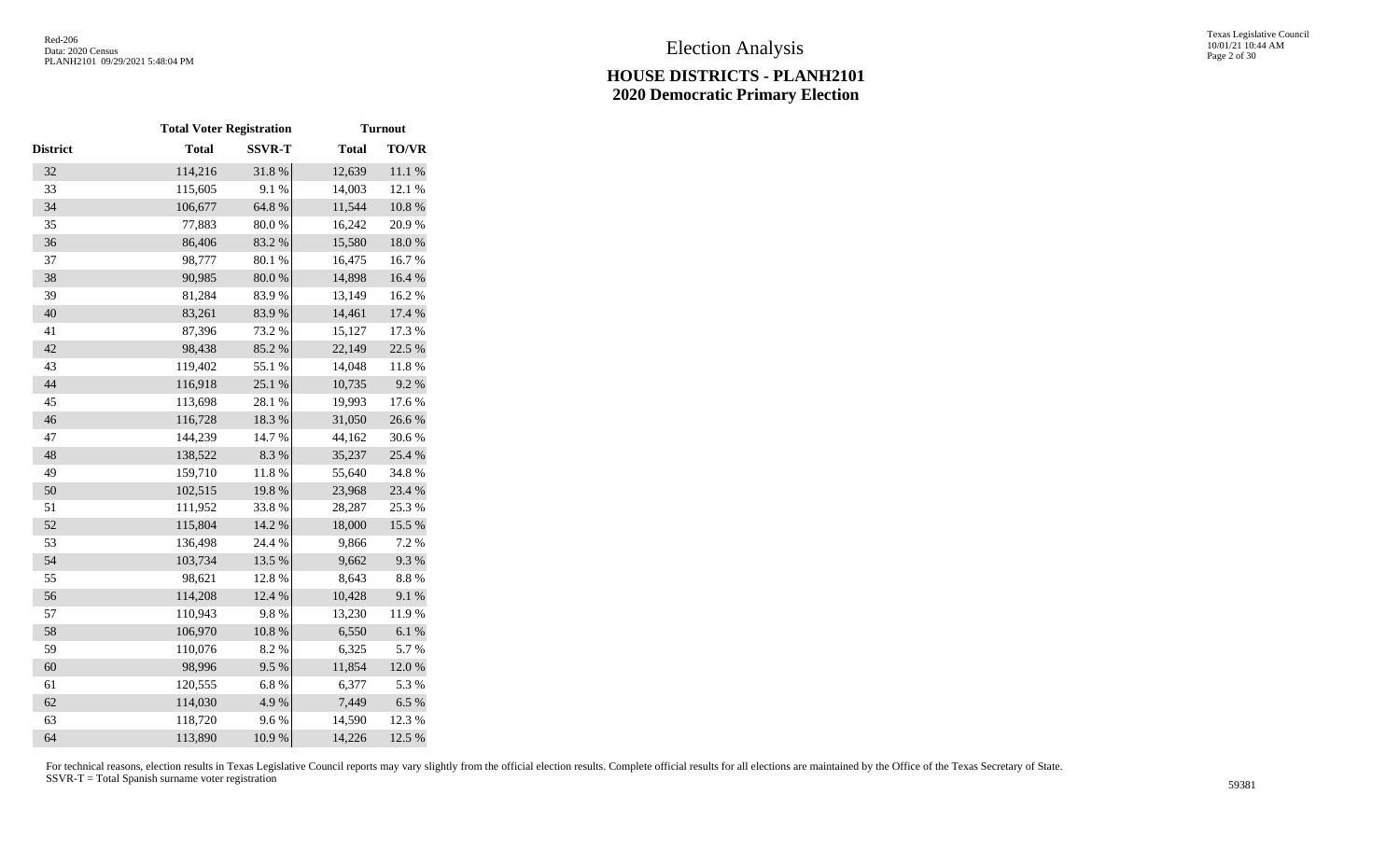|          | <b>Total Voter Registration</b> |               |              | <b>Turnout</b> |
|----------|---------------------------------|---------------|--------------|----------------|
| District | <b>Total</b>                    | <b>SSVR-T</b> | <b>Total</b> | <b>TO/VR</b>   |
| 65       | 119,907                         | 8.7%          | 14,552       | 12.1 %         |
| 66       | 112,052                         | 6.0 %         | 15,925       | 14.2 %         |
| 67       | 127,149                         | 6.6%          | 20,552       | 16.2%          |
| 68       | 125,388                         | 9.1%          | 5,047        | 4.0 %          |
| 69       | 120,424                         | $10.8~\%$     | 6,081        | 5.0%           |
| 70       | 107,158                         | $6.8~\%$      | 13,218       | 12.3 %         |
| 71       | 107,405                         | 15.1 %        | 5,892        | 5.5 %          |
| 72       | 105,914                         | 25.3 %        | 5,878        | 5.5 %          |
| 73       | 135,066                         | 13.8%         | 15,436       | 11.4 %         |
| 74       | 110,077                         | 65.8%         | 20,373       | 18.5 %         |
| 75       | 88,533                          | 77.7 %        | 10,017       | 11.3 %         |
| 76       | 108,857                         | 15.5 %        | 16,813       | 15.4 %         |
| $77\,$   | 118,126                         | 77.2 %        | 19,113       | 16.2%          |
| 78       | 122,337                         | 54.2 %        | 19,255       | 15.7 %         |
| 79       | 120,623                         | 70.8 %        | 19,411       | 16.1 %         |
| 80       | 105,700                         | 73.4 %        | 21,190       | $20.0\;\%$     |
| 81       | 88,248                          | 43.4 %        | 3,923        | 4.4 %          |
| 82       | 97,231                          | 28.8 %        | 4,326        | 4.4 %          |
| 83       | 111,056                         | 23.8%         | 6,517        | 5.9%           |
| 84       | 102,184                         | 29.5 %        | 9,335        | 9.1 %          |
| 85       | 132,111                         | $15.0\ \%$    | 10,986       | 8.3%           |
| 86       | 110,477                         | 17.7 %        | 5,422        | 4.9%           |
| 87       | 94,453                          | 23.0%         | 4,490        | 4.8%           |
| 88       | 105,812                         | 33.0%         | 3,197        | $3.0\ \%$      |
| 89       | 110,667                         | 9.0%          | 15,320       | 13.8%          |
| 90       | 85,657                          | 40.6%         | 13,394       | 15.6 %         |
| 91       | 106,952                         | 13.8 %        | 11,039       | 10.3 %         |
| 92       | 82,408                          | 17.3 %        | 10,786       | 13.1 %         |
| 93       | 101,911                         | 14.0%         | 10,886       | 10.7%          |
| 94       | 118,473                         | 9.4%          | 17,022       | 14.4 %         |
| 95       | 98,441                          | 14.7%         | 18,066       | 18.4 %         |
| 96       | 118,460                         | 10.3 %        | 15,225       | 12.9%          |
| 97       | 113,540                         | 11.1 %        | 15,847       | 14.0%          |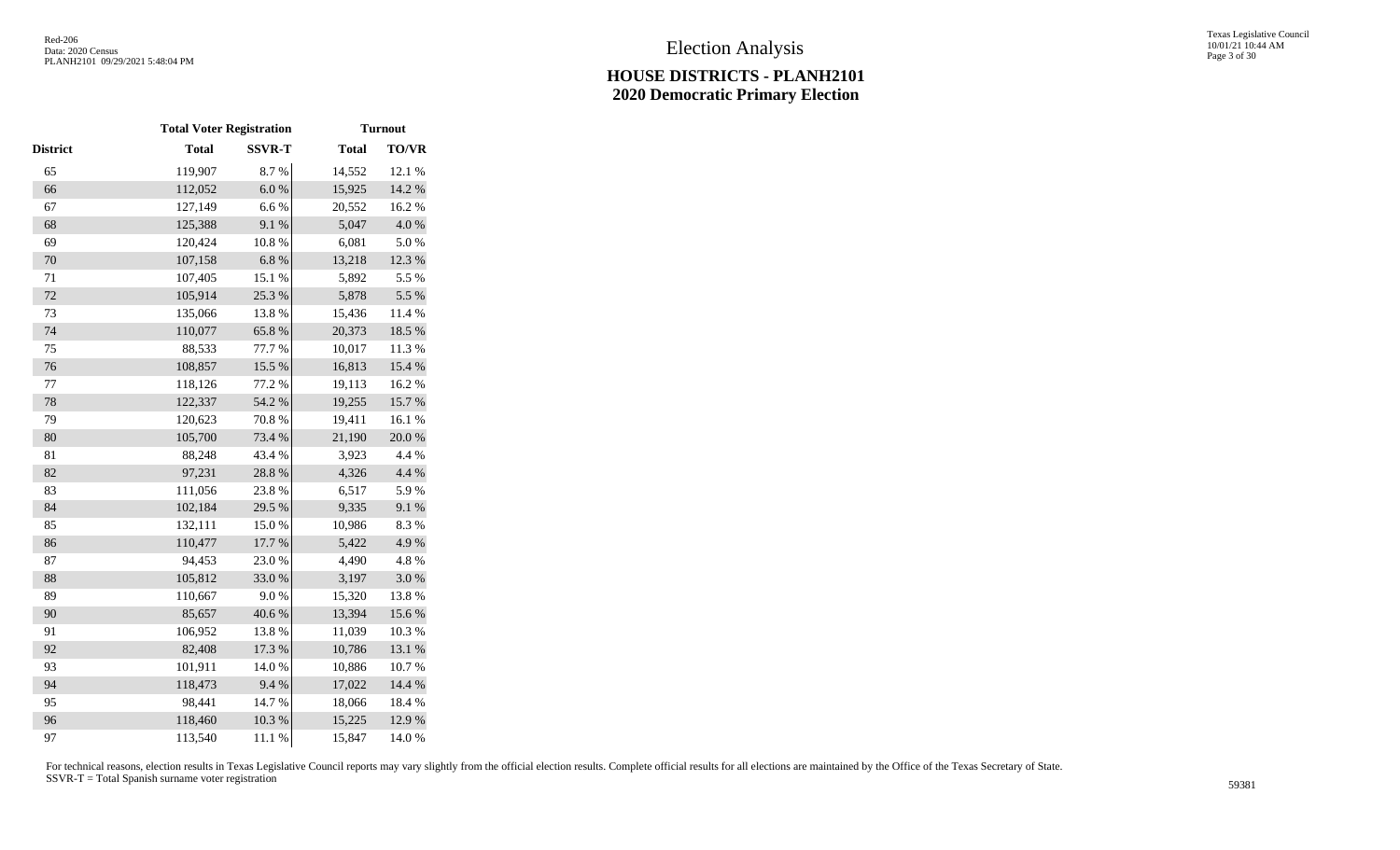|                 | <b>Total Voter Registration</b> |               |              | <b>Turnout</b> |
|-----------------|---------------------------------|---------------|--------------|----------------|
| <b>District</b> | <b>Total</b>                    | <b>SSVR-T</b> | <b>Total</b> | <b>TO/VR</b>   |
| 98              | 126,955                         | 6.1%          | 15,908       | 12.5 %         |
| 99              | 111,008                         | 16.4 %        | 12,148       | 10.9%          |
| 100             | 108,835                         | 14.6 %        | 23,577       | 21.7%          |
| 101             | 99,253                          | 16.8%         | 15,486       | 15.6%          |
| 102             | 87,522                          | 12.8%         | 14,461       | 16.5 %         |
| 103             | 85,417                          | 34.1 %        | 17,577       | 20.6%          |
| 104             | 82,879                          | 45.1 %        | 15,028       | $18.1\ \%$     |
| 105             | 74,522                          | 24.8%         | 9,813        | 13.2 %         |
| 106             | 106,811                         | $8.2~\%$      | 12,624       | $11.8\ \%$     |
| 107             | 86,932                          | 19.9%         | 15,674       | 18.0%          |
| 108             | 134,402                         | 4.8 %         | 27,816       | 20.7 %         |
| 109             | 106,479                         | 10.4 %        | 23,221       | 21.8%          |
| 110             | 71,625                          | 33.3 %        | 9,747        | 13.6 %         |
| 111             | 112,189                         | $14.0\ \%$    | 25,824       | 23.0%          |
| 112             | 116,912                         | $9.0\ \%$     | 19,266       | 16.5 %         |
| 113             | 95,637                          | 21.2%         | 12,746       | 13.3 %         |
| 114             | 84,065                          | 33.5 %        | 11,770       | $14.0\ \%$     |
| 115             | 98,262                          | 10.7%         | 16,363       | 16.7%          |
| 116             | 113,540                         | 48.3%         | 20,095       | 17.7 %         |
| 117             | 97,023                          | 55.1 %        | 12,617       | 13.0%          |
| 118             | 109,424                         | 55.1 %        | 13,780       | 12.6 %         |
| 119             | 107,897                         | 51.4%         | 15,437       | 14.3 %         |
| 120             | 105,678                         | 33.8%         | 15,370       | 14.5 %         |
| 121             | 132,263                         | 22.1 %        | 20,679       | 15.6%          |
| 122             | 125,920                         | 24.3 %        | 17,740       | 14.1 %         |
| 123             | 119,451                         | 48.3 %        | 24,117       | 20.2 %         |
| 124             | 97,802                          | $61.0\ \%$    | 13,524       | 13.8 %         |
| 125             | 121,473                         | 53.7%         | 19,719       | 16.2%          |
| 126             | 118,786                         | 13.6 %        | 13,492       | $11.4\ \%$     |
| 127             | 121,018                         | $15.2~\%$     | 13,128       | $10.8~\%$      |
| 128             | 104,517                         | 22.3 %        | 7,958        | 7.6 %          |
| 129             | 119,780                         | 15.9%         | 15,225       | 12.7%          |
| 130             | 114,988                         | 13.0%         | 10,457       | 9.1%           |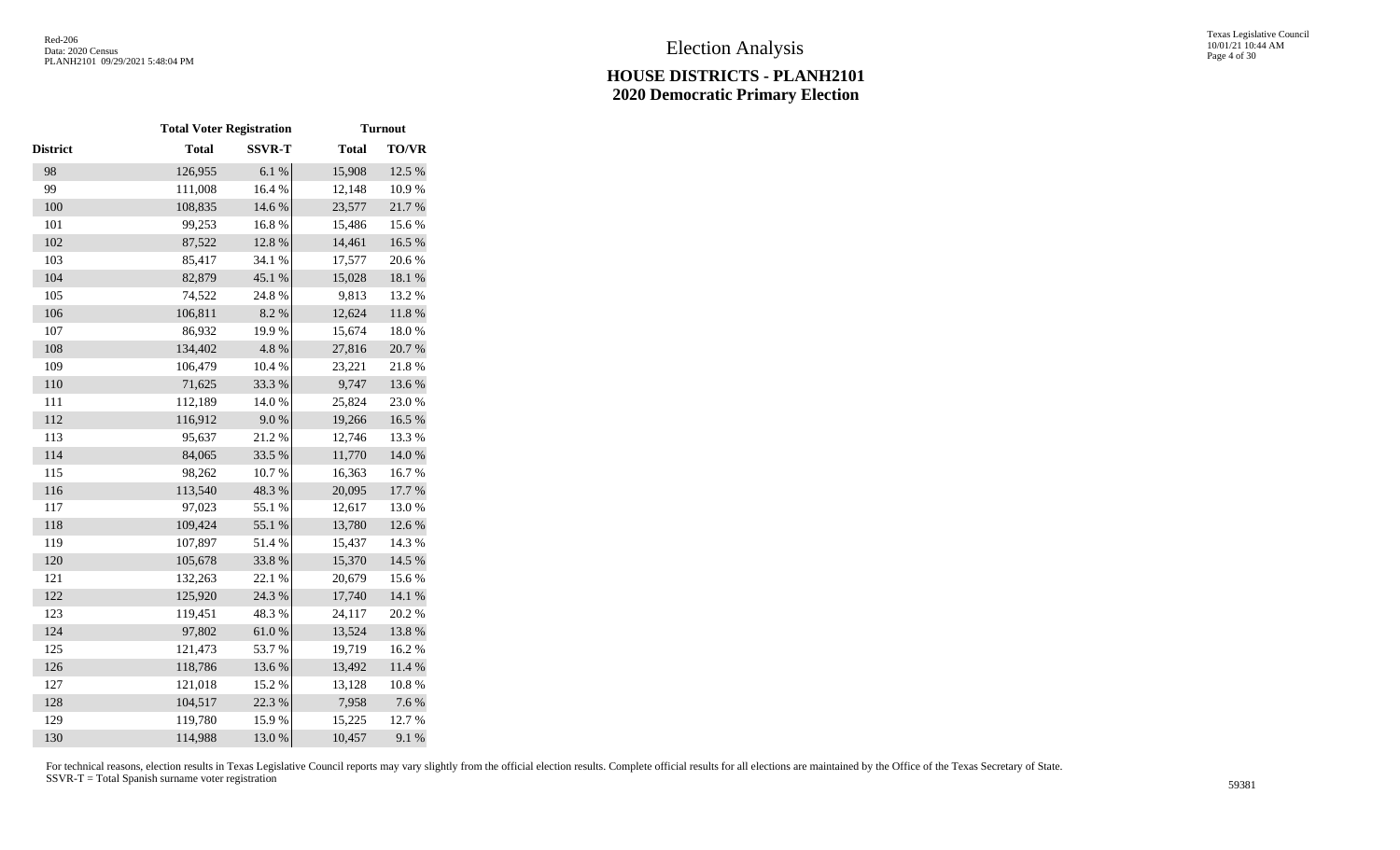Texas Legislative Council 10/01/21 10:44 AM Page 5 of 30

|          | <b>Total Voter Registration</b> |               |              | <b>Turnout</b> |
|----------|---------------------------------|---------------|--------------|----------------|
| District | <b>Total</b>                    | <b>SSVR-T</b> | <b>Total</b> | <b>TO/VR</b>   |
| 131      | 81,623                          | 28.4%         | 12,424       | 15.2 %         |
| 132      | 100,617                         | 16.3 %        | 10,938       | 10.9%          |
| 133      | 110,990                         | 8.8%          | 16,689       | 15.0%          |
| 134      | 136,819                         | 8.2 %         | 34,423       | 25.2 %         |
| 135      | 96,862                          | 26.8%         | 11,381       | 11.7%          |
| 136      | 113,300                         | 14.7 %        | 23,011       | 20.3 %         |
| 137      | 59,407                          | 22.4 %        | 7,504        | 12.6 %         |
| 138      | 109,320                         | 20.5 %        | 14,510       | 13.3 %         |
| 139      | 99,162                          | 21.2%         | 16,650       | 16.8%          |
| 140      | 71,120                          | 61.7%         | 6,518        | 9.2%           |
| 141      | 85,613                          | 20.7 %        | 11,375       | 13.3 %         |
| 142      | 86,683                          | 25.0%         | 13,401       | 15.5 %         |
| 143      | 81,665                          | 57.2 %        | 9,247        | 11.3 %         |
| 144      | 82,441                          | 57.7 %        | 7,228        | 8.8 %          |
| 145      | 101,471                         | 45.7%         | 19,334       | 19.1 %         |
| 146      | 108,510                         | 12.3 %        | 22,401       | 20.6 %         |
| 147      | 113,689                         | 19.6%         | 22,389       | 19.7%          |
| 148      | 88,106                          | 32.0%         | 10,613       | 12.0 %         |
| 149      | 89,337                          | 22.0%         | 10,100       | 11.3 %         |
| 150      | 107,845                         | 15.7%         | 11,111       | 10.3%          |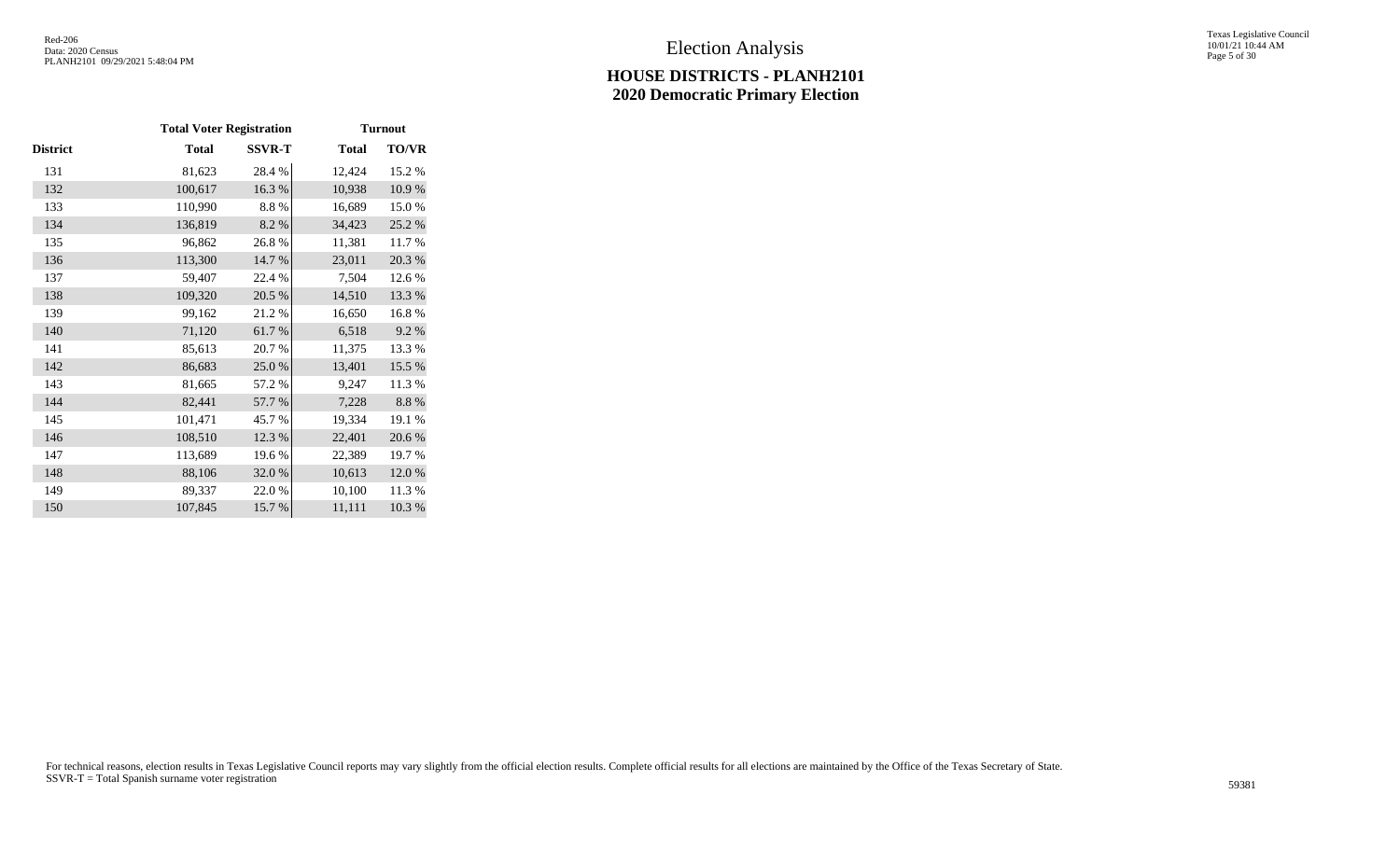|                 |                 |           |                |              |                    |                |                 |           |                 | <b>PRESIDENT</b> |                |           |                  |          |           |           |             |         |                               |         |
|-----------------|-----------------|-----------|----------------|--------------|--------------------|----------------|-----------------|-----------|-----------------|------------------|----------------|-----------|------------------|----------|-----------|-----------|-------------|---------|-------------------------------|---------|
| <b>District</b> | <b>Bennet-D</b> |           | <b>Biden-D</b> |              | <b>Bloomberg-D</b> |                | <b>Booker-D</b> |           | <b>Castro-D</b> |                  | De La Fuente-D |           | <b>Delaney-D</b> |          | Gabbard-D |           | Klobuchar-D |         | <b>Patrick-D</b>              |         |
| <b>STATE</b>    | 10,325          | $0.5\%$   | 725,479 34.6 % |              | 300,575 14.4 %     |                | 4,940           | $0.2\%$   | 16,684          | $0.8\%$          | 5,464          | $0.3\%$   | 3,281            | $0.2\%$  | 8,687     | $0.4\%$   | 43,282      | $2.1\%$ | 1,303                         | $0.1\%$ |
|                 | 24              | $0.3\%$   | 4,150          | 53.3 %       |                    | $1,131$ 14.5 % | 27              | 0.3%      | 8               | 0.1%             | 5              | 0.1%      | 17               | $0.2\%$  | 32        | $0.4\%$   | 105         | 1.3 %   | -7                            | 0.1%    |
| 2               | 12              | 0.2 %     | 2,575          | 42.8%        | 933                | 15.5 %         | 13              | 0.2 %     | 13              | 0.2%             | 3              | $0.0\ \%$ | 8                | 0.1%     | 13        | 0.2 %     | 113         | 1.9 %   | 5                             | 0.1%    |
| 3               | 8               | 0.1%      | 2,291          | 39.1 %       | 798                | 13.6 %         | $7\phantom{.0}$ | 0.1%      | 10              | 0.2 %            | 2              | $0.0\ \%$ | $\overline{0}$   | 0.0 %    | 31        | $0.5\%$   | 154         | 2.6 %   |                               | 0.0 %   |
| $\overline{4}$  | 61              | 0.8%      | 3,180          | 43.0 %       | 1,148              | 15.5 %         | 9               | 0.1 %     | 6               | 0.1 %            | 16             | 0.2 %     | 8                | 0.1%     | 31        | 0.4%      | 109         | 1.5 %   |                               | 0.1 %   |
| 5               | 49              | 0.7%      | 3,283          | 50.0%        | 1.057              | 16.1 %         | 25              | 0.4%      | 20              | 0.3%             | 9              | 0.1%      | 10               | 0.2 %    | 37        | $0.6\,\%$ | 135         | 2.1 %   | 7                             | 0.1%    |
| 6               | 16              | $0.2~\%$  | 4,511          | 45.4 %       | 1,528              | 15.4 %         | 17              | 0.2 %     | 70              | 0.7%             | 6              | $0.1\ \%$ | 3                | 0.0 %    | 48        | $0.5~\%$  | 165         | 1.7%    |                               | $0.0\%$ |
| $\tau$          | 38              | $0.4\%$   | 4,924          | 51.9%        | 1,493              | 15.7 %         | 34              | 0.4%      | 16              | 0.2 %            | 11             | 0.1%      | 13               | 0.1%     | 36        | $0.4\%$   | 180         | 1.9%    | 5                             | 0.1%    |
| 8               | 15              | 0.2 %     |                | 3,058 48.5 % | 1,113              | 17.7 %         | 19              | 0.3 %     | 21              | 0.3%             | 9              | 0.1 %     | 10               | 0.2 %    | 16        | 0.3%      | 125         | 2.0 %   | $\overline{4}$                | 0.1%    |
| 9               | 33              | 0.4%      |                | 3,565 47.7 % | 1,254              | 16.8%          | 14              | 0.2 %     | 25              | 0.3%             | 17             | 0.2 %     | 19               | 0.3%     | 25        | 0.3%      | 195         | 2.6 %   | 11                            | 0.1%    |
| 10              | 10              | 0.1%      | 4,480          | 46.0%        | 1,401              | 14.4 %         | 43              | 0.4%      | 37              | 0.4%             | 9              | 0.1 %     | 2                | 0.0 %    | 24        | 0.2 %     | 163         | 1.7 %   | 10                            | 0.1%    |
| 11              | 33              | $0.5\%$   |                | 3,503 48.6 % | 1,050              | 14.6 %         | 12              | 0.2 %     | 8               | 0.1%             | 7              | 0.1%      | 20               | 0.3 %    | 30        | 0.4%      | 130         | 1.8%    | 3                             | 0.0 %   |
| 12              | 22              | 0.3 %     |                | 3,749 45.3 % | 1,193              | 14.4 %         | 39              | 0.5%      | 16              | 0.2 %            | 10             | 0.1 %     | 13               | 0.2 %    | 26        | 0.3 %     | 179         | 2.2 %   |                               | $0.0\%$ |
| 13              | 21              | 0.3 %     |                | 3,408 46.1 % | 1,235              | 16.7 %         | 15              | 0.2 %     | 55              | 0.7%             | 11             | 0.1%      | 27               | 0.4%     | 17        | 0.2 %     | 116         | $1.6\%$ | $\boldsymbol{\varDelta}$      | 0.1%    |
| 14              | 54              | 0.5%      | 3,322          | 29.5 %       | 800                | 7.1 %          | 45              | $0.4~\%$  | 13              | 0.1 %            | 6              | 0.1 %     |                  | 0.0 %    | 59        | 0.5 %     | 257         | 2.3 %   |                               | $0.0\%$ |
| 15              | 6               | $0.0\ \%$ | 5,182          | 39.0%        | 1,872              | 14.1 %         | 10              | $0.1~\%$  | 5               | 0.0 %            | -1             | $0.0\ \%$ |                  | 0.0 %    | 63        | $0.5~\%$  | 432         | 3.3 %   |                               | 0.0 %   |
| 16              | 12              | 0.2 %     | 2,387          | 39.2 %       | 1,011              | 16.6 %         | $\overline{4}$  | 0.1 %     | 12              | 0.2 %            | 3              | 0.0 %     |                  | 0.0 %    | 28        | $0.5\%$   | 199         | 3.3 %   | $\mathfrak{D}$                | $0.0\%$ |
| 17              | 21              | 0.2 %     | 4,507          | 34.9 %       | 1,875              | 14.5 %         | 15              | 0.1%      | 54              | 0.4%             | 16             | 0.1%      | 21               | 0.2 %    | 42        | 0.3 %     | 344         | 2.7 %   | 11                            | 0.1%    |
| 18              | 8               | 0.2 %     | 2,087          | 46.3%        | 740                | 16.4 %         | $\overline{4}$  | 0.1 %     | 11              | 0.2 %            | 6              | 0.1 %     | 22               | 0.5 %    | 10        | $0.2~\%$  | 74          | 1.6 %   | $\overline{2}$                | $0.0\%$ |
| 19              | 16              | 0.1%      | 5,833          | 36.8%        | 2,538              | 16.0%          | 5               | $0.0\ \%$ | 33              | 0.2%             | 7              | 0.0 %     | 8                | 0.1%     | 73        | $0.5\%$   | 635         | 4.0%    | $\overline{4}$                | 0.0 %   |
| 20              | 14              | 0.1 %     | 6,145          | 30.7 %       | 2,663              | 13.3 %         | 13              | 0.1 %     | 24              | 0.1%             | 3              | $0.0\ \%$ | 9                | 0.0 %    | 95        | $0.5\%$   | 791         | 4.0 %   | 5                             | $0.0\%$ |
| 21              | 54              | 0.7%      | 3,687          | 44.6 %       | 1,494              | 18.1 %         | 28              | 0.3 %     | 13              | 0.2 %            | 10             | 0.1 %     | 10               | 0.1%     | 41        | $0.5\%$   | 194         | 2.3 %   | .5                            | 0.1%    |
| 22              | 222             | 1.4 %     | 7,959          | 50.0 %       | 3,062              | 19.2 %         | 136             | 0.9 %     | 38              | 0.2 %            | 34             | 0.2 %     | 24               | 0.2 %    | 28        | 0.2 %     | 133         | 0.8 %   | 15                            | 0.1%    |
| 23              | 73              | $0.6\%$   | 4,687          | 40.6 %       | 1.552              | 13.4 %         | 22              | 0.2 %     | 65              | 0.6 %            | 3              | 0.0 %     | 10               | 0.1%     | 33        | 0.3%      | 224         | 1.9%    | 5                             | 0.0 %   |
| 24              | 44              | 0.4%      | 5,097          | 42.2 %       | 1,591              | 13.2 %         | 13              | $0.1\ \%$ | 38              | 0.3%             | 2              | $0.0\ \%$ | 6                | 0.0 %    | 51        | $0.4~\%$  | 348         | 2.9%    | 8                             | 0.1%    |
| 25              | 41              | $0.4\%$   | 4,233          | 41.9%        | 1,494              | 14.8%          | 11              | 0.1%      | 10              | 0.1%             | 17             | 0.2 %     | $\overline{4}$   | 0.0 %    | 35        | 0.3 %     | 212         | 2.1 %   | $\mathfrak{D}_{\mathfrak{p}}$ | 0.0 %   |
| 26              | 9               | 0.1%      | 4,700          | 37.9 %       | 1,911              | 15.4 %         | 51              | $0.4~\%$  | 32              | 0.3%             | $\tau$         | 0.1 %     | 6                | 0.0 %    | 60        | $0.5\%$   | 350         | 2.8 %   | 4                             | $0.0\%$ |
| 27              | 35              | 0.1%      | 11,850         | 49.8%        | 3,497              | 14.7 %         | 225             | 0.9 %     | 49              | 0.2 %            | 19             | 0.1 %     | 21               | 0.1%     | 77        | 0.3%      | 286         | 1.2%    | 14                            | 0.1%    |
| 28              | 20              | 0.2 %     | 5,083          | 39.1 %       | 2,154              | 16.6 %         | 77              | 0.6 %     | 27              | 0.2 %            | 13             | $0.1\ \%$ | 9                | 0.1%     | 96        | $0.7\ \%$ | 291         | 2.2 %   | $\overline{4}$                | $0.0\%$ |
| 29              | 27              | 0.2 %     | 4,671          | 40.0%        |                    | 1,644 14.1 %   | 11              | 0.1%      | 11              | 0.1%             | 13             | 0.1 %     |                  | 0.0 %    | 67        | 0.6 %     | 277         | 2.4 %   | 2                             | 0.0 %   |
| 30              | 38              | $0.5\%$   | 3,287          | 45.9%        | 985                | 13.7 %         | 18              | 0.3%      | 74              | 1.0%             | 22             | $0.3~\%$  | 16               | $0.2 \%$ | 31        | 0.4%      | 157         | 2.2 %   | 10                            | 0.1 %   |
| 31              | 319             | 1.6 %     | 4,484          | 22.1 %       | 4.057              | 20.0 %         | -84             | 0.4%      | 921             | 4.5 %            | 835            | 4.1 %     | 104              | $0.5\%$  | 201       | 1.0%      | 323         | 1.6 %   | 51                            | 0.3%    |
| 32              | 31              | 0.2 %     |                | 4,711 37.7 % | 2,123              | 17.0 %         | 24              | 0.2 %     | 43              | 0.3%             | 43             | 0.3 %     | 30               | 0.2 %    | 52        | 0.4%      | 337         | 2.7 %   | 6                             | $0.0\%$ |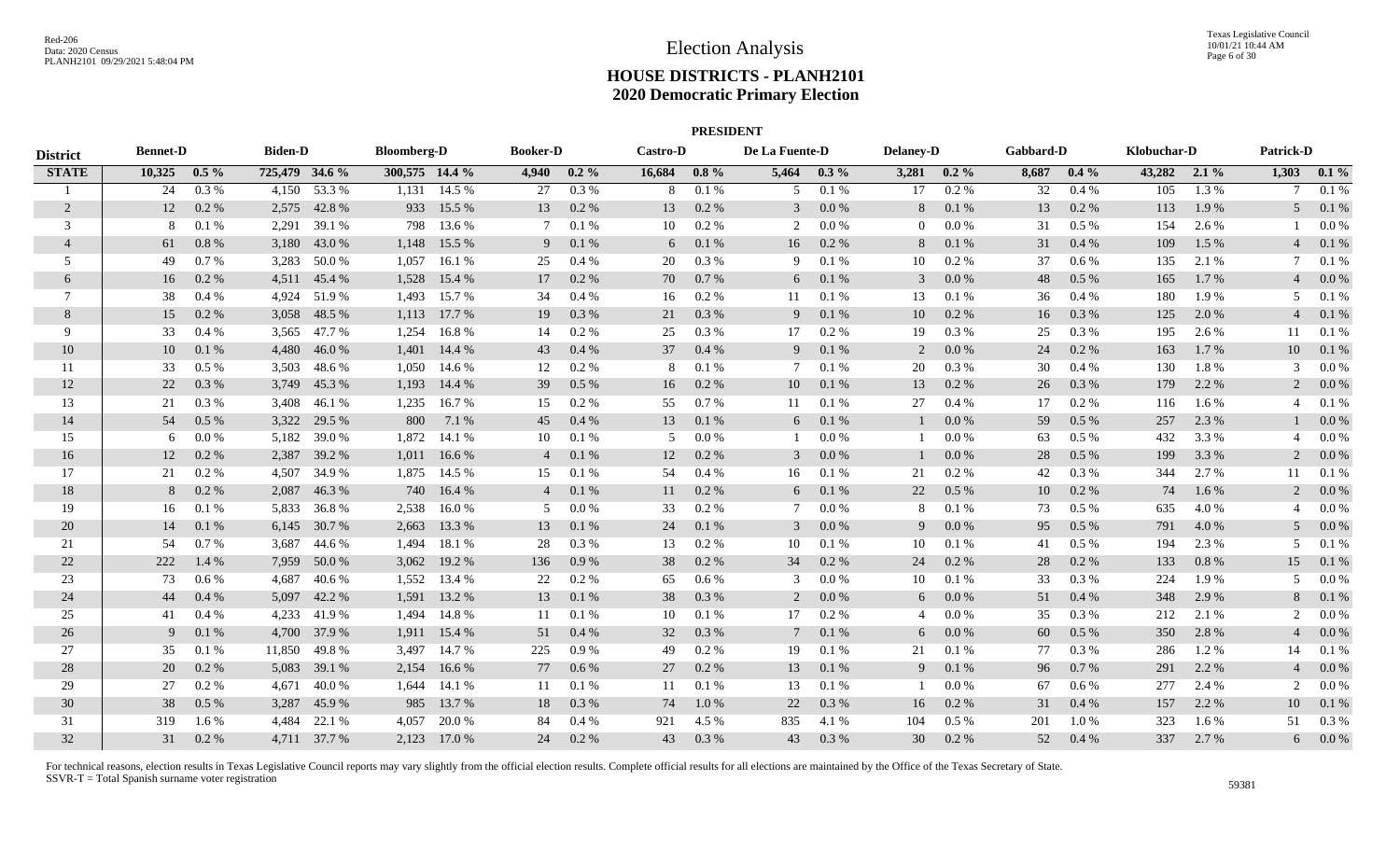|                 |                  |              |                 |         |          |                | <b>PRESIDENT</b> |         |              |         |        |           |                    |         |               |         | <b>U.S. SEN</b> |        |                  |                |
|-----------------|------------------|--------------|-----------------|---------|----------|----------------|------------------|---------|--------------|---------|--------|-----------|--------------------|---------|---------------|---------|-----------------|--------|------------------|----------------|
| <b>District</b> | <b>Sanders-D</b> |              | <b>Steyer-D</b> |         | Warren-D |                | <b>Wells-D</b>   |         | Williamson-D |         | Yang-D |           | <b>Buttigieg-D</b> |         | <b>Bell-D</b> |         | Cooper-D        |        | <b>Edwards-D</b> |                |
| <b>STATE</b>    | 626,027 29.9 %   |              | 13,928          | $0.7\%$ |          | 239,169 11.4 % | 1,504            | $0.1\%$ | 3,919        | $0.2\%$ | 6,673  | $0.3\%$   | 82,634             | $3.9\%$ | 159,725       | $8.5\%$ | 92,394          | 4.9%   |                  | 189,592 10.1 % |
|                 | 1,525            | 19.6%        | 81              | 1.0%    | 455      | 5.8 %          |                  | 0.1%    | 26           | 0.3%    | 19     | 0.2 %     | 173                | 2.2 %   | 783           | 11.4 %  | 511             | 7.4 %  | 1,153            | 16.7%          |
| 2               | 1,630            | 27.1 %       | 58              | 1.0%    | 460      | 7.6 %          | $\overline{4}$   | 0.1%    | 9            | 0.1%    | 11     | 0.2 %     | 156                | 2.6 %   | 440           | 8.3%    | 232             | 4.4 %  | 392              | 7.4 %          |
| 3               | 1.654            | 28.2 %       | 42              | 0.7%    | 580      | 9.9%           | $\overline{0}$   | 0.0 %   | 3            | 0.1%    | 18     | 0.3%      | 263                | 4.5 %   | 713           | 13.9%   | 196             | 3.8%   | 616              | 12.0 %         |
| $\overline{4}$  | 1,858            | 25.1 %       | 82              | 1.1 %   | 569      | 7.7 %          | $\overline{4}$   | 0.1%    | 37           | 0.5 %   | 9      | 0.1%      | 269                | 3.6 %   | 739           | 10.5 %  | 286             | 4.1 %  | 666              | 9.5 %          |
| 5               | 1,233            | 18.8 %       | 42              | 0.6 %   | 415      | 6.3%           | 13               | 0.2%    | 30           | 0.5%    | 19     | 0.3 %     | 187                | 2.8 %   | 640           | 10.9%   | 483             | 8.2%   | 722              | 12.3 %         |
| 6               | 2,308            | 23.2 %       | 64              | 0.6 %   | 701      | 7.1 %          | 5                | 0.1%    | 98           | 1.0%    | 46     | 0.5 %     | 344                | 3.5 %   | 932           | 10.2%   | 947             | 10.4 % | 1,019            | 11.2 %         |
| $\tau$          | 1.815            | 19.1 %       | 46              | 0.5%    | 581      | 6.1 %          | 13               | 0.1%    | 24           | 0.3%    | 14     | 0.1%      | 244                | 2.6 %   | 785           | 9.8%    | 523             | 6.5%   | 1,123            | 14.0 %         |
| 8               | 1,279            | 20.3 %       | 62              | 1.0%    | 375      | 6.0%           | 11               | 0.2 %   | 6            | 0.1%    | 11     | $0.2~\%$  | 165                | 2.6 %   | 539           | 9.3%    | 350             | 6.0%   | 480              | 8.3%           |
| 9               | 1,412            | 18.9%        | 66              | 0.9%    | 535      | 7.2 %          | 14               | 0.2 %   | 23           | 0.3%    | 17     | 0.2 %     | 242                | 3.2 %   | 965           | 14.7%   | 632             | 9.6%   | 542              | 8.3%           |
| 10              | 2,388            | 24.5 %       | 81              | 0.8%    | 749      | 7.7%           | 12               | 0.1%    |              | 0.1%    | 22     | $0.2~\%$  | 310                | 3.2 %   | 376           | 4.0%    | 459             | 4.9%   | 508              | 5.4 %          |
| 11              | 1,587            | 22.0%        | 31              | $0.4\%$ | 599      | 8.3%           | $\tau$           | 0.1%    |              | 0.1%    | 26     | 0.4%      | 161                | 2.2 %   | 842           | 13.4 %  | 596             | 9.5%   | 786              | 12.5 %         |
| 12              | 1,849            | 22.3 %       | 96              | 1.2%    | 742      | 9.0%           | 16               | 0.2 %   | 12           | 0.1%    | 25     | $0.3\ \%$ | 286                | 3.5 %   | 969           | 13.1 %  | 334             | 4.5 %  | 660              | 8.9%           |
| 13              | 1.670            | 22.6 %       | 45              | 0.6 %   | 570      | 7.7%           | $\overline{4}$   | 0.1%    | 20           | 0.3%    | 13     | 0.2 %     | 167                | 2.3 %   | 505           | 7.4 %   | 423             | 6.2%   | 524              | 7.7 %          |
| 14              | 4.349            | 38.7%        | 65              | 0.6%    | 1,786    | 15.9%          | 15               | 0.1%    | 5            | 0.0 %   | 75     | 0.7%      | 395                | 3.5 %   | 414           | 4.3 %   | 183             | 1.9%   | 631              | 6.6 %          |
| 15              | 3,204            | 24.1 %       | 54              | 0.4%    | 1,653    | 12.4 %         |                  | 0.0 %   | 3            | 0.0 %   | 34     | $0.3~\%$  | 753                | 5.7%    | 1,241         | 11.2%   | 373             | 3.4 %  | 1,530            | 13.8%          |
| 16              | 1,516            | 24.9%        | 44              | 0.7 %   | 561      | 9.2 %          | 5                | 0.1%    | 6            | 0.1 %   | 13     | 0.2 %     | 280                | 4.6 %   | 720           | 13.5 %  | 224             | 4.2 %  | 647              | 12.1 %         |
| 17              | 3,783            | 29.3 %       | 141             | 1.1 %   | 1,508    | 11.7 %         | 8                | 0.1%    | 8            | 0.1%    | 39     | 0.3%      | 510                | 4.0 %   | 697           | 5.8 %   | 662             | 5.5 %  | 655              | 5.5 %          |
| 18              | 1,034            | 22.9 %       | 44              | 1.0%    | 311      | 6.9%           | $\overline{4}$   | 0.1%    | 9            | 0.2 %   | 15     | $0.3\ \%$ | 129                | 2.9 %   | 718           | 18.0%   | 373             | 9.3 %  | 430              | 10.8%          |
| 19              | 3,473            | 21.9%        | 114             | 0.7%    | 2,100    | 13.2 %         | 5                | 0.0 %   |              | 0.0 %   | 31     | 0.2 %     | 986                | 6.2%    | 1,147         | 8.0%    | 345             | 2.4 %  | 1,316            | 9.2%           |
| 20              | 5,675            | 28.3 %       | 119             | 0.6 %   | 3,183    | 15.9 %         | 6                | 0.0 %   | 10           | 0.0 %   | 48     | $0.2~\%$  | 1,218              | 6.1 %   | 609           | 3.3 %   | 516             | 2.8 %  | 832              | 4.4 %          |
| 21              | 1,735            | 21.0%        | 42              | 0.5%    | 602      | 7.3 %          | 10               | 0.1%    | 12           | 0.1%    | 36     | 0.4%      | 287                | 3.5 %   | 1,050         | 14.8%   | 1,015           | 14.3 % | 739              | 10.4 %         |
| 22              | 3,037            | 19.1 %       | 81              | 0.5%    | 724      | 4.5 %          | 22               | 0.1%    | 38           | 0.2 %   | 72     | 0.5 %     | 305                | 1.9 %   | 2,030         | 14.1 %  | 3,648           | 25.4 % | 1,040            | 7.2 %          |
| 23              | 3,017            | 26.1 %       | 108             | 0.9%    | 1,223    | 10.6%          | 6                | 0.1%    | 14           | 0.1%    | 26     | 0.2 %     | 483                | 4.2 %   | 1,693         | 17.3 %  | 548             | 5.6 %  | 1,110            | 11.4 %         |
| 24              | 2,829            | 23.4 %       | 98              | 0.8%    | 1,322    | 10.9 %         | 3                | 0.0 %   | 8            | 0.1%    | 28     | $0.2~\%$  | 588                | 4.9 %   | 1,577         | 15.5 %  | 549             | 5.4 %  | 1,298            | 12.8%          |
| 25              | 2,706            | 26.8%        | 62              | 0.6 %   | 911      | 9.0%           | 2                | 0.0 %   | 5            | $0.0\%$ | 33     | 0.3%      | 323                | 3.2 %   | 2,204         | 24.0%   | 791             | 8.6%   | 1,027            | 11.2%          |
| 26              | 3,197            | 25.8%        | 62              | 0.5%    | 1,336    | 10.8%          | 2                | 0.0 %   | .5           | 0.0 %   | 64     | $0.5\ \%$ | 615                | 5.0%    | 1,361         | 12.4 %  | 693             | 6.3%   | 1,286            | 11.7 %         |
| 27              | 5,152            | 21.6 %       | 201             | 0.8%    | 1,784    | 7.5 %          | 13               | 0.1%    | 17           | 0.1%    | 82     | 0.3 %     | 476                | 2.0 %   | 4,394         | 20.3 %  | 1,815           | 8.4%   | 4,748            | 22.0 %         |
| 28              | 3,366            | 25.9%        | 80              | 0.6%    | 1,163    | 9.0%           | $\mathbf{3}$     | 0.0 %   | 8            | 0.1%    | 72     | 0.6 %     | 524                | 4.0%    | 1,695         | 15.0%   | 739             | 6.5 %  | 1,342            | 11.8%          |
| 29              | 3.154            | 27.0%        | 63              | $0.5\%$ | 1,258    | 10.8%          |                  | 0.0 %   | .5           | 0.0 %   | 38     | 0.3%      | 438                | 3.7 %   | 2,312         | 21.9%   | 792             | 7.5 %  | 1,089            | 10.3 %         |
| 30              | 1,603            | 22.4 %       | 52              | 0.7%    | 591      | 8.2%           | 5                | 0.1%    | 11           | 0.2 %   | 19     | 0.3%      | 247                | 3.4 %   | 649           | 10.1%   | 341             | 5.3 %  | 617              | 9.6 %          |
| 31              | 6.654            | 32.8%        | 220             | 1.1 %   | 1,066    | 5.2 %          | 182              | 0.9%    | 119          | $0.6\%$ | 185    | 0.9%      | 504                | 2.5 %   | 1.061         | 6.4 %   | 900             | 5.4 %  | 1,151            | 6.9%           |
| 32              |                  | 3,146 25.1 % | 54              | 0.4%    | 1.311    | 10.5 %         |                  | 0.0 %   |              | 0.1%    | 38     | 0.3%      | 554                | 4.4 %   | 538           | 5.1 %   | 756             | 7.1 %  | 950              | 9.0 %          |
|                 |                  |              |                 |         |          |                |                  |         |              |         |        |           |                    |         |               |         |                 |        |                  |                |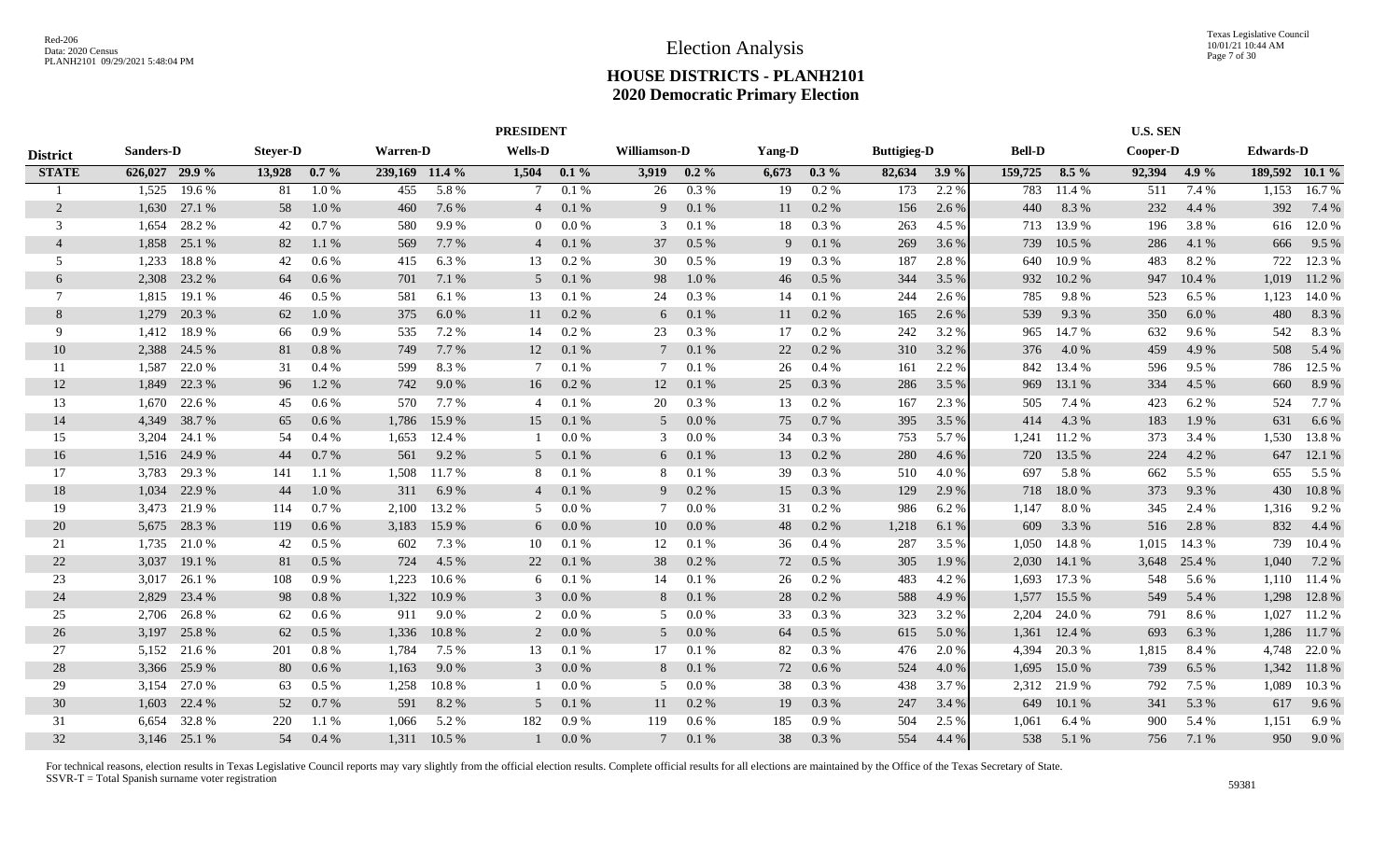|                 |                 |         |                |        |              |         |                | <b>U.S. SEN</b> |                    |         |          |           |            |          |                  |        |                |        | <b>RR COMM1</b> |                |
|-----------------|-----------------|---------|----------------|--------|--------------|---------|----------------|-----------------|--------------------|---------|----------|-----------|------------|----------|------------------|--------|----------------|--------|-----------------|----------------|
| <b>District</b> | <b>Foster-D</b> |         | Garcia-D       |        | Harris-D     |         | <b>Hegar-D</b> |                 | <b>Hernandez-D</b> |         | Hunter-D |           | Ocegueda-D |          | <b>Ramirez-D</b> |        | West-D         |        | Alonzo-D        |                |
| <b>STATE</b>    | 31,706          | $1.7\%$ | 191,832 10.3 % |        | 59,692 3.2 % |         | 417,074 22.3 % |                 | 137,846            | $7.4\%$ | 26,905   | $1.4\%$   | 41,550     | $2.2\%$  | 246,541 13.2 %   |        | 274,042 14.7 % |        |                 | 506,644 28.6 % |
|                 | 292             | 4.2 %   | 612            | 8.9%   | 213          | 3.1%    |                | 1,052 15.3 %    | 327                | 4.8%    | 160      | 2.3 %     | 69         | 1.0%     | 417              | 6.1%   | 1,295          | 18.8%  | 1,336           | 19.9 %         |
| 2               | 107             | 2.0 %   | 417            | 7.9 %  | 116          | 2.2 %   | 1,723          | 32.6 %          | 330                | 6.2 %   | 108      | 2.0%      | 55         | 1.0%     | 370              | 7.0%   | 994            | 18.8%  | 960             | 19.5 %         |
| 3               | 110             | 2.1 %   | 461            | 9.0%   | 134          | 2.6 %   | 1,287          | 25.1 %          | 612                | 11.9%   | 74       | 1.4 %     | 98         | 1.9%     | 367              | 7.2 %  | 456            | 8.9%   | 1,232           | 25.9%          |
| $\overline{4}$  | 76              | 1.1%    | 469            | 6.7 %  | 108          | $1.5\%$ | 1,457          | 20.8%           | 405                | 5.8%    | 80       | 1.1%      | 70         | 1.0%     | 403              | 5.7 %  | 2,253          | 32.1 % | 1,919           | 28.3 %         |
| 5               | 219             | 3.7 %   | 568            | 9.6 %  | 285          | 4.8%    | 1,023          | 17.4 %          | 259                | 4.4 %   | 160      | 2.7 %     | 180        | 3.1 %    | 317              | 5.4 %  | 1,031          | 17.5 % | 1,367           | 24.0 %         |
| 6               | 134             | 1.5 %   | 721            | 7.9 %  | 628          | 6.9%    | 1,130          | 12.4 %          | 697                | 7.6 %   | 168      | $1.8~\%$  | 168        | 1.8%     | 499              | 5.5 %  | 2,094          | 22.9 % | 2,154           | 24.0 %         |
| $\tau$          | 369             | 4.6 %   | 501            | 6.2 %  | 520          | 6.5 %   | 1,234          | 15.3 %          | 473                | 5.9%    | 200      | 2.5 %     | 130        | $1.6\%$  | 518              | 6.4 %  | 1,667          | 20.7 % | 2,182           | 28.4 %         |
| 8               | 194             | 3.3 %   | 407            | 7.0 %  | 237          | 4.1 %   | 1,180          | 20.3 %          | 248                | 4.3 %   | 129      | 2.2 %     | 73         | 1.3%     | 367              | 6.3%   | 1,613          | 27.7 % |                 | 1,346 24.2 %   |
| 9               | 214             | 3.3 %   | 625            | 9.5 %  | 211          | 3.2 %   | 1,246          | 19.0%           | 290                | 4.4 %   | 116      | 1.8%      | 102        | 1.6 %    | 635              | 9.7 %  | 987            | 15.0%  | 1,471           | 22.7 %         |
| 10              | 294             | 3.1 %   | 770            | 8.2%   | 185          | 2.0%    | 1,923          | 20.6 %          | 582                | 6.2%    | 107      | $1.1~\%$  | 81         | 0.9%     | 480              | 5.1 %  | 3,580          | 38.3 % | 2,528           | 28.2 %         |
| 11              | 246             | 3.9 %   | 689            | 10.9%  | 197          | 3.1 %   | 995            | 15.8%           | 266                | 4.2%    | 129      | 2.0%      | 74         | 1.2%     | 633              | 10.0%  | 851            | 13.5 % | 1,481           | 24.2 %         |
| 12              | 321             | 4.3 %   | 567            | 7.7 %  | 345          | 4.7 %   | 1,728          | 23.4 %          | 543                | 7.3 %   | 141      | 1.9%      | 112        | 1.5 %    | 773              | 10.5 % | 899            | 12.2 % | 1,768           | 24.7 %         |
| 13              | 216             | 3.2 %   | 533            | 7.8%   | 351          | 5.1 %   | 1,704          | 25.0 %          | 429                | 6.3%    | 131      | 1.9 %     | -101       | 1.5 %    | 425              | 6.2 %  | 1,486          | 21.8%  |                 | 1,562 24.2 %   |
| 14              | 348             | 3.6 %   | 716            | 7.5 %  | 554          | 5.8 %   | 1,512          | 15.8%           | 1,090              | 11.4 %  | 243      | 2.5 %     | 246        | 2.6 %    | 2,586            | 27.1 % | 1,033          | 10.8%  | 2,616           | 28.7 %         |
| 15              | 251             | 2.3 %   | 909            | 8.2%   | 232          | 2.1 %   |                | 3,012 27.2 %    | 1,267              | 11.4 %  | 112      | $1.0\ \%$ | 194        | 1.8%     | 868              | 7.8%   | 1,094          | 9.9%   |                 | 2,319 23.2 %   |
| 16              | 143             | 2.7 %   | 407            | 7.6 %  | 119          | 2.2 %   |                | 1,475 27.6 %    | 558                | 10.4%   | 56       | 1.0%      | 76         | 1.4 %    | 356              | 6.7%   | 562            | 10.5 % |                 | 1,205 24.4 %   |
| 17              | 211             | 1.8%    | 1,020          | 8.5 %  | 213          | 1.8%    |                | 5,217 43.7 %    | 1,018              | 8.5 %   | 173      | $1.4\%$   | 131        | 1.1 %    | 1,152            | 9.6 %  | 796            | 6.7%   |                 | 2,780 24.2 %   |
| 18              | 128             | 3.2 %   | 331            | 8.3%   | 107          | 2.7 %   |                | 727 18.2 %      | 377                | 9.4 %   | 84       | 2.1 %     | 62         | $1.6\%$  | 388              | 9.7%   | 268            | 6.7%   | 934             | 24.5 %         |
| 19              | 144             | 1.0%    | 995            | 7.0 %  | 208          | 1.5 %   | 7,330          | 51.4 %          | 538                | 3.8%    | 129      | 0.9 %     | 103        | 0.7%     | 1,386            | 9.7 %  | 612            | 4.3 %  | 2,168           | 16.6 %         |
| 20              | 106             | 0.6 %   | 1,871          | 10.0 % | 191          | $1.0\%$ | 11,697         | 62.5 %          | 649                | 3.5 %   | 127      | 0.7%      | 101        | $0.5\%$  | 1,304            | 7.0%   | 699            | 3.7 %  | 3,451           | 20.4 %         |
| 21              | 314             | 4.4 %   | 753            | 10.6%  | 211          | 3.0 %   | 919            | 13.0 %          | 259                | 3.7 %   | 179      | 2.5 %     | 163        | 2.3 %    | 577              | 8.1 %  | 911            | 12.8%  | 1,762           | 26.0%          |
| 22              | 611             | 4.3 %   | 672            | 4.7 %  | 291          | 2.0 %   | 818            | 5.7%            | 439                | 3.1 %   | 120      | 0.8 %     | 240        | 1.7 %    | 683              | 4.8%   | 3,760          | 26.2 % | 3,809           | 29.3 %         |
| 23              | 230             | 2.4 %   | 1,309          | 13.4 % | 371          | 3.8%    | 2,262          | 23.1 %          | 428                | 4.4 %   | 201      | 2.1 %     | 297        | 3.0%     | 643              | 6.6%   | 681            | 7.0%   | 2,327           | 25.5 %         |
| 24              | 119             | 1.2%    | 1,135          | 11.2 % | 399          | 3.9%    | 2,694          | 26.5 %          | 390                | 3.8%    | 235      | 2.3 %     | 227        | 2.2 %    | 661              | 6.5 %  | 880            | 8.7%   | 2,075           | 21.9 %         |
| 25              | 46              | 0.5%    | 258            | 2.8%   | 472          | 5.1 %   | 939            | 10.2%           | 1.111              | 12.1 %  | 206      | 2.2 %     | 42         | 0.5%     | 1.026            | 11.2 % | 1,049          | 11.4 % | 2,257           | 25.7 %         |
| 26              | 203             | 1.9%    | 825            | 7.5 %  | 316          | 2.9 %   | 2,581          | 23.6 %          | 1,096              | 10.0 %  | 324      | 3.0%      | 201        | $1.8~\%$ | 1,312            | 12.0%  | 755            | 6.9%   |                 | 2,312 22.6 %   |
| 27              | 422             | 2.0 %   | 955            | 4.4 %  | 344          | 1.6 %   | 2,424          | 11.2 %          | 1,231              | 5.7 %   | 432      | 2.0 %     | 252        | 1.2 %    | 1,179            | 5.5 %  | 3,415          | 15.8%  | 4,552           | 22.5 %         |
| 28              | 207             | 1.8%    | 888            | 7.8%   | 274          | 2.4 %   | 2,437          | 21.5 %          | 1,162              | 10.3 %  | 322      | 2.8 %     | 206        | 1.8%     | 1,249            | 11.0%  | 807            | 7.1 %  | 2,462           | 23.2 %         |
| 29              | 63              | 0.6 %   | 304            | 2.9 %  | 536          | 5.1 %   | 1,406          | 13.3 %          | 1,251              | 11.8%   | 220      | 2.1 %     | 76         | 0.7%     | 1,295            | 12.2 % | 1,235          | 11.7 % | 2,404           | 23.9 %         |
| 30              | 170             | 2.6 %   | 876            | 13.6 % | 181          | 2.8 %   | 1,441          | 22.4 %          | 641                | 9.9%    | 224      | 3.5 %     | 117        | 1.8%     | 897              | 13.9%  | 289            | 4.5 %  |                 | 1,740 27.6 %   |
| 31              | 680             | 4.1 %   | 3,342          | 20.1 % | 867          | 5.2 %   | 1,370          | 8.2 %           | 1,710              | 10.3%   | 427      | 2.6 %     | 673        | 4.0 %    | 3,898            | 23.4 % | 563            | 3.4 %  | 8,961           | 51.0%          |
| 32              | 202             | 1.9%    | 1,556          | 14.7 % | 346          | 3.3 %   |                | 2,205 20.8 %    | 1,088              | 10.3%   | 859      | 8.1%      | 99         | 0.9%     | 1,608            | 15.2 % | 399            | 3.8%   |                 | 3,207 31.7 %   |
|                 |                 |         |                |        |              |         |                |                 |                    |         |          |           |            |          |                  |        |                |        |                 |                |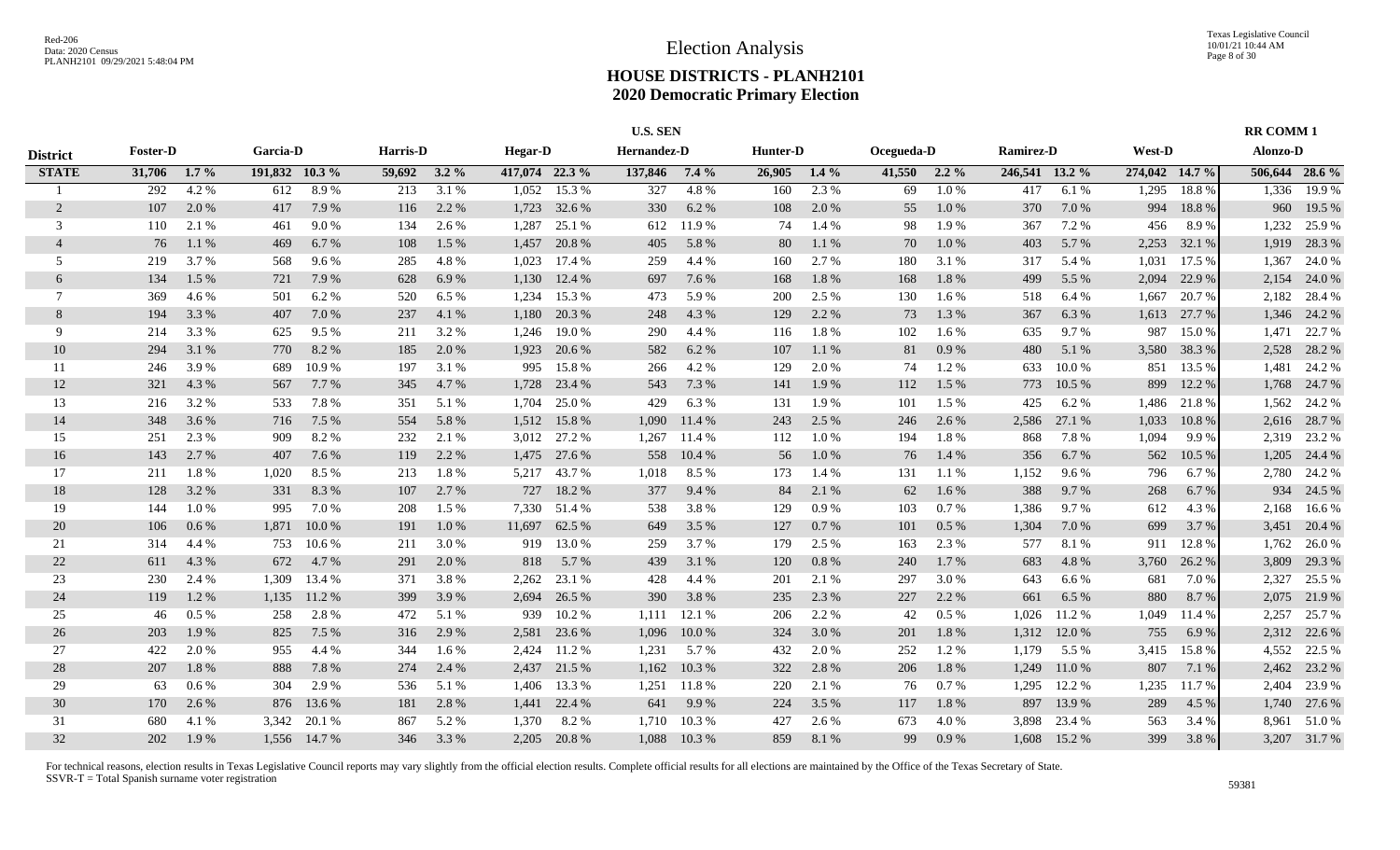|                 | <b>RR COMM1</b> |              |                |              |                 |              |                  | <b>SUP CT CHIEF</b> |                |            |                  | SUP CT 6     |                  |        |                | <b>SUP CT 7</b> |                   |              | <b>SUP CT 8</b> |                |
|-----------------|-----------------|--------------|----------------|--------------|-----------------|--------------|------------------|---------------------|----------------|------------|------------------|--------------|------------------|--------|----------------|-----------------|-------------------|--------------|-----------------|----------------|
| <b>District</b> | Castaneda-D     |              | <b>Stone-D</b> |              | <b>Watson-D</b> |              | Meachum-D        |                     | Zimmerer-D     |            | <b>Cheng-D</b>   |              | <b>Praeger-D</b> |        | <b>Voss-D</b>  |                 | <b>Williams-D</b> |              | <b>Kelly-D</b>  |                |
| <b>STATE</b>    | 598,515 33.8 %  |              | 383,388 21.7 % |              | 279,879 15.8 %  |              | 1,433,898 80.5 % |                     | 347,120 19.5 % |            | 1,310,339 74.5 % |              | 448,059 25.5 %   |        | 608,069 34.9 % |                 | 1,133,894 65.1 %  |              |                 | 485,600 28.0 % |
|                 | 1.484           | 22.1 %       | 1,990          | 29.6 %       | 1,904           | 28.4 %       |                  | 5,071 77.0 %        | 1,511          | 23.0 %     | 4,629            | 70.1 %       | 1,970            | 29.9 % | 1,941          | 29.4 %          | 4,666             | 70.6%        | 3,051           | 46.6%          |
| 2               | 1,432           | 29.0 %       | 1,440          | 29.2 %       | 1,100           | 22.3 %       |                  | 3,944 79.8 %        | 999            | 20.2 %     |                  | 3,562 73.3 % | 1,299            | 26.7 % | 1,690          | 35.5 %          | 3,075             | 64.5 %       |                 | 1,957 41.3 %   |
| 3               | 1.346           | 28.3 %       | 1,233          | 25.9 %       | 943             | 19.8%        |                  | 3,722 78.3 %        | 1,030          | 21.7 %     | 3,652            | 77.2 %       | 1,077            | 22.8%  | 1,494          | 31.8%           | 3,197             | 68.2 %       |                 | 1,355 28.8 %   |
|                 | 1,586           | 23.4 %       | 1,937          | 28.5 %       | 1,346           | 19.8%        |                  | 5,757 84.6 %        | 1,051          | 15.4 %     | 5,113            | 75.5 %       | 1,657            | 24.5 % | 1,999          | 29.5 %          | 4,778             | 70.5 %       |                 | 2,152 31.9 %   |
| 5               | 1.167           | 20.5 %       | 1,649          | 28.9%        | 1,516           | 26.6 %       | 4,321            | 76.6%               | 1,321          | 23.4 %     | 3,796            | 67.6 %       | 1,823            | 32.4 % | 1,594          | 28.2%           | 4,066             | 71.8%        |                 | 2,422 43.4 %   |
| 6               | 2,160           | 24.1 %       | 2,104          | 23.5 %       | 2,547           | 28.4 %       | 7,537            | 83.8%               | 1,452          | 16.2 %     | 6,756            | 75.6 %       | 2,184            | 24.4 % | 2,283          | 25.3 %          | 6,750             | 74.7 %       |                 | 3,116 35.1 %   |
| 7               | 1,441           | 18.7 %       | 2,084          | 27.1 %       | 1,984           | 25.8 %       | 6,029            | 78.6 %              | 1,640          | 21.4 %     | 5,049            | 66.3%        | 2,570            | 33.7 % | 2,059          | 26.7 %          | 5,640             | 73.3 %       |                 | 3,456 46.6 %   |
| 8               | 1,365           | 24.5 %       | 1,458          | 26.2 %       | 1,395           | 25.1 %       | 4,127            | 74.4 %              | 1,419          | 25.6 %     | 3,706            | 66.8%        | 1,842            | 33.2 % | 1,606          | 29.1 %          | 3,911             | 70.9 %       |                 | 2,503 45.8 %   |
| 9               | 1,361           | 21.0 %       | 1,962          | 30.3 %       | 1,674           | 25.9 %       | 5,148            | 80.1%               | 1,282          | 19.9%      | 4,428            | 69.3%        | 1,960            | 30.7 % | 2,332          | 36.7 %          | 4,030             | 63.3%        |                 | 2,647 41.8%    |
| 10              | 2,276           | 25.4 %       | 2,424          | 27.0 %       | 1,743           | 19.4 %       | 7,641            | 84.8%               | 1,373          | 15.2 %     | 6,416            | 71.4 %       | 2,574            | 28.6 % | 2,491          | 27.7 %          | 6,510             | 72.3 %       |                 | 2,798 31.3 %   |
| 11              | 1,534           | 25.0 %       | 1,783          | 29.1 %       | 1,326           | 21.7 %       | 4,883            | 80.1 %              | 1,215          | 19.9 %     | 4,200            | 69.0%        | 1,890            | 31.0%  | 1,927          | 32.1 %          | 4,076             | 67.9%        |                 | 2,575 43.1 %   |
| 12              | 2,035           | 28.4 %       | 1,796          | 25.1 %       | 1,559           | 21.8%        |                  | 5,603 78.3 %        | 1,556          | 21.7 %     | 5,090            | 71.6 %       | 2,023            | 28.4 % | 2,437          | 34.4 %          | 4,642             | 65.6 %       | 2,861           | 40.7 %         |
| 13              | 1.471           | 22.8%        | 1,814          | 28.1 %       | 1,615           | 25.0 %       | 5,037            | 78.6%               | 1,374          | 21.4 %     | 4,252            | 66.3%        | 2,162            | 33.7 % | 2,078          | 32.4 %          | 4,338             | 67.6 %       |                 | 2,906 46.0 %   |
| 14              | 3,050 33.4 %    |              | 2,259          | 24.7 %       | 1,203           | 13.2 %       |                  | 7,432 80.3 %        | 1,828          | 19.7 %     | 7,196            | 78.0%        | 2,030            | 22.0 % | 3,640          | 40.4 %          | 5,362             | 59.6 %       |                 | 2,485 27.7 %   |
| 15              | 3,295           | 33.0%        | 2,600          | 26.0%        | 1,778           | 17.8%        |                  | 8,273 81.6 %        | 1,865          | 18.4 %     | 7,999            | 79.9%        | 2,018            | 20.1 % | 3,304          | 33.4 %          | 6,593             | 66.6 %       |                 | 2,527 25.4 %   |
| 16              | 1,272           | 25.8%        | 1,332          | 27.0 %       | 1,129           | 22.9 %       |                  | 3,822 76.9 %        | 1,146          | 23.1 %     | 3,841            | 78.0%        | 1,084            | 22.0 % |                | 1,558 31.8 %    | 3,335             | 68.2 %       |                 | 1,446 29.6 %   |
| 17              | 3.508           | 30.5 %       | 2,380          | 20.7 %       | 2,823           | 24.6 %       |                  | 9,326 82.1 %        | 2,029          | 17.9 %     |                  | 8,372 74.3 % | 2,894            | 25.7 % | 4,486          | 40.1 %          | 6,708             | 59.9%        |                 | 3,216 28.7 %   |
| 18              | 889             | 23.3 %       | 1,021          | 26.8%        | 967             | 25.4 %       |                  | 3,010 78.8 %        |                | 812 21.2 % | 2,646            | 69.8%        | 1,147            | 30.2 % | 1,408          | 37.5 %          | 2,350             | 62.5 %       | 1,563           | 41.9%          |
| 19              | 5,080           | 39.0%        | 3,507          | 26.9%        | 2,268           | 17.4 %       | 11,613           | 86.8 %              | 1,762          | 13.2 %     | 10,233           | 77.9 %       | 2,895            | 22.1 % | 5,264          | 41.1 %          | 7,549             | 58.9%        | 3,084           | 24.0 %         |
| 20              | 6,388           | 37.8%        | 3,760          | 22.3 %       | 3,290           | 19.5 %       | 15,572 89.4 %    |                     | 1,842          | 10.6%      | 13,375           | 78.5 %       | 3,673            | 21.5 % | 5,660          | 33.9%           | 11,054            | 66.1 %       | 3,384           | 20.2 %         |
| 21              | 1,494           | 22.1 %       | 1,770          | 26.1 %       | 1,745           | 25.8%        | 5,096            | 75.4 %              | 1,663          | 24.6 %     | 4,401            | 65.9%        | 2,278            | 34.1 % | 2,117          | 31.5 %          | 4,601             | 68.5 %       |                 | 2,627 39.5 %   |
| 22              | 2,299           | 17.7 %       | 2,918          | 22.4 %       | 3,975           | 30.6 %       | 8,923            | 69.1 %              | 3,981          | 30.9 %     | 7,994            | 62.7 %       | 4,764            | 37.3 % | 3,159          | 24.3 %          | 9,867             | 75.7 %       |                 | 4,986 38.9 %   |
| 23              | 2,698           | 29.6 %       | 2,439          | 26.8%        | 1,653           | 18.1 %       | 7,368            | 79.4 %              | 1,912          | 20.6 %     | 7,270            | 79.2 %       | 1,915            | 20.8 % | 3,078          | 33.9%           | 6,005             | 66.1 %       |                 | 2,835 31.6 %   |
| 24              | 2,876 30.4 %    |              | 2,773          | 29.3 %       | 1,734           | 18.3%        | 7,777            | 80.3%               | 1,911          | 19.7 %     | 7,609            | 79.5 %       | 1,964            | 20.5 % | 3,338          | 35.2 %          | 6,134             | 64.8%        |                 | 2,826 30.2 %   |
| 25              | 2,074           | 23.6 %       | 2,298          | 26.1 %       | 2,167           | 24.6 %       |                  | 7,499 83.9 %        | 1,444          | 16.1 %     |                  | 6,363 71.7 % | 2,517            | 28.3 % | 2,527          | 28.6 %          | 6,313             | 71.4 %       |                 | 2,805 32.2 %   |
| 26              | 3,144           | 30.7 %       | 3,108          | 30.4 %       | 1,668           | 16.3%        | 7,965            | 76.9 %              | 2,390          | 23.1 %     |                  | 8,012 77.7 % | 2,305            | 22.3 % | 2,920          | 28.5 %          | 7,310             | 71.5 %       |                 | 2,913 28.5 %   |
| 27              | 4,219           | 20.8%        | 5,638          | 27.9 %       | 5,831           | 28.8%        |                  | 16,246 80.2 %       | 4,018          | 19.8%      | 14,458           | 71.9 %       | 5,662            | 28.1 % | 4,851          | 23.7 %          | 15,639            | 76.3%        | 6,401           | 31.8%          |
| 28              | 3,127           | 29.5 %       | 3,126          | 29.5 %       | 1,896           | 17.9 %       | 8,071            | 75.5 %              | 2,622          | 24.5 %     | 8,201            | 77.0 %       | 2,456            | 23.0 % | 3,038          | 28.9%           | 7,460             | 71.1 %       |                 | 3,218 30.7 %   |
| 29              | 2,619           | 26.0%        | 2,689          | 26.7 %       | 2,359           | 23.4 %       |                  | 8,799 85.9 %        | 1,444          | 14.1 %     | 7,474            | 73.3 %       | 2,721            | 26.7 % | 3,071          | 30.5 %          | 6,998             | 69.5 %       |                 | 3,030 30.4 %   |
| 30              | 1,921           | 30.5 %       | 1,403          | 22.3 %       | 1,236           | 19.6 %       |                  | 4,557 73.7 %        | 1,622          | 26.3 %     |                  | 4,502 72.7 % | 1,691            | 27.3 % | 2,000          | 32.5 %          | 4,148             | 67.5 %       |                 | 2,237 36.5 %   |
| 31              | 4.567           | 26.0%        | 2,309          | 13.1 %       | 1,725           | 9.8%         | 9,460            | 57.1 %              | 7,105          | 42.9%      | 9,371            | 58.4 %       | 6,671            | 41.6 % | 5,905          | 36.9%           | 10,081            | 63.1 %       |                 | 5,378 33.6 %   |
| 32              |                 | 3,247 32.1 % |                | 2,167 21.5 % |                 | 1,481 14.7 % |                  | 8,663 84.6 %        | 1,575          | 15.4 %     |                  | 7,938 78.6 % | 2,163            | 21.4 % |                | 3,642 36.9 %    |                   | 6,226 63.1 % |                 | 2,522 25.5 %   |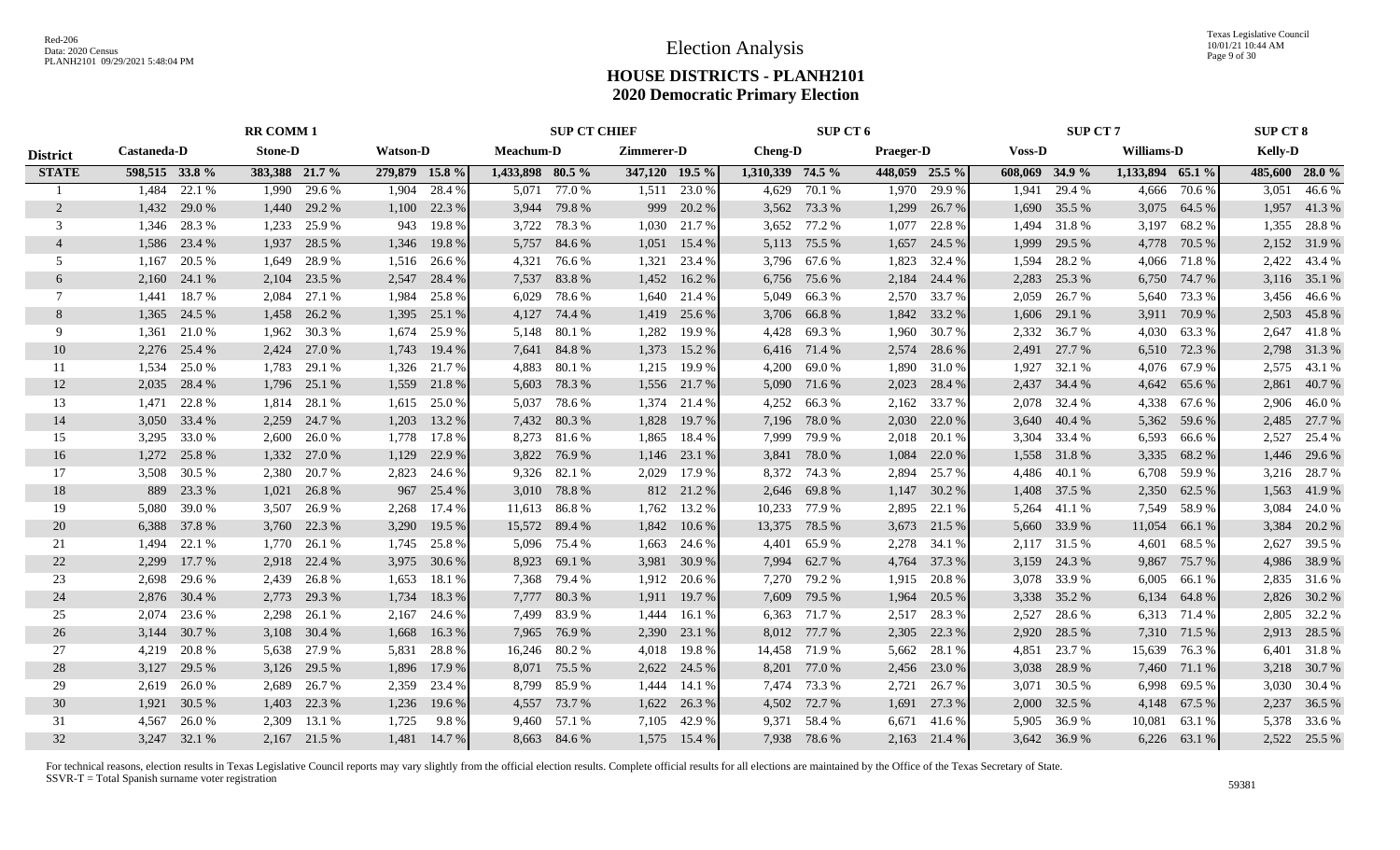|                 | <b>SUP CT 8</b>  |        |          |        | CCA <sub>3</sub>  |        |                |        |                  | CCA <sub>4</sub> |                 |        |
|-----------------|------------------|--------|----------|--------|-------------------|--------|----------------|--------|------------------|------------------|-----------------|--------|
| <b>District</b> | <b>Triana-D</b>  |        | Demond-D |        | Davis Frizell-D   |        | <b>Wood-D</b>  |        | <b>Clinton-D</b> |                  | <b>Miears-D</b> |        |
| <b>STATE</b>    | 1,251,374 72.0 % |        | 207,530  | 12.0%  | $1,184,042$ 68.7% |        | 331,655 19.2 % |        | 1,380,125 80.5 % |                  | 334,410 19.5 %  |        |
|                 | 3,500            | 53.4 % | 725      | 11.0%  | 4,259             | 64.3%  | 1,637          | 24.7 % | 4,889            | 73.9%            | 1,729           | 26.1%  |
| $\overline{2}$  | 2,777            | 58.7%  | 396      | 8.2%   | 3,114             | 64.7%  | 1,304          | 27.1 % | 3,590            | 75.4 %           | 1,171           | 24.6 % |
| 3               | 3,355            | 71.2 % | 472      | 10.2%  | 3,450             | 74.5 % | 709            | 15.3 % | 3,539            | 76.8%            | 1,067           | 23.2 % |
| $\overline{4}$  | 4,588            | 68.1%  | 554      | 8.1%   | 4,037             | 59.2 % | 2,225          | 32.6%  | 5,164            | 76.8%            | 1,560           | 23.2 % |
| 5               | 3,162            | 56.6%  | 679      | 12.0%  | 3,475             | 61.6%  | 1,485          | 26.3%  | 4,177            | 74.5 %           | 1,428           | 25.5 % |
| 6               | 5,764            | 64.9%  | 1,187    | 13.3 % | 6,138             | 68.9%  | 1,581          | 17.8 % | 7,209            | $81.1\text{ }\%$ | 1,680           | 18.9%  |
| 7               | 3,964            | 53.4 % | 996      | 13.2 % | 4,776             | 63.2%  | 1,790          | 23.7 % | 5,875            | 78.7%            | 1,592           | 21.3%  |
| 8               | 2,957            | 54.2 % | 439      | 7.9%   | 3,563             | 64.4 % | 1,529          | 27.6 % | 4,068            | 74.2 %           | 1,418           | 25.8%  |
| 9               | 3,681            | 58.2%  | 729      | 11.4 % | 4,106             | 64.4 % | 1,541          | 24.2 % | 4,951            | 78.0%            | 1,399           | 22.0%  |
| 10              | 6,147            | 68.7%  | 1,090    | 12.2 % | 6,123             | 68.3%  | 1,752          | 19.5 % | 6,803            | 76.2%            | 2,130           | 23.8%  |
| 11              | 3,393            | 56.9%  | 649      | 10.8%  | 4,006             | 66.6%  | 1,359          | 22.6 % | 4,802            | 79.5 %           | 1,239           | 20.5 % |
| 12              | 4,176            | 59.3%  | 896      | 12.7 % | 4,627             | 65.3%  | 1,559          | 22.0 % | 5,437            | 77.0 %           | 1,622           | 23.0 % |
| 13              | 3,414            | 54.0%  | 637      | 10.0%  | 4,189             | 65.7%  | 1,552          | 24.3 % | 4,671            | 73.8%            | 1,662           | 26.2 % |
| 14              | 6,494            | 72.3 % | 973      | 10.9%  | 6,560             | 73.8%  | 1,360          | 15.3 % | 6,541            | 74.1 %           | 2,284           | 25.9%  |
| 15              | 7,413            | 74.6 % | 968      | 10.0%  | 7,410             | 76.4 % | 1,326          | 13.7 % | 7,571            | 78.4%            | 2,086           | 21.6 % |
| 16              | 3,446            | 70.4 % | 514      | 10.6 % | 3,538             | 73.1 % | 788            | 16.3%  | 3,652            | 76.0%            | 1,155           | 24.0 % |
| 17              | 8,008            | 71.3%  | 961      | 8.6%   | 7,953             | 70.9%  | 2,311          | 20.6%  | 8,890            | 79.1 %           | 2,343           | 20.9%  |
| 18              | 2,171            | 58.1 % | 424      | 11.2 % | 2,470             | 65.5%  | 879            | 23.3 % | 2,811            | 75.1 %           | 933             | 24.9%  |
| 19              | 9,791            | 76.0%  | 1,014    | 8.0%   | 9,302             | 73.2 % | 2,389          | 18.8%  | 10,306           | 81.4%            | 2,361           | 18.6%  |
| 20              | 13,387           | 79.8%  | 1,084    | 6.5%   | 12,380            | 74.2 % | 3,220          | 19.3%  | 13,027           | 78.4%            | 3,583           | 21.6 % |
| 21              | 4,031            | 60.5 % | 883      | 13.3 % | 4,079             | 61.4%  | 1,676          | 25.2%  | 4,719            | 71.5 %           | 1,883           | 28.5 % |
| 22              | 7,827            | 61.1%  | 2,345    | 18.5 % | 7,119             | 56.3 % | 3,185          | 25.2 % | 9,288            | 73.9%            | 3,285           | 26.1 % |
| 23              | 6,150            | 68.4%  | 840      | 9.4%   | 6,372             | 71.2%  | 1,732          | 19.4 % | 7,137            | 80.3%            | 1,752           | 19.7 % |
| 24              | 6,531            | 69.8%  | 893      | 9.6%   | 6,680             | 72.1 % | 1,695          | 18.3%  | 7,368            | 79.8%            | 1,868           | 20.2 % |
| 25              | 5,909            | 67.8%  | 1,364    | 15.7%  | 5,712             | 65.7%  | 1,623          | 18.7%  | 6,807            | 78.4%            | 1,877           | 21.6 % |
| 26              | 7,312            | 71.5 % | 1,508    | 15.1 % | 7,092             | 71.1 % | 1,379          | 13.8 % | 7,671            | 77.5 %           | 2,227           | 22.5 % |
| 27              | 13,757           | 68.2%  | 3,373    | 17.0 % | 13,086            | 66.0%  | 3,368          | 17.0 % | 16,306           | 82.2%            | 3,519           | 17.8%  |
| 28              | 7,281            | 69.3%  | 1,561    | 15.3 % | 6,998             | 68.5 % | 1,662          | 16.3%  | 7,841            | 76.8%            | 2,362           | 23.2 % |
| 29              | 6,944            | 69.6%  | 1,449    | 14.6 % | 6,729             | 67.9%  | 1,731          | 17.5 % | 7,849            | 79.6%            | 2,013           | 20.4 % |
| 30              | 3,894            | 63.5%  | 775      | 12.7 % | 4,028             | 66.0%  | 1,300          | 21.3%  | 4,579            | 75.3 %           | 1,502           | 24.7%  |
| 31              | 10,636           | 66.4%  | 2,001    | 12.6 % | 9,491             | 59.7%  | 4,416          | 27.8%  | 10,923           | 68.2%            | 5,093           | 31.8%  |
| 32              | 7,365            | 74.5 % | 1,024    | 10.5 % | 7,057             | 72.4 % | 1,667          | 17.1 % | 7,753            | 80.3%            | 1,901           | 19.7%  |
|                 |                  |        |          |        |                   |        |                |        |                  |                  |                 |        |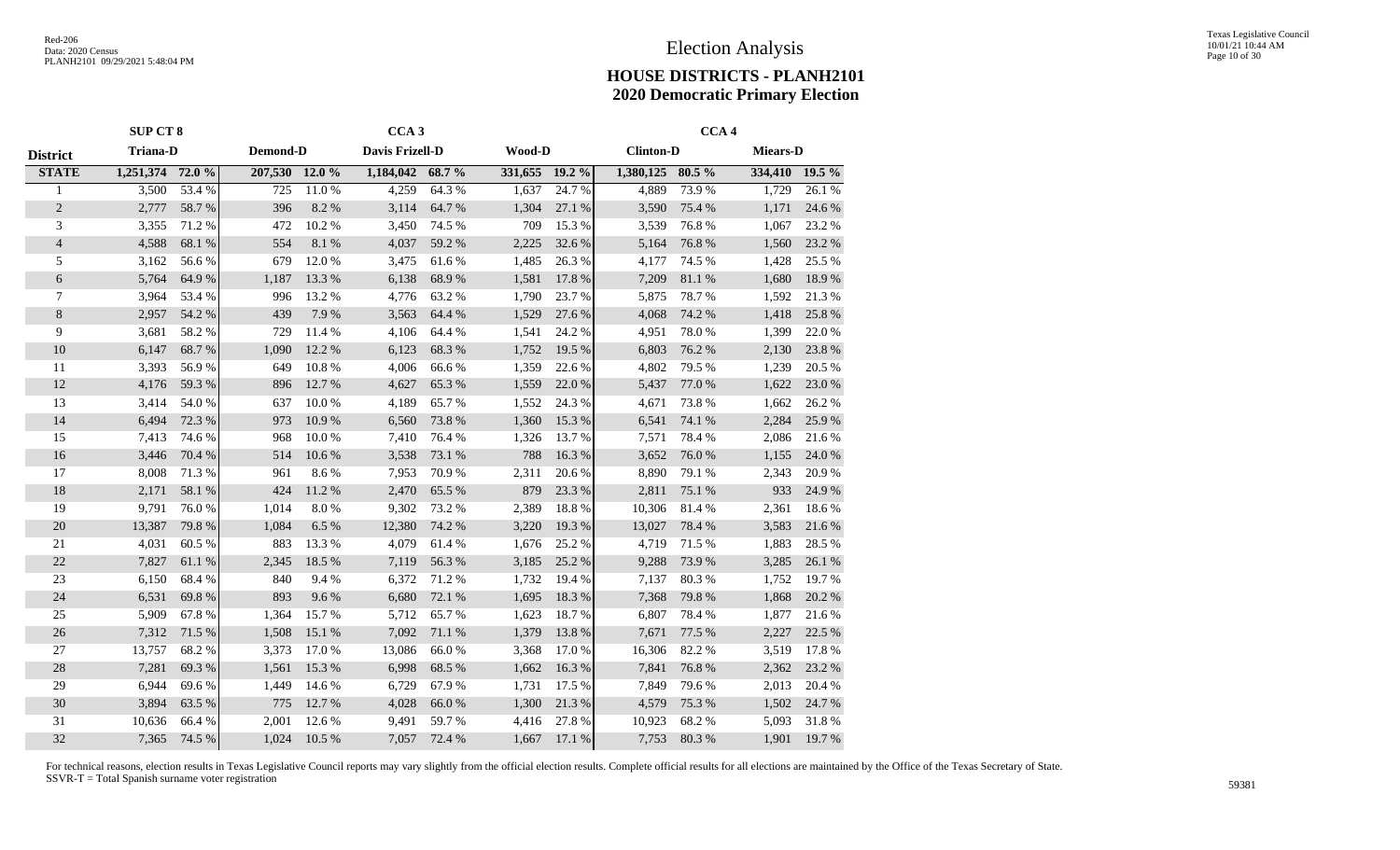|                 | <b>PRESIDENT</b><br>De La Fuente-D |          |                |              |                    |              |                 |           |                 |         |                 |           |                  |          |           |           |             |       |                  |           |
|-----------------|------------------------------------|----------|----------------|--------------|--------------------|--------------|-----------------|-----------|-----------------|---------|-----------------|-----------|------------------|----------|-----------|-----------|-------------|-------|------------------|-----------|
| <b>District</b> | <b>Bennet-D</b>                    |          | <b>Biden-D</b> |              | <b>Bloomberg-D</b> |              | <b>Booker-D</b> |           | <b>Castro-D</b> |         |                 |           | <b>Delaney-D</b> |          | Gabbard-D |           | Klobuchar-D |       | <b>Patrick-D</b> |           |
| 33              | 13                                 | 0.1%     |                | 5,093 36.5 % |                    | 1,743 12.5 % | 17              | 0.1%      | 20              | 0.1%    | 6               | $0.0\%$   |                  | 4 0.0 %  | 43        | $0.3\%$   | 342         | 2.5 % |                  | 7 0.1 %   |
| 34              | 84                                 | 0.7%     |                | 4,381 38.7 % | 2,321              | 20.5 %       | 25              | $0.2~\%$  | 65              | 0.6 %   | 103             | $0.9\ \%$ | 63               | 0.6 %    | 23        | 0.2 %     | 267         | 2.4 % | 5                | $0.0\%$   |
| 35              | 173                                | 1.4 %    | 3,274          | 26.0%        | 3,394              | 26.9%        | 61              | 0.5 %     | 554             | 4.4 %   | 132             | $1.0\ \%$ | 39               | 0.3%     | 134       | 1.1 %     | 143         | 1.1 % | 20               | 0.2 %     |
| 36              | 228                                | 1.7%     | 3,336          | 25.1 %       | 3,531              | 26.6 %       | 70              | 0.5 %     | 652             | 4.9 %   | 108             | $0.8\ \%$ | 13               | 0.1%     | 165       | 1.2%      | 119         | 0.9%  | 20               | 0.2 %     |
| 37              | 192                                | 1.2%     | 3,433          | 22.2 %       | 3,134              | 20.3%        | 44              | $0.3~\%$  | 534             | 3.5 %   | 378             | 2.4 %     | 174              | 1.1 %    | 173       | 1.1 %     | 286         | 1.8%  | 57               | 0.4%      |
| 38              | 118                                | 0.8%     | 3,382          | 23.7 %       | 2,906              | 20.4 %       | 32              | 0.2 %     | 454             | 3.2 %   | 281             | 2.0 %     | 144              | 1.0%     | 155       | 1.1%      | 294         | 2.1 % | 47               | 0.3%      |
| 39              | 188                                | 1.6 %    | 3,027          | 26.0%        | 3,067              | 26.3 %       | 53              | $0.5~\%$  | 463             | 4.0%    | 110             | $0.9\ \%$ | 17               | 0.1%     | 132       | 1.1 %     | 126         | 1.1 % | 24               | 0.2 %     |
| 40              | 118                                | 0.9%     |                | 3,546 27.9 % | 3,248              | 25.6 %       | 26              | 0.2 %     | 404             | 3.2 %   | 77              | 0.6 %     | 11               | 0.1 %    | 116       | 0.9%      | 105         | 0.8 % | 11               | 0.1 %     |
| 41              | 89                                 | $0.6\%$  |                | 4,115 29.8 % |                    | 2,912 21.1 % | 47              | 0.3%      | 415             | 3.0 %   | 62              | 0.4%      | 13               | 0.1%     | 214       | 1.5 %     | 202         | 1.5 % | 11               | 0.1%      |
| 42              | 252                                | 1.2%     |                | 4,498 21.6 % | 4,729              | 22.7 %       | 67              | 0.3%      | 986             | 4.7%    | 506             | 2.4 %     | 58               | 0.3%     | 218       | $1.0\ \%$ | 303         | 1.5 % | 19               | 0.1%      |
| 43              | 105                                | 0.8 %    |                | 5,472 39.3 % | 2,580              | 18.5 %       | 27              | 0.2 %     | 331             | 2.4 %   | 178             | 1.3%      | 30               | $0.2 \%$ | 96        | 0.7%      | 230         | 1.7%  | 13               | 0.1%      |
| 44              | 18                                 | 0.2 %    |                | 4,051 37.9 % | 1,537              | 14.4 %       | 10              | 0.1%      | 79              | 0.7%    | $\overline{4}$  | $0.0\ \%$ | 9                | 0.1 %    | 40        | $0.4~\%$  | 257         | 2.4 % | 5                | 0.0 %     |
| 45              | 10                                 | 0.1%     |                | 5,395 27.0 % | 1,531              | 7.7 %        | 8               | 0.0 %     | 96              | $0.5\%$ | 8               | 0.0 %     | 3                | $0.0\%$  | 94        | $0.5\%$   | 486         | 2.4 % | 2                | 0.0 %     |
| 46              | 39                                 | 0.1 %    |                | 7,062 23.0 % | 2,159              | 7.0 %        | 43              | 0.1 %     | 33              | 0.1%    | 8               | $0.0\ \%$ | 3                | $0.0\%$  | 100       | 0.3%      | 448         | 1.5 % | 5                | 0.0 %     |
| 47              | 15                                 | 0.0 %    | 12,228         | 28.0%        | 4,657              | 10.7%        | 19              | 0.0 %     | 37              | 0.1%    | 6               | $0.0\ \%$ | 2                | 0.0 %    | 171       | 0.4%      | 1,383       | 3.2 % |                  | 0.0 %     |
| 48              | 7                                  | 0.0 %    | 10,736         | 30.7 %       | 4,027              | 11.5 %       | 13              | 0.0 %     | 14              | 0.0 %   | $\overline{4}$  | $0.0\ \%$ | 2                | 0.0 %    | 140       | 0.4%      | 1,190       | 3.4 % |                  | $0.0\%$   |
| 49              | 8                                  | 0.0 %    | 10,583         | 19.1 %       | 3,577              | 6.5 %        | 14              | $0.0\%$   | 23              | 0.0 %   | 6               | $0.0\%$   | 5                | $0.0\%$  | 180       | 0.3%      | 1,228       | 2.2 % | 2                | $0.0\,\%$ |
| 50              | 27                                 | 0.1%     |                | 5,219 22.0 % | 1,553              | 6.5 %        | 24              | 0.1 %     | 23              | 0.1%    | 3               | $0.0\ \%$ | $\overline{4}$   | 0.0 %    | 73        | 0.3%      | 352         | 1.5 % | 2                | $0.0\%$   |
| 51              | 25                                 | 0.1%     |                | 4,579 16.3 % | 1,512              | 5.4 %        | 20              | 0.1 %     | 75              | 0.3%    | 9               | $0.0\ \%$ | $\overline{4}$   | $0.0\%$  | 94        | 0.3%      | 300         | 1.1 % |                  | 0.0 %     |
| 52              | 13                                 | 0.1%     |                | 5,940 33.1 % | 2,122              | 11.8%        | 17              | 0.1%      | 38              | 0.2 %   | 8               | $0.0\%$   | $\tau$           | 0.0 %    | 99        | 0.6 %     | 469         | 2.6 % |                  | 0.0 %     |
| 53              | 16                                 | 0.2 %    |                | 3,608 36.7 % | 1,600              | 16.3 %       | 21              | 0.2%      | 137             | 1.4 %   | 27              | 0.3%      | 21               | 0.2 %    | 53        | $0.5 \%$  | 351         | 3.6 % | 6                | 0.1%      |
| 54              | 16                                 | $0.2 \%$ |                | 4,223 43.9 % | 1,243              | 12.9 %       | 19              | 0.2 %     | 22              | 0.2 %   | 9               | 0.1 %     | 11               | 0.1 %    | 33        | $0.3~\%$  | 179         | 1.9 % | 3                | 0.0 %     |
| 55              | 16                                 | 0.2 %    | 3,628          | 42.2 %       | 1,213              | 14.1 %       | 15              | $0.2~\%$  | 21              | 0.2 %   | $7^{\circ}$     | 0.1 %     | 10               | 0.1%     | 41        | 0.5 %     | 165         | 1.9%  |                  | 0.1%      |
| 56              | 16                                 | 0.2%     | 4,111          | 40.5 %       | 1,299              | 12.8%        | 18              | $0.2~\%$  | 87              | 0.9%    | 12              | $0.1\ \%$ | 13               | 0.1%     | 33        | 0.3%      | 260         | 2.6 % |                  | 0.0 %     |
| 57              | 15                                 | 0.1%     | 4,821          | 36.4 %       | 1,619              | 12.2 %       | 16              | 0.1%      | 10              | 0.1%    | 6               | $0.0\ \%$ | 6                | $0.0\%$  | 46        | 0.3%      | 308         | 2.3 % |                  | 0.0 %     |
| 58              | 7                                  | 0.1%     |                | 2,420 37.1 % | 999                | 15.3 %       | 8               | 0.1 %     | 12              | 0.2 %   | $\overline{4}$  | 0.1 %     | $\overline{4}$   | 0.1 %    | 33        | $0.5\%$   | 136         | 2.1 % | 2                | $0.0\%$   |
| 59              | 10                                 | 0.2 %    |                | 2,463 39.0 % | 1,012              | 16.0%        | 13              | 0.2 %     | 14              | $0.2\%$ | 5               | 0.1%      | 3                | $0.0\%$  | 20        | 0.3%      | 199         | 3.2 % | 2                | 0.0 %     |
| 60              | 8                                  | 0.1%     |                | 4,346 36.8 % | 1,362              | 11.5 %       | 14              | 0.1%      | 16              | 0.1 %   | $\overline{4}$  | $0.0\%$   | 4                | 0.0 %    | 43        | 0.4 %     | 236         | 2.0 % |                  | $0.0\%$   |
| 61              | 16                                 | 0.3 %    |                | 2,480 39.0 % | 997                | 15.7 %       | 9               | 0.1%      | 9               | 0.1%    | 11              | 0.2 %     | 25               | $0.4\%$  | 18        | 0.3%      | 212         | 3.3 % |                  | 0.0 %     |
| 62              | 8                                  | 0.1 %    |                | 3,058 41.1 % | 1,290              | 17.3 %       | 11              | 0.1 %     | 9 <sup>1</sup>  | 0.1 %   | $7\phantom{.0}$ | 0.1 %     | 8                | 0.1 %    | 26        | 0.3 %     | 179         | 2.4 % | 5                | 0.1 %     |
| 63              | 22                                 | 0.2 %    | 5,051          | 34.6 %       | 1,885              | 12.9 %       | 16              | 0.1%      | 12              | 0.1%    | $\overline{0}$  | 0.0 %     | 4                | $0.0\%$  | 37        | 0.3%      | 387         | 2.7 % | 6                | 0.0 %     |
| 64              | 9                                  | 0.1%     | 2,930          | 20.6 %       | 1,187              | 8.4 %        | $7\phantom{.0}$ | $0.0\ \%$ | 23              | 0.2 %   | $\overline{4}$  | $0.0\ \%$ | 8                | 0.1 %    | 70        | $0.5\%$   | 313         | 2.2 % |                  | 0.0 %     |
| 65              | 14                                 | 0.1%     |                | 5,126 35.2 % | 1.919              | 13.2 %       | 25              | 0.2 %     | 5               | $0.0\%$ | .5              | 0.0 %     | 4                | $0.0\%$  | 57        | 0.4%      | 371         | 2.5 % | 3                | 0.0 %     |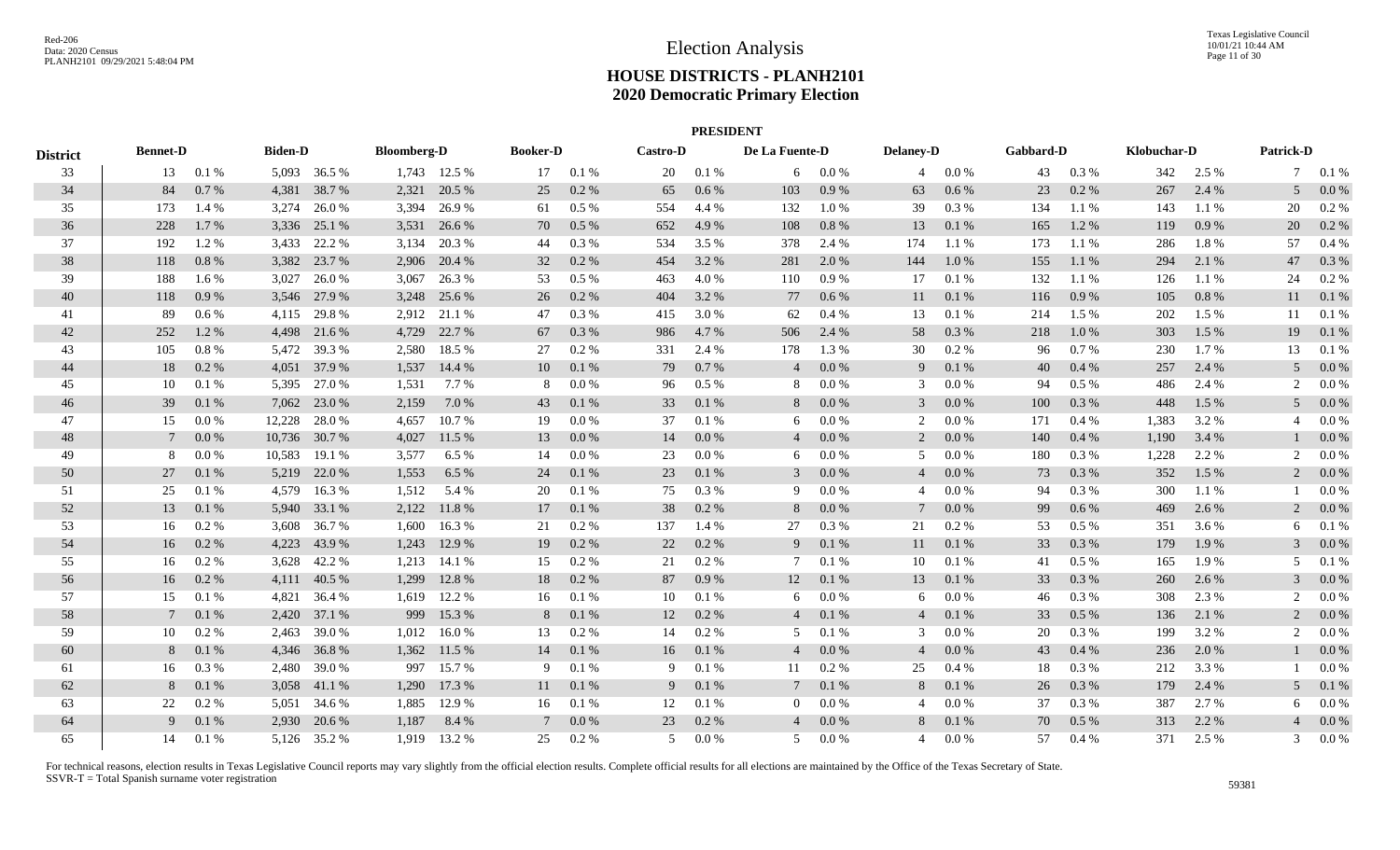|                 |                  |              |                 | <b>PRESIDENT</b> |                 |              |                |       |                |       |        |           |                    |       |               |       | <b>U.S. SEN</b> |       |                  |              |
|-----------------|------------------|--------------|-----------------|------------------|-----------------|--------------|----------------|-------|----------------|-------|--------|-----------|--------------------|-------|---------------|-------|-----------------|-------|------------------|--------------|
| <b>District</b> | <b>Sanders-D</b> |              | <b>Stever-D</b> |                  | <b>Warren-D</b> |              | <b>Wells-D</b> |       | Williamson-D   |       | Yang-D |           | <b>Buttigieg-D</b> |       | <b>Bell-D</b> |       | Cooper-D        |       | <b>Edwards-D</b> |              |
| 33              |                  | 4,281 30.7 % | 115             | 0.8%             |                 | 1,532 11.0 % | 5              | 0.0 % | 5              | 0.0 % | 63     | $0.5\%$   | 667                | 4.8%  | 708           | 5.7 % | 447             | 3.6 % | 1,204            | 9.7%         |
| 34              | 2,737            | 24.2 %       | 53              | 0.5 %            | 811             | 7.2 %        | 2              | 0.0 % | 5              | 0.0 % | 25     | 0.2 %     | 348                | 3.1 % | 345           | 3.5 % | 848             | 8.6 % | 640              | 6.5 %        |
| 35              | 3,318            | 26.3 %       | 57              | $0.5\%$          | 794             | 6.3%         | 22             | 0.2%  | 25             | 0.2 % | 65     | $0.5\%$   | 393                | 3.1 % | 578           | 5.5 % | 329             | 3.1 % | 714              | 6.8%         |
| 36              | 3,651            | 27.5 %       | 27              | 0.2 %            | 858             | 6.5 %        | 21             | 0.2 % | 38             | 0.3%  | 71     | 0.5%      | 373                | 2.8 % | 478           | 4.3 % | 169             | 1.5 % | 1,034            | 9.4%         |
| 37              | 5,273            | 34.1 %       | 126             | 0.8%             | 923             | 6.0%         | 46             | 0.3%  | 66             | 0.4%  | 133    | 0.9%      | 498                | 3.2 % | 738           | 5.5 % | 958             | 7.1 % | 778              | 5.7 %        |
| 38              | 4,742            | 33.3 %       | 128             | 0.9%             | 873             | 6.1 %        | 33             | 0.2 % | 40             | 0.3%  | 102    | 0.7 %     | 526                | 3.7 % | 675           | 5.4 % | 771             | 6.1%  | 729              | 5.8%         |
| 39              | 3,317            | 28.5 %       | 42              | 0.4%             | 667             | 5.7%         | 21             | 0.2%  | 24             | 0.2 % | 58     | $0.5\ \%$ | 316                | 2.7 % | 423           | 4.3 % | 138             | 1.4 % | 937              | 9.6%         |
| 40              | 3,749            | 29.5 %       | 39              | 0.3%             | 826             | 6.5 %        | 8              | 0.1%  | 16             | 0.1%  | 53     | 0.4%      | 359                | 2.8 % | 438           | 4.1 % | 136             | 1.3%  | 906              | 8.6%         |
| 41              | 4,056            | 29.3 %       | 36              | 0.3%             | 1,025           | 7.4 %        | 9              | 0.1 % | 28             | 0.2%  | 81     | 0.6 %     | 505                | 3.7 % | 637           | 5.5 % | 146             | 1.3 % | 1,063            | 9.2%         |
| 42              | 6,903            | 33.1 %       | 87              | 0.4%             | 1,205           | 5.8%         | 55             | 0.3 % | 104            | 0.5 % | 179    | 0.9%      | 655                | 3.1 % | 1,479         | 7.8 % | 1,755           | 9.3%  | 1,474            | 7.8 %        |
| 43              | 3,250            | 23.3 %       | 114             | 0.8%             | 941             | 6.8%         | 48             | 0.3 % | 52             | 0.4%  | 61     | $0.4\%$   | 391                | 2.8 % | 489           | 4.0 % | 688             | 5.7 % | 700              | 5.8 %        |
| 44              | 2,966            | 27.8 %       | 96              | 0.9%             | 1,128           | 10.6 %       | 14             | 0.1 % | 18             | 0.2 % | 28     | 0.3 %     | 426                | 4.0 % | 583           | 6.0%  | 467             | 4.8%  | 1,272            | 13.2 %       |
| 45              | 8,392            | 42.0 %       | 150             | 0.8 %            | 2,901           | 14.5 %       | 6              | 0.0 % | 6              | 0.0 % | 37     | 0.2 %     | 868                | 4.3 % | 1,377         | 7.8%  | 1,356           | 7.6 % | 1,973            | 11.1 %       |
| 46              | 12,206           | 39.7 %       | 120             | 0.4%             | 7,265           | 23.6 %       | 4              | 0.0 % | 18             | 0.1%  | 85     | 0.3 %     | 1,163              | 3.8%  | 1,676         | 5.9 % | 640             | 2.3 % | 1,615            | 5.7 %        |
| 47              | 13,379           | 30.6 %       | 192             | 0.4%             | 9,165           | 21.0%        | 4              | 0.0 % | 10             | 0.0 % | 101    | $0.2 \%$  | 2,353              | 5.4 % | 2,658         | 6.7%  | 540             | 1.4 % | 2,150            | 5.4 %        |
| 48              | 9,380            | 26.8%        | 127             | 0.4%             | 7,090           | 20.3 %       | 5              | 0.0 % | 16             | 0.0 % | 100    | 0.3 %     | 2,095              | 6.0%  | 2,370         | 7.6 % | 565             | 1.8%  | 1,856            | 5.9 %        |
| 49              | 22,765           | 41.1 %       | 111             | 0.2 %            | 14,176          | 25.6 %       | 2              | 0.0 % | 16             | 0.0 % | 150    | 0.3 %     | 2,504              | 4.5 % | 3,095         | 6.3 % | 587             | 1.2 % | 2,433            | 5.0%         |
| 50              | 10,433           | 43.9%        | 104             | 0.4%             | 4,975           | 20.9 %       | $\overline{4}$ | 0.0 % |                | 0.0 % | 68     | 0.3%      | 886                | 3.7 % | 1,408         | 6.4 % | 533             | 2.4 % | 1,275            | 5.8%         |
| 51              | 14,225           | 50.7%        | 99              | 0.4%             | 6,174           | 22.0 %       | 6              | 0.0 % | 17             | 0.1%  | 70     | 0.2 %     | 866                | 3.1 % | 1,413         | 5.6 % | 430             | 1.7%  | 1,355            | 5.4 %        |
| 52              | 5,333            | 29.7 %       | 112             | 0.6 %            | 2,741           | 15.3 %       | 7              | 0.0 % | 8              | 0.0 % | 51     | 0.3 %     | 980                | 5.5 % | 518           | 3.1 % | 561             | 3.4 % | 832              | 5.0%         |
| 53              | 2,272            | 23.1 %       | 143             | 1.5 %            | 1,023           | 10.4 %       | 13             | 0.1%  | 33             | 0.3%  | 34     | 0.3%      | 486                | 4.9 % | 529           | 6.1 % | 353             | 4.1 % | 917              | 10.6%        |
| 54              | 2,502            | 26.0%        | 48              | 0.5 %            | 911             | 9.5 %        | 6              | 0.1 % | 19             | 0.2 % | 31     | $0.3~\%$  | 351                | 3.6 % | 466           | 5.0 % | 451             | 4.8%  | 1,297            | 13.9 %       |
| 55              | 2,296            | 26.7 %       | 28              | 0.3%             | 795             | 9.2%         | 6              | 0.1 % | 20             | 0.2 % | 36     | 0.4%      | 304                | 3.5 % | 430           | 5.2%  | 404             | 4.9%  | 1,095            | 13.3 %       |
| 56              | 2,408            | 23.7 %       | 43              | 0.4%             | 1,393           | 13.7 %       | $\overline{0}$ | 0.0 % | 18             | 0.2 % | 27     | 0.3 %     | 400                | 3.9 % | 581           | 6.3%  | 468             | 5.1 % | 889              | 9.6%         |
| 57              | 4,067            | 30.7 %       | 90              | 0.7%             | 1,497           | 11.3 %       | 5              | 0.0 % | 6              | 0.0 % | 28     | 0.2 %     | 688                | 5.2 % | 532           | 4.5 % | 774             | 6.6 % | 1,571            | 13.3 %       |
| 58              | 1,885            | 28.9%        | 91              | 1.4 %            | 612             | 9.4 %        | $\overline{2}$ | 0.0 % |                | 0.0 % | 15     | 0.2 %     | 290                | 4.4 % | 411           | 6.9%  | 230             | 3.9%  | 605              | 10.2 %       |
| 59              | 1,597            | 25.3 %       | 46              | 0.7%             | 608             | 9.6%         | $\overline{4}$ | 0.1%  | 9              | 0.1%  | 19     | 0.3 %     | 292                | 4.6 % | 311           | 5.5 % | 288             | 5.1 % | 567              | 10.0%        |
| 60              | 3,681            | 31.1 %       | 70              | 0.6 %            | 1,402           | 11.9 %       | 2              | 0.0 % | $\overline{4}$ | 0.0 % | 49     | 0.4%      | 581                | 4.9 % | 706           | 6.9%  | 466             | 4.5 % | 897              | 8.7 %        |
| 61              | 1,577            | 24.8%        | 51              | 0.8 %            | 618             | 9.7%         | 7              | 0.1%  | -8             | 0.1%  | 12     | 0.2 %     | 310                | 4.9 % | 445           | 8.0%  | 153             | 2.8%  | 698              | 12.6 %       |
| 62              | 1,830            | 24.6 %       | 45              | 0.6 %            | 624             | 8.4 %        | 10             | 0.1 % | 10             | 0.1%  | 16     | 0.2 %     | 313                | 4.2 % | 588           | 8.7 % | 348             | 5.2 % | 733              | 10.9%        |
| 63              | 4,277            | 29.3 %       | 93              | $0.6\%$          | 1,886           | 12.9 %       | 2              | 0.0 % | 6              | 0.0 % | 52     | 0.4%      | 854                | 5.9 % | 614           | 4.8%  | 840             | 6.6 % | 1,740            | 13.7 %       |
| 64              | 6,878            | 48.4 %       | 108             | 0.8 %            | 2,024           | 14.2 %       | 5              | 0.0 % | 18             | 0.1%  | 61     | 0.4%      | 559                | 3.9%  | 627           | 5.0 % | 542             | 4.4 % | 1,235            | 9.9 %        |
| 65              | 4,234            | 29.1 %       | 113             | 0.8%             | 1,817           | 12.5 %       |                | 0.0 % | 7              | 0.0 % | 29     | 0.2 %     | 822                | 5.6 % | 541           | 4.2 % | 780             | 6.1 % |                  | 1,718 13.4 % |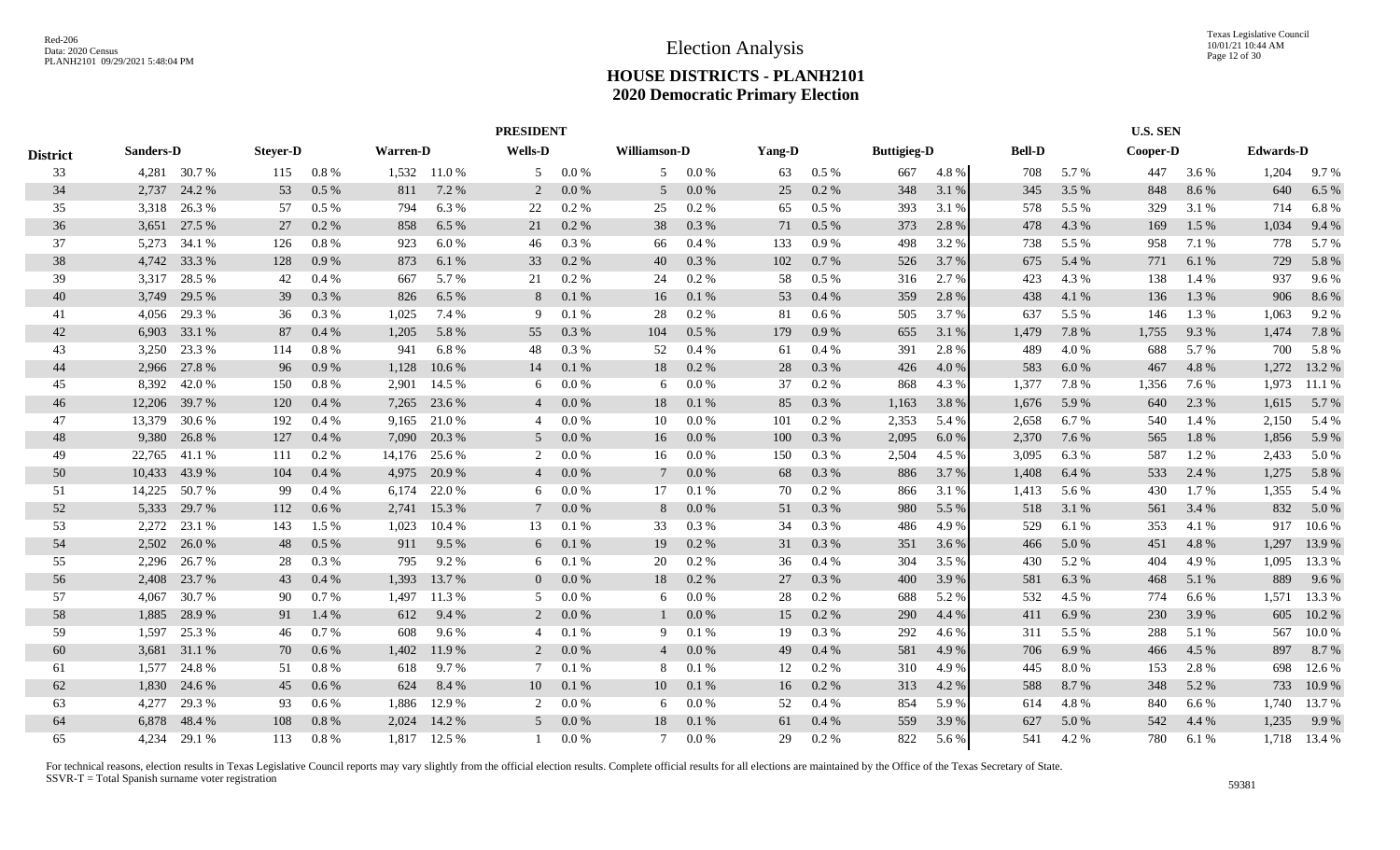|                 |                 |         |                 |        |          |        |                |               | <b>U.S. SEN</b> |        |          |           |            |         |                  |           |        |              | <b>RR COMM1</b> |              |
|-----------------|-----------------|---------|-----------------|--------|----------|--------|----------------|---------------|-----------------|--------|----------|-----------|------------|---------|------------------|-----------|--------|--------------|-----------------|--------------|
| <b>District</b> | <b>Foster-D</b> |         | <b>Garcia-D</b> |        | Harris-D |        | <b>Hegar-D</b> |               | Hernandez-D     |        | Hunter-D |           | Ocegueda-D |         | <b>Ramirez-D</b> |           | West-D |              | Alonzo-D        |              |
| 33              | 125             | 1.0%    | 1,074           | 8.6%   | 238      | 1.9%   |                | 3,481 27.9 %  | 764             | 6.1%   | 260      | 2.1 %     | 187        | $1.5\%$ | 1,275            | 10.2 %    |        | 2,713 21.7 % |                 | 2,937 25.0 % |
| 34              | 188             | 1.9%    | 1,789           | 18.1 % | 366      | 3.7%   | 1,124          | 11.4 %        | 1,492           | 15.1 % | 803      | 8.1 %     | 103        | 1.0 %   | 1,941            | 19.6 %    | 263    | 2.7%         | 4,397           | 45.2 %       |
| 35              | 347             | 3.3 %   | 1,161           | 11.1 % | 1,143    | 10.9%  | 1,326          | 12.7 %        | 2,070           | 19.8%  | 215      | 2.1 %     | 277        | 2.6 %   | 1,414            | 13.5 %    | 904    | 8.6%         | 5,068           | 47.2 %       |
| 36              | 393             | 3.6 %   | 977             | 8.9%   | 1,424    | 12.9 % | 1,107          | 10.1 %        | 2,886           | 26.2 % | 273      | 2.5 %     | 168        | 1.5 %   | 1,026            | 9.3%      | 1,075  | 9.8%         | 5,617           | 49.3%        |
| 37              | 432             | 3.2 %   | 2,403           | 17.8%  | 651      | 4.8%   | 1,676          | 12.4 %        | 1,588           | 11.7%  | 263      | 1.9%      | 873        | 6.4 %   | 2,703            | 20.0%     | 473    | 3.5 %        | 5,984           | 42.7%        |
| 38              | 391             | 3.1%    | 2,177           | 17.3 % | 648      | 5.1 %  | 1,723          | 13.7 %        | 1,437           | 11.4 % | 159      | 1.3 %     | 974        | 7.7 %   | 2,537            | 20.1 %    | 370    | 2.9 %        | 5,476           | 42.2 %       |
| 39              | 317             | 3.2%    | 777             | 7.9%   | 1.057    | 10.8%  | 1,149          | 11.7 %        | 2,566           | 26.2 % | 204      | 2.1 %     | 116        | 1.2%    | 987              | 10.1 %    | 1,135  | 11.6 %       | 4,683           | 47.5 %       |
| 40              | 314             | 3.0 %   | 902             | 8.5 %  | 1,087    | 10.3%  | 1,377          | 13.0%         | 2,941           | 27.8%  | 242      | 2.3 %     | 109        | 1.0%    | 1,197            | 11.3 %    | 916    | 8.7%         | 5,300           | 49.6 %       |
| 41              | 312             | 2.7 %   | 914             | 7.9%   | 1.247    | 10.8%  | 1,687          | 14.6 %        | 2.941           | 25.4 % | 254      | 2.2 %     | 167        | 1.4 %   | 1,291            | 11.2 %    | 911    | 7.9 %        | 5,282           | 45.0%        |
| 42              | 601             | 3.2%    | 4,425           | 23.4 % | 1,089    | 5.7%   | 845            | 4.5 %         | 1,853           | 9.8%   | 265      | 1.4 %     | 520        | 2.7%    | 4,139            | 21.9%     | 497    | 2.6 %        | 9,985           | 51.2%        |
| 43              | 231             | 1.9%    | 2,380           | 19.6 % | 285      | 2.3 %  | 1,108          | 9.1 %         | 1,192           | 9.8%   | 799      | 6.6 %     | 456        | 3.8%    | 3,499            | 28.8%     | 310    | 2.6 %        | 5,941           | 48.3%        |
| 44              | 376             | 3.9 %   | 1,079           | 11.2 % | 167      | 1.7%   | 2,373          | 24.6 %        | 969             | 10.0%  | 265      | 2.7 %     | 206        | 2.1 %   | 1,406            | 14.6 %    | 479    | 5.0 %        |                 | 2,946 31.4 % |
| 45              | 221             | 1.2%    | 3,980           | 22.4 % | 164      | 0.9%   | 4,753          | 26.8%         | 969             | 5.5 %  | 256      | 1.4 %     | 499        | 2.8 %   | 1,605            | 9.0%      | 585    | 3.3 %        | 4,502           | 26.0%        |
| 46              | 178             | 0.6 %   | 2,897           | 10.3%  | 382      | 1.4 %  |                | 8,902 31.6 %  | 1,592           | 5.6 %  | 171      | $0.6\,\%$ | 207        | 0.7 %   | 7,159            | 25.4 %    | 2,789  | 9.9%         | 4,770           | 18.0%        |
| 47              | 253             | 0.6 %   | 3,439           | 8.7%   | 407      | 1.0%   |                | 17,538 44.3 % | 1,702           | 4.3 %  | 177      | $0.4~\%$  | 215        | $0.5\%$ | 8,200            | 20.7%     | 2,322  | 5.9%         | 5,479           | 15.2 %       |
| 48              | 189             | 0.6 %   | 2,410           | 7.7 %  | 379      | 1.2%   | 14,741         | 47.0 %        | 1,288           | 4.1 %  | 180      | $0.6\,\%$ | 196        | 0.6 %   | 5,487            | 17.5 %    | 1,719  | 5.5 %        | 3,998           | 14.1 %       |
| 49              | 237             | $0.5\%$ | 4,714           | 9.6 %  | 493      | 1.0%   |                | 16,716 34.0 % | 2,499           | 5.1 %  | 154      | 0.3%      | 340        | 0.7 %   | 15,476           | 31.5 %    | 2,361  | 4.8%         | 6,010           | 13.4 %       |
| 50              | 150             | 0.7%    | 2,592           | 11.9%  | 317      | 1.4 %  |                | 7,033 32.2 %  | 1,374           | 6.3 %  | 131      | $0.6\,\%$ | 188        | 0.9%    | 4,808            | 22.0 %    | 2,057  | 9.4 %        | 4,030           | 19.6%        |
| 51              | 151             | 0.6 %   | 3,725           | 14.8%  | 341      | 1.4 %  | 6,597          | 26.2%         | 2,075           | 8.2%   | 127      | 0.5%      | 255        | 1.0%    | 7,346            | 29.1 %    | 1,412  | 5.6 %        | 5,073           | 21.4 %       |
| 52              | 106             | $0.6\%$ | 1,854           | 11.1 % | 195      | 1.2%   | 9,723          | 58.2 %        | 691             | 4.1 %  | 123      | 0.7 %     | 100        | 0.6 %   | 1,185            | 7.1 %     | 831    | 5.0%         | 3,519           | 23.2 %       |
| 53              | 168             | 1.9%    | 827             | 9.5 %  | 293      | 3.4 %  | 2,809          | 32.4 %        | 675             | 7.8%   | 162      | 1.9%      | 258        | 3.0%    | 1,263            | 14.6 %    | 408    | 4.7%         | 2,416           | 29.2 %       |
| 54              | 269             | 2.9%    | 723             | 7.8 %  | 231      | 2.5 %  | 3,682          | 39.5 %        | 659             | 7.1 %  | 176      | 1.9%      | 171        | 1.8%    | 521              | 5.6%      | 665    | 7.1 %        | 2,584           | 28.4 %       |
| 55              | 198             | 2.4 %   | 687             | 8.3%   | 219      | 2.7 %  | 3,277          | 39.8%         | 620             | 7.5 %  | 157      | 1.9%      | 160        | 1.9%    | 405              | 4.9%      | 588    | 7.1 %        | 2,262           | 28.0%        |
| 56              | 317             | 3.4 %   | 839             | 9.1 %  | 707      | 7.7 %  | 2,727          | 29.5 %        | 789             | 8.5 %  | 130      | 1.4 %     | 84         | 0.9%    | 631              | 6.8%      | 1,068  | 11.6 %       | 1,664           | 19.0%        |
| 57              | 139             | 1.2%    | 1,235           | 10.5 % | 301      | 2.5 %  |                | 3,195 27.1 %  | 499             | 4.2 %  | 114      | 1.0%      | 144        | 1.2%    | 1,070            | 9.1 %     | 2,234  | 18.9%        | 2,206           | 20.2 %       |
| 58              | 151             | 2.6 %   | 451             | 7.6 %  | 232      | 3.9%   | 1,809          | 30.6 %        | 297             | 5.0%   | 63       | $1.1~\%$  | 83         | 1.4 %   | 637              | $10.8~\%$ | 949    | 16.0%        | 1,222           | 22.1 %       |
| 59              | 157             | 2.8%    | 627             | 11.1%  | 216      | 3.8%   | 1,877          | 33.2 %        | 390             | 6.9%   | 90       | 1.6 %     | 124        | 2.2 %   | 449              | $8.0\ \%$ | 550    | 9.7 %        | 1,221           | 22.9 %       |
| 60              | 105             | 1.0%    | 1,061           | 10.3%  | 204      | 2.0 %  | 2,615          | 25.5 %        | 561             | 5.5 %  | 276      | 2.7%      | 133        | 1.3 %   | 1,182            | 11.5 %    | 2,046  | 20.0 %       | 2,403           | 25.2 %       |
| 61              | 159             | 2.9 %   | 462             | 8.3%   | 74       | 1.3%   | 2,064          | 37.3 %        | 181             | 3.3 %  | 57       | $1.0\ \%$ | 56         | $1.0\%$ | 473              | 8.5 %     | 711    | 12.9 %       | 1,180           | 22.5 %       |
| 62              | 201             | 3.0%    | 686             | 10.2 % | 389      | 5.8 %  |                | 1,440 21.4 %  | 293             | 4.4 %  | 175      | 2.6 %     | 142        | 2.1 %   | 579              | 8.6%      | 1,147  | 17.1 %       | 1,445           | 22.1 %       |
| 63              | 156             | 1.2%    | 1,104           | 8.7%   | 300      | 2.4 %  | 3,517          | 27.6 %        | 539             | 4.2%   | 94       | 0.7 %     | 170        | 1.3 %   | 1,338            | 10.5 %    | 2,319  | 18.2%        |                 | 2,242 19.5 % |
| 64              | 141             | 1.1 %   | 1,820           | 14.7 % | 284      | 2.3%   | 3,375          | 27.2 %        | 870             | 7.0%   | 118      | $1.0\ \%$ | 141        | 1.1 %   | 1,814            | 14.6 %    | 1,450  | 11.7 %       |                 | 2,501 21.7%  |
| 65              | 144             | 1.1%    | 1,180           | 9.2 %  | 316      | 2.5 %  |                | 3,471 27.0 %  | 585             | 4.6 %  | 101      | 0.8%      | 156        | 1.2 %   | 1,312            | 10.2 %    |        | 2,543 19.8 % |                 | 2,323 19.8 % |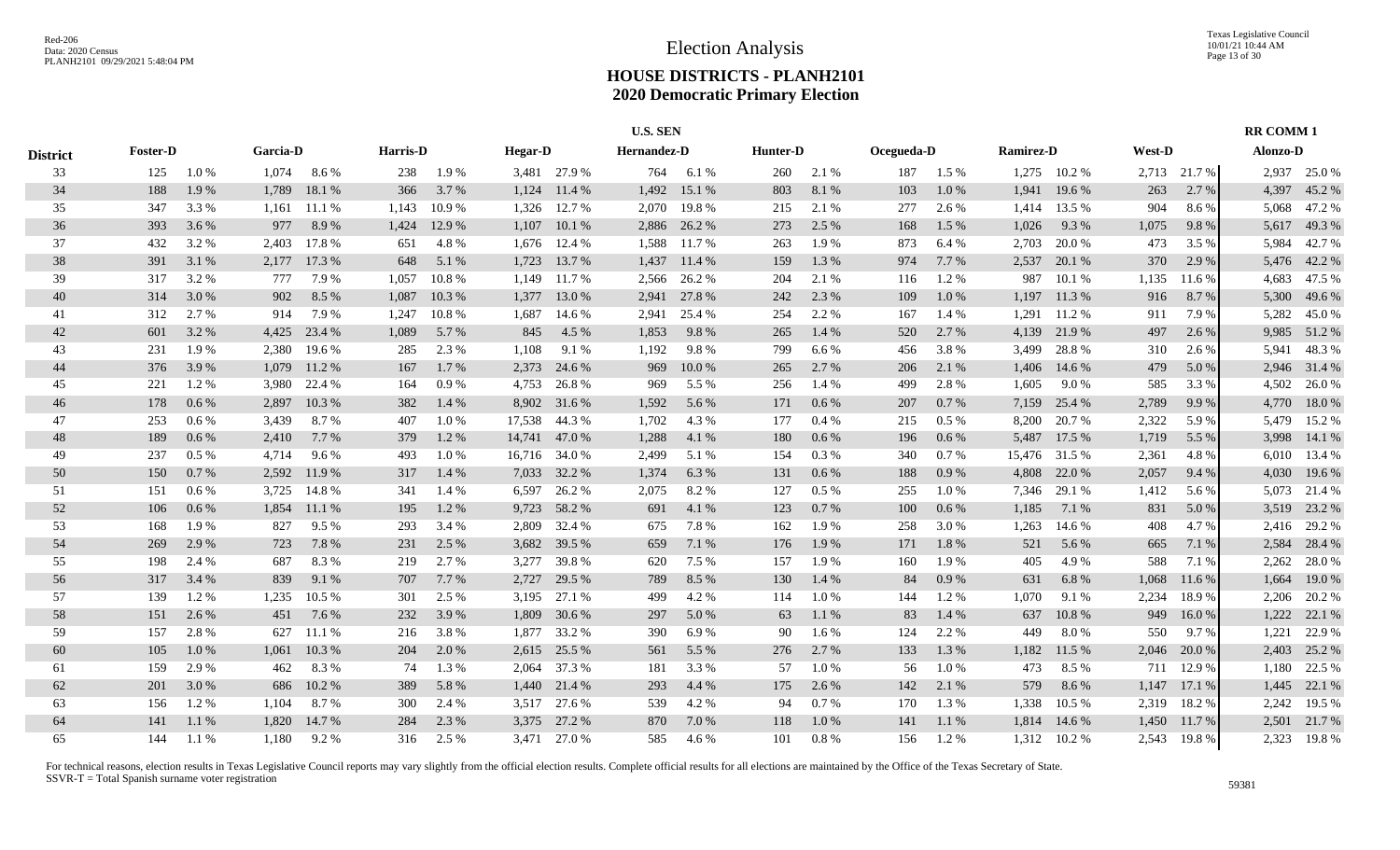|                 |               |              | <b>RR COMM 1</b> |              |                 |              |                  | <b>SUP CT CHIEF</b> |            |                |                | SUP CT 6      |                  |              |               | <b>SUP CT 7</b> |               |              | <b>SUP CT 8</b> |              |
|-----------------|---------------|--------------|------------------|--------------|-----------------|--------------|------------------|---------------------|------------|----------------|----------------|---------------|------------------|--------------|---------------|-----------------|---------------|--------------|-----------------|--------------|
| <b>District</b> | Castaneda-D   |              | <b>Stone-D</b>   |              | <b>Watson-D</b> |              | <b>Meachum-D</b> |                     | Zimmerer-D |                | <b>Cheng-D</b> |               | <b>Praeger-D</b> |              | <b>Voss-D</b> |                 | Williams-D    |              | <b>Kelly-D</b>  |              |
| 33              |               | 3,973 33.8 % |                  | 2,873 24.5 % |                 | 1,964 16.7 % |                  | 10,125 84.8 %       |            | $1,814$ 15.2 % | 8,907          | 75.3 %        |                  | 2,923 24.7 % |               | 3,472 29.8 %    |               | 8,180 70.2 % |                 | 3,488 30.2 % |
| 34              | 2,983         | 30.6 %       | 1,233            | 12.7 %       | 1,122           | 11.5 %       | 7,550            | 79.4 %              | 1,953      | 20.6 %         | 6,969          | 74.5 %        | 2,391            | 25.5 %       | 3,333         | 35.9%           | 5,959         | 64.1 %       | 2,280           | 24.6 %       |
| 35              | 3,157         | 29.4 %       | 1,486            | 13.8%        | 1,036           | 9.6 %        | 6,271            | 60.7%               | 4,064      | 39.3 %         | 6,888          | 67.7 %        | 3,291            | 32.3 %       | 3,531         | 35.1 %          | 6,538         | 64.9 %       | 3,008           | 29.7 %       |
| 36              | 3,445         | 30.2 %       |                  | 1,511 13.3 % | 830             | 7.3 %        |                  | 6,310 57.4 %        | 4,688      | 42.6 %         | 7,640          | 70.7 %        | 3,160            | 29.3 %       | 3,755         | 34.8%           | 7,034         | 65.2%        |                 | 3,201 29.5 % |
| 37              |               | 4,414 31.5 % | 1,839            | 13.1 %       | 1,775           | 12.7 %       |                  | 9,048 67.5 %        | 4,359      | 32.5 %         | 8,350          | 63.0%         | 4,894            | 37.0 %       | 4,374         | 33.3 %          | 8,772         | 66.7 %       |                 | 3,580 27.1 % |
| 38              | 4,269         | 32.9 %       | 1,636            | 12.6 %       | 1,593           | 12.3 %       |                  | 8,842 71.2 %        | 3,580      | 28.8%          | 8,244          | 66.9%         | 4,088            | 33.1 %       | 4,189         | 34.1 %          | 8,094         | 65.9%        |                 | 2,982 24.1 % |
| 39              |               | 3,100 31.5 % | 1,358            | 13.8%        | 714             | 7.2 %        |                  | 5,862 61.3 %        | 3,695      | 38.7 %         | 6,892          | 73.4 %        | 2,497            | 26.6 %       | 3,380         | 36.0%           | 6,000         | 64.0%        |                 | 2,838 30.2 % |
| 40              |               | 3,353 31.4 % | 1,319            | 12.3 %       | 722             | 6.8%         |                  | 6,638 64.2 %        | 3,697      | 35.8%          |                | 7,756 76.4 %  | 2,392            | 23.6 %       | 3,875         | 37.8%           | 6,364         | 62.2 %       |                 | 2,870 28.1 % |
| 41              |               | 3,872 33.0 % |                  | 1,566 13.3 % | 1,020           | 8.7%         | 7,633            | 66.6 %              | 3,825      | 33.4 %         |                | 8,756 77.5 %  | 2,545            | 22.5 %       | 4,624         | 40.4 %          | 6,833         | 59.6 %       | 2,978           | 26.4 %       |
| 42              | 6,204         | 31.8%        | 1,877            | 9.6%         | 1,451           | 7.4 %        | 12,793           | 68.7%               | 5,819      | 31.3 %         | 13,318         | 71.2 %        | 5,384            | 28.8%        | 6,741         | 36.8%           | 11,563        | 63.2%        |                 | 5,607 30.4 % |
| 43              | 3,348         | 27.2 %       | 1,502            | 12.2 %       | 1,507           | 12.3 %       | 8,369            | 71.2 %              | 3,380      | 28.8%          | 7,839          | 67.6 %        | 3,762            | 32.4 %       | 4,549         | 39.6%           | 6,941         | 60.4%        | 3,597           | 31.2%        |
| 44              | 2,877         | 30.6 %       | 2,331            | 24.8%        | 1,233           | 13.1 %       | 7,955            | 84.3 %              | 1,479      | 15.7 %         | 6,992          | 74.6 %        | 2,386            | 25.4 %       |               | 3,501 37.6 %    | 5,821         | 62.4 %       | 2,679           | 28.8%        |
| 45              | 5,100         | 29.4 %       | 4,501            | 26.0%        | 3,220           | 18.6%        | 14,485           | 84.8%               | 2,595      | 15.2 %         | 14,131         | 83.6%         | 2,775            | 16.4 %       | 6,910         | 42.0%           | 9,557         | 58.0%        | 4,081           | 24.7 %       |
| 46              | 13,148        | 49.6%        | 5,369            | 20.3 %       | 3,226           | 12.2 %       | 24,621           | 91.0%               | 2,426      | 9.0%           |                | 22,417 84.5 % | 4,106            | 15.5 %       | 10,821        | 41.7%           | 15,106        | 58.3%        | 3,534           | 13.5 %       |
| 47              | 19,007        | 52.9 %       |                  | 7,146 19.9 % | 4,328           | 12.0 %       | 34,446 91.6 %    |                     | 3,169      | 8.4 %          | 29,958         | 82.9%         | 6,182            | 17.1 %       | 16,820        | 47.7 %          | 18,458        | 52.3 %       |                 | 5,214 14.4 % |
| 48              | 14,507 51.0 % |              | 6,329            | 22.3 %       | 3,586           | 12.6 %       | 26,732 90.1 %    |                     | 2,925      | 9.9%           |                | 23,613 82.3%  | 5,090            | 17.7 %       | 12,683        | 45.6 %          | 15,144 54.4 % |              |                 | 4,776 16.9%  |
| 49              | 26,321        | 58.9%        | 8,650            | 19.3 %       | 3,728           | 8.3%         | 42,959 92.7 %    |                     | 3,377      | 7.3 %          | 39,000         | 87.1 %        | 5,788            | 12.9 %       | 21,847        | 50.5 %          | 21,432        | 49.5 %       |                 | 5,201 11.8 % |
| 50              | 9,795         | 47.6 %       | 4,210            | 20.4 %       | 2,556           | 12.4 %       |                  | 18,906 90.2 %       | 2,062      | 9.8%           | 17,067         | 82.9%         |                  | 3,532 17.1 % | 8,065         | 39.9 %          | 12,151        | 60.1 %       |                 | 2,979 14.6 % |
| 51              | 12,292        | 51.8%        | 4,409            | 18.6 %       | 1,954           | 8.2%         | 22,002           | 90.7%               | 2,269      | 9.3%           | 20,357         | 85.7%         | 3,396            | 14.3 %       | 9,756         | 42.1 %          | 13,401        | 57.9 %       | 2,773           | 11.8%        |
| 52              | 5,290         | 34.8%        | 3,176            | 20.9 %       | 3,211           | 21.1 %       | 14,077           | 89.6 %              | 1,631      | 10.4%          | 11,981         | 77.8%         | 3,422            | 22.2 %       | 4,854         | 32.1 %          | 10,278        | 67.9 %       |                 | 3,096 20.4 % |
| 53              |               | 2,774 33.5 % | 1,667            | 20.1 %       | 1,421           | 17.2 %       | 6,823            | 81.6 %              | 1,535      | 18.4 %         | 6,088          | 73.8%         | 2,160            | 26.2 %       | 2,854         | 35.1 %          | 5,275         | 64.9 %       |                 | 2,455 30.1 % |
| 54              | 2,417         | 26.5 %       | 2,193            | 24.1 %       | 1,910           | 21.0 %       | 7,769            | 84.8%               | 1,390      | 15.2 %         | 6,765          | 74.1 %        | 2,361            | 25.9 %       |               | 2,912 32.0 %    | 6,195         | 68.0%        |                 | 3,060 33.6 % |
| 55              | 2,235         | 27.7 %       | 1,892            | 23.4 %       | 1,691           | 20.9 %       |                  | 6,856 84.4 %        | 1,272      | 15.6 %         | 5,996          | 73.8%         | 2,126            | 26.2 %       | 2,782         | 34.4 %          | 5,311         | 65.6 %       |                 | 2,698 33.4 % |
| 56              | 2,513         | 28.6 %       | 2,872            | 32.7 %       | 1,728           | 19.7 %       |                  | 7,692 86.3 %        | 1,220      | 13.7 %         | 5,905          | 67.1 %        | 2,899            | 32.9 %       | 3,781         | 43.3 %          | 4,954         | 56.7%        |                 | 3,661 42.0 % |
| 57              |               | 4,133 37.9 % | 3,067            | 28.1 %       | 1,506           | 13.8 %       |                  | 9,290 84.3 %        | 1,733      | 15.7 %         | 8,522          | 78.4%         | 2,352            | 21.6 %       | 3,946         | 36.6 %          | 6,841         | 63.4 %       |                 | 2,550 23.8 % |
| 58              | 1,415         | 25.6 %       | 1,743            | 31.5 %       | 1,151           | 20.8 %       | 4,584            | 83.3%               | 916        | 16.7 %         | 4,118          | 73.5 %        | 1,481            | 26.5 %       | 2,139         | 38.8%           | 3,372         | 61.2%        |                 | 1,736 31.7 % |
| 59              | 1,529         | 28.6%        | 1,475            | 27.6 %       | 1,118           | 20.9%        | 4,395            | 81.1 %              | 1,024      | 18.9%          | 4,044          | 74.7%         | 1,370            | 25.3 %       | 1,861         | 34.7 %          | 3,496         | 65.3%        | 1,759           | 33.1 %       |
| 60              | 2,991         | 31.4 %       | 2,791            | 29.3 %       | 1,348           | 14.1 %       | 8,549            | 86.9%               | 1,291      | 13.1 %         | 7,448          | 77.2 %        | 2,200            | 22.8 %       | 2,986         | 31.5 %          | 6,487         | 68.5 %       | 2,694           | 28.7 %       |
| 61              | 1,517         | 28.9%        | 1,560            | 29.7 %       | 991             | 18.9%        | 4,507            | 84.7%               | 817        | 15.3 %         | 3,896          | 73.5 %        | 1,405            | 26.5 %       | 1,941         | 37.4 %          | 3,249         | 62.6 %       |                 | 1,650 31.9 % |
| 62              | 1,621         | 24.7 %       |                  | 2,010 30.7 % | 1,474           | 22.5 %       | 5,499            | 82.8%               | 1,139      | 17.2 %         | 4,673          | 70.8%         | 1,929            | 29.2 %       | 2,034         | 30.9%           | 4,558         | 69.1 %       |                 | 2,338 35.9 % |
| 63              | 4.502         | 39.2 %       | 3,301            | 28.7 %       | 1,451           | 12.6 %       | 9,837            | 84.6 %              | 1,795      | 15.4 %         | 8,947          | 77.7 %        | 2,569            | 22.3 %       | 4,127         | 36.5 %          | 7,175         | 63.5 %       |                 | 2,790 24.7 % |
| 64              | 4.877         | 42.3 %       | 2,877            | 25.0 %       | 1,276           | 11.1 %       | 9,773            | 84.6%               | 1,777      | 15.4 %         | 9,340          | 81.6%         | 2,111            | 18.4 %       | 4,503         | 40.3%           | 6,684         | 59.7%        |                 | 2,466 21.9 % |
| 65              |               | 4,614 39.3 % |                  | 3,232 27.6 % | 1.557           | 13.3 %       |                  | 10,041 84.7 %       |            | 1,807 15.3 %   |                | 9,078 77.6 %  | 2,627            | 22.4 %       |               | 4,263 37.0 %    |               | 7,273 63.0 % |                 | 2,837 24.8 % |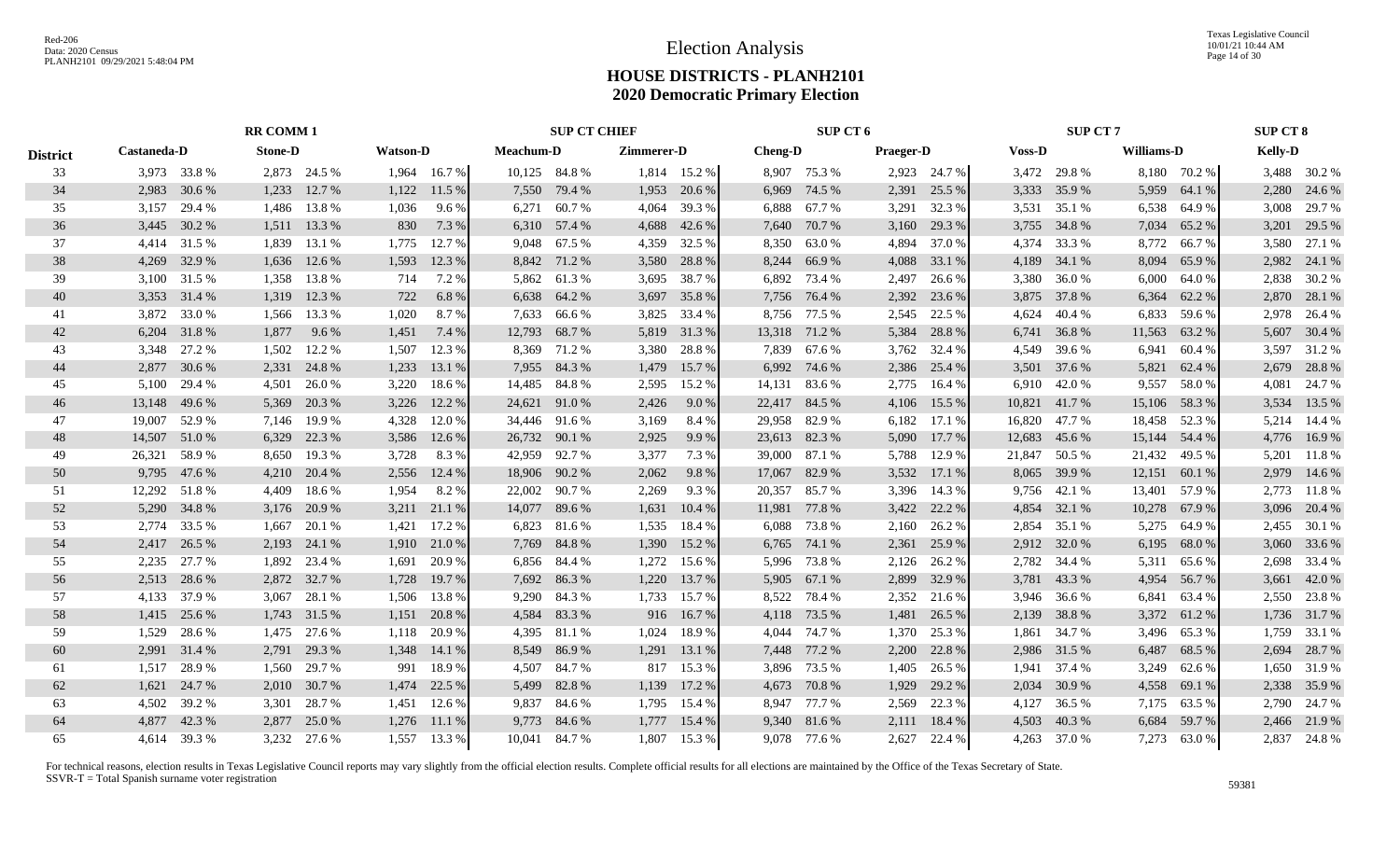|                 | <b>SUP CT 8</b> |        |          |            | CCA <sub>3</sub> |        |        |        |                  | CCA <sub>4</sub> |                 |        |
|-----------------|-----------------|--------|----------|------------|------------------|--------|--------|--------|------------------|------------------|-----------------|--------|
| <b>District</b> | <b>Triana-D</b> |        | Demond-D |            | Davis Frizell-D  |        | Wood-D |        | <b>Clinton-D</b> |                  | <b>Miears-D</b> |        |
| 33              | 8,049           | 69.8%  | 943      | 8.2%       | 8,598            | 74.9 % | 1,939  | 16.9%  | 9,265            | 80.7%            | 2,217           | 19.3%  |
| 34              | 6,984           | 75.4 % | 1,177    | 12.9 %     | 6,317            | 69.0%  | 1,660  | 18.1 % | 7,266            | 79.5 %           | 1,874           | 20.5 % |
| 35              | 7,107           | 70.3%  | 1,759    | 17.5 %     | 6,167            | 61.4%  | 2,121  | 21.1 % | 6,752            | 67.6 %           | 3,240           | 32.4 % |
| 36              | 7,643           | 70.5 % | 2,003    | 18.7%      | 6,534            | 61.2%  | 2,148  | 20.1 % | 7,588            | 70.7%            | 3,147           | 29.3 % |
| 37              | 9,610           | 72.9%  | 1,503    | 11.4 %     | 7,919            | 59.9%  | 3,800  | 28.7%  | 9,262            | 70.8%            | 3,814           | 29.2 % |
| 38              | 9,381           | 75.9%  | 1,367    | 11.1 %     | 7,759            | 62.9%  | 3,202  | 26.0%  | 8,494            | 69.7%            | 3,689           | 30.3 % |
| 39              | 6,565           | 69.8%  | 1,607    | 17.3 %     | 5,806            | 62.4 % | 1,887  | 20.3%  | 6,614            | 71.2 %           | 2,681           | 28.8 % |
| 40              | 7,328           | 71.9 % | 1,635    | 16.3%      | 6,331            | 63.0%  | 2,083  | 20.7 % | 7,261            | 72.4 %           | 2,771           | 27.6 % |
| 41              | 8,317           | 73.6 % | 1,736    | 15.6 %     | 7,216            | 65.0%  | 2,151  | 19.4 % | 8,056            | 72.7 %           | 3,020           | 27.3 % |
| 42              | 12,840          | 69.6%  | 2,820    | 15.2 %     | 12,250           | 65.8%  | 3,534  | 19.0 % | 14,274           | 76.7%            | 4,336           | 23.3 % |
| 43              | 7,922           | 68.8%  | 1,032    | 9.0%       | 7,510            | 65.6%  | 2,902  | 25.4 % | 8,418            | 73.7 %           | 3,010           | 26.3 % |
| $44$            | 6,609           | 71.2%  | 1,053    | 11.4 %     | 6,899            | 74.4 % | 1,325  | 14.3 % | 7,133            | 77.0 %           | 2,128           | 23.0 % |
| 45              | 12,441          | 75.3 % | 1,444    | 8.9%       | 12,501           | 76.7%  | 2,358  | 14.5 % | 12,118           | 74.7%            | 4,094           | 25.3 % |
| 46              | 22,661          | 86.5%  | 2,409    | 9.4%       | 16,848           | 65.7%  | 6,405  | 25.0%  | 22,125           | 86.7%            | 3,384           | 13.3 % |
| 47              | 30,930          | 85.6%  | 2,931    | 8.4%       | 21,851           | 62.9%  | 9,934  | 28.6%  | 29,615           | 85.9%            | 4,849           | 14.1 % |
| 48              | 23,555          | 83.1 % | 2,302    | 8.4 %      | 17,863           | 64.9%  | 7,366  | 26.8%  | 23,361           | 85.5 %           | 3,949           | 14.5 % |
| 49              | 39,057          | 88.2%  | 4,313    | 10.1 %     | 25,122           | 58.9%  | 13,187 | 30.9%  | 36,959           | 87.3 %           | 5,385           | 12.7 % |
| 50              | 17,448          | 85.4 % | 1,985    | 9.9%       | 13,654           | 68.4 % | 4,318  | 21.6 % | 16,968           | 85.1 %           | 2,972           | 14.9 % |
| 51              | 20,674          | 88.2%  | 2,030    | 8.9%       | 15,415           | 67.2 % | 5,482  | 23.9%  | 19,775           | 86.7%            | 3,037           | 13.3 % |
| 52              | 12,055          | 79.6%  | 1,024    | 6.8%       | 11,187           | 74.2 % | 2,857  | 19.0%  | 11,822           | 78.8%            | 3,178           | 21.2%  |
| 53              | 5,696           | 69.9%  | 740      | 9.2%       | 5,752            | 71.2 % | 1,584  | 19.6 % | 6,099            | 75.8%            | 1,950           | 24.2 % |
| 54              | 6,039           | 66.4%  | 1,175    | 12.9%      | 6,558            | 72.1 % | 1,363  | 15.0%  | 7,058            | 77.7 %           | 2,026           | 22.3 % |
| 55              | 5,370           | 66.6%  | 1,012    | 12.5 %     | 5,752            | 71.2 % | 1,309  | 16.2%  | 6,175            | 76.6%            | 1,886           | 23.4 % |
| 56              | 5,053           | 58.0%  | 639      | 7.4 %      | 5,912            | 68.1 % | 2,132  | 24.6 % | 6,127            | 71.0%            | 2,504           | 29.0%  |
| 57              | 8,181           | 76.2%  | 1,066    | 9.9%       | 8,269            | 77.2 % | 1,383  | 12.9 % | 8,704            | 81.7%            | 1,956           | 18.3%  |
| 58              | 3,745           | 68.3%  | 487      | 8.8 %      | 3,891            | 70.5 % | 1,139  | 20.6 % | 4,146            | 75.8%            | 1,324           | 24.2 % |
| 59              | 3,552           | 66.9%  | 529      | 9.9%       | 3,763            | 70.7%  | 1,030  | 19.4 % | 4,053            | 76.5 %           | 1,242           | 23.5 % |
| 60              | 6,680           | 71.3 % | 900      | 9.7%       | 7,053            | 76.2 % | 1,308  | 14.1 % | 7,770            | 84.0%            | 1,480           | 16.0%  |
| 61              | 3,525           | 68.1%  | 402      | 7.8 %      | 3,754            | 72.4 % | 1,029  | 19.8%  | 4,097            | 79.8%            | 1,039           | 20.2 % |
| 62              | 4,167           | 64.1 % | 652      | $10.0\ \%$ | 4,591            | 70.4 % | 1,280  | 19.6%  | 4,754            | 72.6%            | 1,790           | 27.4 % |
| 63              | 8,489           | 75.3%  | 1,031    | 9.2%       | 8,699            | 77.2 % | 1,533  | 13.6 % | 9,101            | 81.3%            | 2,088           | 18.7%  |
| 64              | 8,792           | 78.1 % | 1,003    | 8.9%       | 8,779            | 78.3%  | 1,434  | 12.8%  | 8,754            | 78.6%            | 2,385           | 21.4 % |
| 65              | 8,622           | 75.2 % | 1,084    | 9.4%       | 8,878            | 77.4 % | 1,510  | 13.2 % | 9,244            | 80.9%            | 2,189           | 19.1 % |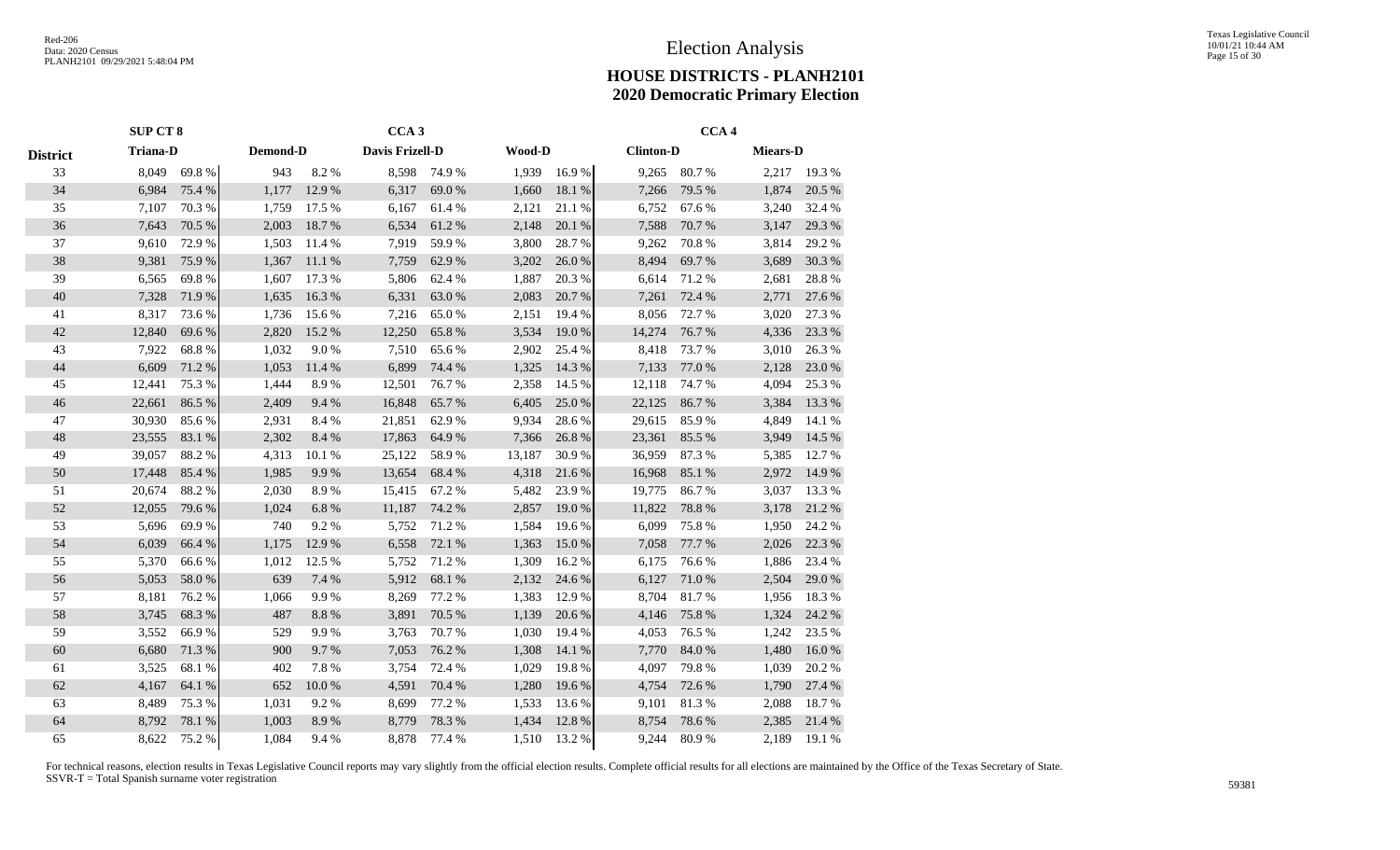|                 |                 |          |                |              |                    |              |                 |           |                 | <b>PRESIDENT</b> |                |           |                  |          |           |           |             |       |                  |          |
|-----------------|-----------------|----------|----------------|--------------|--------------------|--------------|-----------------|-----------|-----------------|------------------|----------------|-----------|------------------|----------|-----------|-----------|-------------|-------|------------------|----------|
| <b>District</b> | <b>Bennet-D</b> |          | <b>Biden-D</b> |              | <b>Bloomberg-D</b> |              | <b>Booker-D</b> |           | <b>Castro-D</b> |                  | De La Fuente-D |           | <b>Delaney-D</b> |          | Gabbard-D |           | Klobuchar-D |       | <b>Patrick-D</b> |          |
| 66              |                 | $50.0\%$ |                | 5,749 36.2 % |                    | 2,550 16.0 % |                 | 13 0.1 %  | 3 <sup>7</sup>  | $0.0\%$          |                | $20.0\%$  |                  | $30.0\%$ | 55        | 0.3%      | 392         | 2.5 % |                  | $20.0\%$ |
| 67              | 10              | 0.0 %    |                | 6,751 32.9 % | 3,106              | 15.2 %       | 17              | 0.1 %     | 18              | 0.1%             | $\overline{4}$ | $0.0\,\%$ | 8                | $0.0\%$  | 65        | 0.3%      | 659         | 3.2%  |                  | 0.0 %    |
| 68              | 9               | 0.2 %    | 2,099          | 41.8%        | 782                | 15.6 %       | 12              | 0.2 %     | 11              | 0.2%             | 8              | $0.2~\%$  | 9                | 0.2%     | 23        | $0.5\ \%$ | 147         | 2.9%  | 5                | 0.1 %    |
| 69              | 17              | 0.3 %    | 2,437          | 40.2%        | 822                | 13.6 %       | 12              | 0.2%      | 15              | 0.2 %            | 6              | 0.1%      | 18               | 0.3 %    | 25        | 0.4%      | 184         | 3.0 % |                  | 0.1%     |
| 70              | 9               | 0.1%     |                | 5,173 39.2 % | 1,579              | 12.0 %       | $7\phantom{0}$  | 0.1%      | 8               | 0.1 %            | 3              | $0.0\ \%$ | 2                | 0.0 %    | 50        | 0.4 %     | 311         | 2.4 % |                  | 0.0 %    |
| 71              | 8               | 0.1%     | 2,389          | 40.9%        | 486                | 8.3%         | 16              | 0.3 %     | 55              | 0.9%             | 8              | 0.1%      | 14               | 0.2 %    | 22        | 0.4%      | 180         | 3.1 % |                  | 0.1%     |
| 72              | 5 <sup>5</sup>  | 0.1%     |                | 2,306 39.3 % | 809                | 13.8%        | 11              | $0.2~\%$  | 25              | 0.4%             | 9              | $0.2~\%$  | 21               | 0.4%     | 21        | 0.4 %     | 157         | 2.7 % |                  | 0.1 %    |
| 73              | 6               | 0.0 %    |                | 5,335 34.6 % | 2,003              | 13.0%        | 15              | 0.1 %     | 37              | 0.2 %            | 8              | $0.1~\%$  | 17               | 0.1%     | 69        | 0.4 %     | 639         | 4.2%  | 2                | 0.0 %    |
| 74              | 245             | 1.3%     |                | 3,815 20.6 % | 3,372              | 18.2 %       | 87              | $0.5\%$   | 1,468           | 7.9 %            | 506            | 2.7%      | 89               | $0.5\%$  | 240       | 1.3 %     | 302         | 1.6 % | 42               | 0.2 %    |
| 75              | 68              | 0.7%     |                | 2,249 23.1 % | 1,887              | 19.4 %       | 13              | 0.1%      | 127             | 1.3%             | 50             | 0.5 %     | 53               | $0.5\%$  | 36        | 0.4%      | 86          | 0.9%  | 20               | $0.2\%$  |
| 76              | 25              | 0.1 %    |                | 6,258 37.2 % | 2,316              | 13.8%        | 113             | 0.7%      | 35              | 0.2 %            | 11             | $0.1\ \%$ | 9                | 0.1 %    | 124       | 0.7 %     | 217         | 1.3%  | 12               | 0.1%     |
| 77              | 107             | 0.6 %    |                | 4,745 25.3 % | 4,183              | 22.3 %       | 27              | 0.1%      | 219             | 1.2%             | 65             | 0.3%      | 108              | $0.6\%$  | 83        | 0.4 %     | 250         | 1.3%  | 25               | 0.1%     |
| 78              | 54              | 0.3%     |                | 5,852 30.8 % |                    | 3,842 20.2 % | 19              | 0.1%      | 105             | 0.6 %            | 32             | 0.2 %     | 37               | 0.2 %    | 126       | 0.7%      | 445         | 2.3 % | 14               | 0.1%     |
| 79              | 66              | 0.3 %    |                | 5,969 31.2 % |                    | 3,816 20.0 % | 24              | 0.1%      | 129             | 0.7%             | 58             | 0.3 %     | 52               | $0.3\%$  | 114       | $0.6\%$   | 327         | 1.7 % | 27               | 0.1%     |
| 80              | 214             | 1.1 %    | 3,985          | 20.9 %       |                    | 4,133 21.7 % | 73              | 0.4%      | 1,392           | 7.3 %            | 652            | 3.4 %     | 129              | 0.7 %    | 145       | 0.8%      | 277         | 1.5 % | 43               | 0.2 %    |
| 81              | 22              | 0.6%     | 1,326          | 33.9%        | 701                | 17.9 %       | 9               | 0.2 %     | 52              | 1.3%             | 23             | $0.6\,\%$ | 28               | 0.7%     | 15        | 0.4%      | 62          | 1.6%  | 3                | 0.1%     |
| 82              | 10              | 0.2 %    |                | 1,623 37.8 % | 692                | 16.1 %       | 20              | $0.5\%$   | 51              | 1.2%             | 18             | 0.4 %     | 21               | 0.5 %    | 24        | 0.6 %     | 89          | 2.1 % | 3                | 0.1%     |
| 83              | -7              | 0.1%     | 2,297          | 35.3 %       | 911                | 14.0 %       | 28              | 0.4%      | 98              | 1.5 %            | 5              | 0.1 %     | 27               | $0.4\%$  | 36        | 0.6 %     | 262         | 4.0%  | 2                | 0.0 %    |
| 84              | 12              | 0.1%     |                | 2,670 28.6 % | 1,123              | 12.0 %       | 66              | 0.7%      | 219             | 2.3 %            | 6              | 0.1 %     | 72               | 0.8%     | 62        | 0.7%      | 289         | 3.1 % | 5                | 0.1%     |
| 85              | 62              | 0.6 %    | 4,375          | 40.2%        | 1,825              | 16.8%        | 61              | $0.6\,\%$ | 42              | 0.4%             | 14             | 0.1%      | 22               | $0.2\%$  | 67        | 0.6 %     | 208         | 1.9%  | 14               | 0.1%     |
| 86              | 7               | 0.1%     |                | 1,855 34.3 % | 759                | 14.0 %       | 5 <sup>5</sup>  | 0.1%      | 27              | 0.5 %            | 6              | $0.1\ \%$ | $\overline{0}$   | 0.0 %    | 37        | 0.7%      | 135         | 2.5 % |                  | 0.0 %    |
| 87              | 21              | $0.5\%$  |                | 1,606 35.8 % | 677                | 15.1 %       | 12              | 0.3%      | 32              | 0.7%             | 13             | 0.3%      | 10               | $0.2\%$  | 22        | 0.5 %     | 93          | 2.1 % | 2                | 0.0 %    |
| 88              | 14              | 0.4%     |                | 1,260 39.9 % | 600                | 19.0 %       | $7\phantom{0}$  | 0.2 %     | 27              | 0.9%             | 14             | 0.4 %     | $\overline{4}$   | 0.1%     | 20        | 0.6 %     | 64          | 2.0%  | $\overline{2}$   | 0.1%     |
| 89              | 7               | 0.0 %    | 5,409          | 35.4 %       | 1,722              | 11.3 %       | 14              | 0.1 %     | 14              | 0.1%             | 3              | $0.0\ \%$ | 6                | $0.0\%$  | 33        | 0.2 %     | 357         | 2.3 % |                  | 0.0 %    |
| 90              | 193             | 1.5 %    | 4,525          | 34.1 %       | 1,544              | 11.6 %       | 19              | 0.1 %     | 126             | 0.9%             | 9              | 0.1 %     | 21               | 0.2 %    | 33        | 0.2 %     | 191         | 1.4 % | 19               | 0.1 %    |
| 91              | 59              | $0.5\%$  |                | 3,772 34.3 % | 1,312              | 11.9 %       | 8               | 0.1%      | 32              | 0.3 %            | 3              | 0.0 %     | 19               | $0.2\%$  | 30        | 0.3 %     | 208         | 1.9 % |                  | 0.1%     |
| 92              | 98              | 0.9%     |                | 3,501 32.6 % | 1,146              | 10.7 %       | 20              | 0.2 %     | 36              | 0.3 %            | $\overline{4}$ | $0.0\ \%$ | 14               | 0.1 %    | 27        | 0.3%      | 166         | 1.5 % | 10               | 0.1%     |
| 93              | 65              | 0.6 %    |                | 3,860 35.5 % | 1,129              | 10.4 %       | 16              | 0.1%      | 33              | $0.3\%$          | $\overline{0}$ | 0.0 %     | 14               | 0.1%     | 45        | 0.4 %     | 183         | 1.7%  |                  | $0.0\%$  |
| 94              | 99              | 0.6 %    |                | 5,855 34.5 % | 2,134              | 12.6 %       | 16              | 0.1 %     | 48              | 0.3 %            | $\overline{0}$ | 0.0 %     | 25               | 0.1%     | 57        | 0.3%      | 499         | 2.9 % |                  | 0.0 %    |
| 95              | 328             | 1.8%     |                | 7,998 44.8 % | 2,397              | 13.4 %       | 53              | 0.3%      | 71              | 0.4%             | 3              | $0.0\ \%$ | 50               | 0.3%     | 16        | 0.1%      | 126         | 0.7%  | 26               | 0.1%     |
| 96              | 109             | 0.7 %    |                | 6,376 42.0 % | 1,826              | 12.0 %       | 24              | 0.2 %     | 33              | 0.2 %            | $\overline{4}$ | 0.0 %     | 21               | 0.1 %    | 43        | 0.3 %     | 269         | 1.8%  | 12               | 0.1%     |
| 97              | 73              | $0.5\%$  |                | 6,069 38.4 % | 2,199              | 13.9 %       | 18              | 0.1%      | 44              | 0.3%             |                | 0.0 %     | 14               | 0.1%     | 41        | 0.3%      | 447         | 2.8%  | 9                | 0.1%     |
| 98              | 43              | 0.3%     |                | 5,961 37.6 % | 2,389              | 15.1 %       | $7\phantom{0}$  | 0.0 %     | 39              | $0.2\%$          |                | 0.0 %     | 13               | 0.1 %    | 43        | 0.3%      | 527         | 3.3 % |                  | 0.0 %    |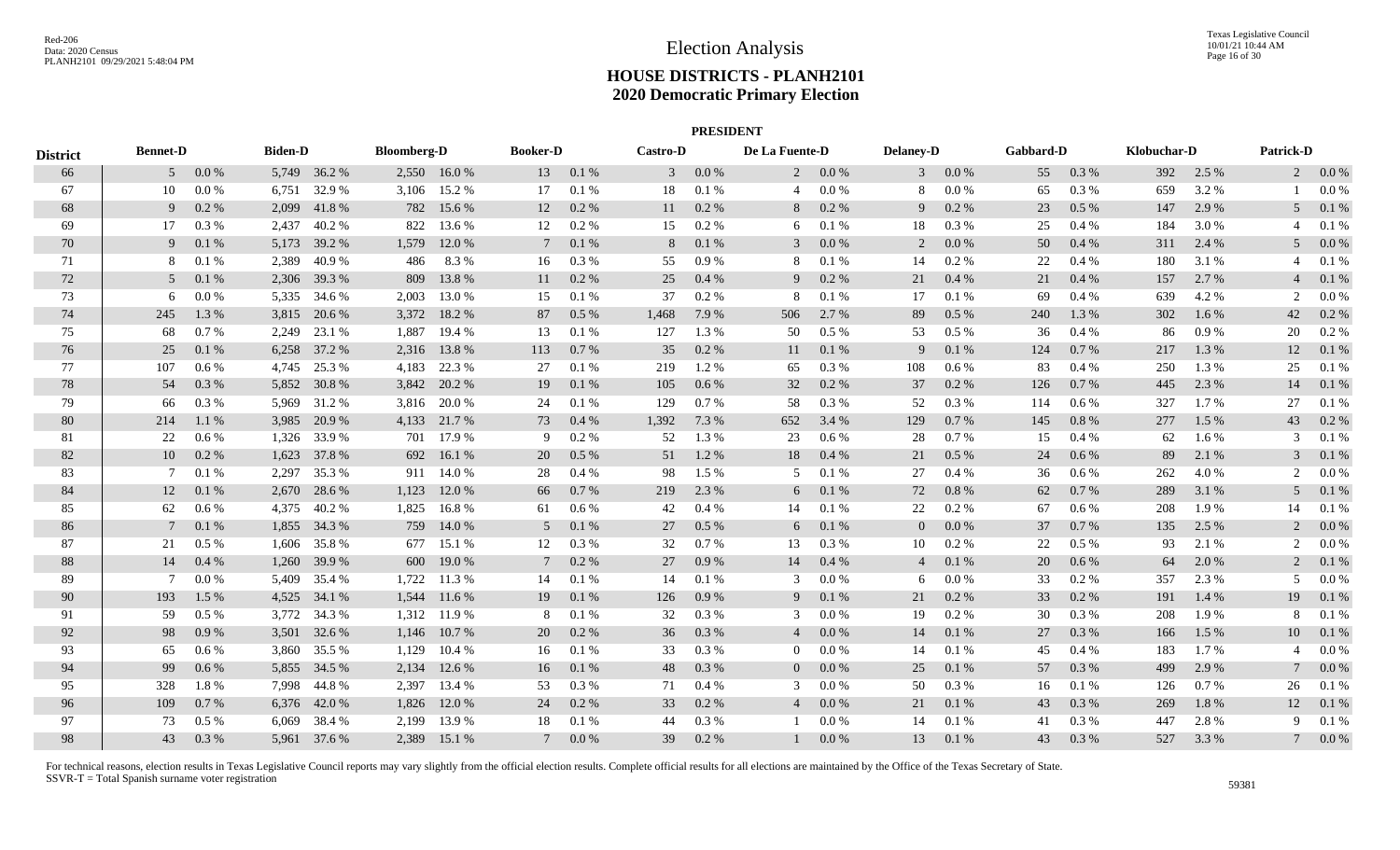|                 |              |                 |                 |                 |                 |                | <b>PRESIDENT</b> |               |                     |               |          |              |                    |                |               |               | <b>U.S. SEN</b> |               |                  |                |
|-----------------|--------------|-----------------|-----------------|-----------------|-----------------|----------------|------------------|---------------|---------------------|---------------|----------|--------------|--------------------|----------------|---------------|---------------|-----------------|---------------|------------------|----------------|
| <b>District</b> | Sanders-D    |                 | <b>Steyer-D</b> |                 | <b>Warren-D</b> |                | <b>Wells-D</b>   |               | <b>Williamson-D</b> |               | Yang-D   |              | <b>Buttigieg-D</b> |                | <b>Bell-D</b> |               | Cooper-D        |               | <b>Edwards-D</b> |                |
| 66              |              | 4,441 27.9 %    | 74              | 0.5 %           | 1,631           | 10.3%          |                  | 0.0 %         | $\overline{4}$      | 0.0 %         | 67       | 0.4%         | 899                | 5.7 %          | 851           | 6.4 %         | 586             | 4.4 %         | 1,284            | 9.7%           |
| 67              | 5.972        | 29.1 %          | 143             | 0.7%            | 2,486           | 12.1 %         | 4                | 0.0 %         |                     | 0.0 %         | 99       | 0.5 %        | 1,148              | 5.6 %          | 1,210         | 6.9%          | 586             | 3.3 %         | 1,533            | 8.8%           |
| 68              | 1,168        | 23.3 %          | 58              | 1.2 %           | 453             | 9.0%           | 5                | 0.1%          | 12                  | $0.2\%$       | 16       | 0.3 %        | 201                | 4.0 %          | 455           | 10.1 %        | 227             | 5.0%          | 318              | 7.0 %          |
| 69              | 1,553        | 25.6 %          | 53              | 0.9%            | 561             | 9.3%           | 8                | 0.1%          | 11                  | $0.2\%$       | 28       | $0.5\%$      | 303                | 5.0%           | 709           | 13.2 %        | 330             | 6.2%          | 534              | 10.0%          |
| 70              | 3,727        | 28.3%           | 72              | 0.5%            | 1,499           | 11.4 %         | $\overline{0}$   | 0.0 %         | 5                   | 0.0 %         | 34       | 0.3%         | 702                | 5.3 %          | 821           | 7.3 %         | 520             | 4.6 %         | 1,141            | 10.1 %         |
| 71              | 1.652        | 28.3%           | 40              | 0.7%            | 684             | 11.7 %         |                  | 0.0 %         |                     | 0.1%          | 27       | 0.5 %        | 248                | 4.2 %          | 500           | 10.1%         | 274             | 5.5 %         | 420              | 8.5 %          |
| 72              | 1,606        | 27.4 %          | 39              | 0.7 %           | 535             | 9.1 %          | $7\phantom{.0}$  | 0.1%          | $\overline{4}$      | 0.1%          | 21       | 0.4 %        | 283                | 4.8 %          | 535           | 10.4 %        | 346             | 6.7%          | 513              | 9.9%           |
| 73              | 3,799        | 24.7 %          | 109             | 0.7 %           | 2,272           | 14.8%          | $\overline{4}$   | 0.0 %         | 10                  | 0.1%          | 28       | $0.2~\%$     | 1,044              | 6.8%           | 1,307         | 9.6 %         | 341             | 2.5 %         | 1,844            | 13.6 %         |
| 74              | 5,903        | 31.9 %          | 232             | 1.3%            | 1,333           | 7.2 %          | 91               | $0.5\%$       | 79                  | 0.4%          | 175      | 0.9%         | 520                | 2.8%           | 791           | 4.9 %         | 1,046           | 6.5 %         | 799              | 5.0%           |
| 75              | 4,200        | 43.1 %          | 36              | 0.4%            | 486             | 5.0 %          | 27               | 0.3%          | 29                  | 0.3 %         | 44       | 0.5 %        | 340                | 3.5 %          | 218           | 2.5 %         | 623             | 7.0 %         | 516              | 5.8 %          |
| 76              | 5,533        | 32.9 %          | 89              | 0.5%            | 1,486           | 8.8%           | 3                | 0.0 %         | 12                  | 0.1 %         | 97       | 0.6 %        | 473                | 2.8%           | 2,296         | 15.5 %        | 1,195           | 8.1 %         | 1,963            | 13.3 %         |
| 77              | 6,958        | 37.2 %          | 64              | $0.3\%$         | 1,156           | 6.2 %          | 23               | 0.1%          | 40                  | 0.2%          | 67       | 0.4%         | 603                | 3.2 %          | 419           | 2.5 %         | 936             | 5.5 %         | 886              | 5.2 %          |
| 78              | 6,218        | 32.8%           | 63              | 0.3%            | 1,359           | 7.2 %          | 13               | 0.1%          | 32                  | 0.2 %         | 50       | 0.3%         | 723                | 3.8%           | 678           | 4.1 %         | 952             | 5.7 %         | 1,137            | 6.8%           |
| 79              | 6,706        | 35.1 %          | 51              | 0.3%            | 1,076           | 5.6 %          | 13               | 0.1%          | 28                  | 0.1%          | 56       | 0.3%         | 610                | 3.2 %          | 551           | 3.2 %         | 926             | 5.3 %         | 1,007            | 5.8 %          |
| 80              | 6,089        | 32.0%           | 231             | 1.2%            | 942             | 4.9%           | 75               | 0.4%          | 84                  | 0.4%          | 162      | 0.9%         | 425                | 2.2 %          | 924           | 5.6 %         | 1,417           | 8.6 %         | 971              | 5.9 %          |
| 81              | 1,136        | 29.0%           | 28              | 0.7%            | 378             | 9.7%           | 5                | 0.1%          |                     | 0.2 %         | 14       | $0.4~\%$     | 108                | 2.8%           | 221           | 6.1%          | 219             | $6.0~\%$      | 346              | 9.5 %          |
| 82              | 1,085        | 25.2 %          | 8               | 0.2 %           | 444             | 10.3 %         | 3                | 0.1%          | 13                  | 0.3 %         | 17       | 0.4%         | 177                | 4.1 %          | 249           | 6.3 %         | 354             | 9.0%          | 383              | 9.7%           |
| 83              | 1,725        | 26.5 %          | 25              | $0.4\%$         | 690             | 10.6%          | 11               | 0.2 %         | 21                  | 0.3%          | 15       | 0.2 %        | 342                | 5.3 %          | 893           | 16.3%         | 270             | 4.9%          | 393              | 7.2 %          |
| 84              | 3,142        | 33.7 %          | 24              | 0.3 %           | 1,171           | 12.5 %         | 15               | 0.2 %         | 28                  | 0.3 %         | 32       | 0.3 %        | 399                | 4.3 %          | 1,035         | 13.0 %        | 282             | 3.5 %         | 452              | 5.7 %          |
| 85              | 2,891        | 26.6 %          | 91              | 0.8%            | 803             | 7.4 %          | 12               | 0.1%          | 24                  | 0.2 %         | 36       | $0.3~\%$     | 339                | 3.1 %          | 1,598         | 16.5%         | 634             | 6.5 %         | 826              | 8.5 %          |
| 86              | 1,586        | 29.3 %          | 54              | 1.0%            | 624             | 11.5 %         | 10               | $0.2\%$       | 2                   | 0.0 %         | 26       | 0.5%         | 280                | 5.2 %          | 972           | 20.3 %        | 110             | 2.3 %         | 509              | 10.7%          |
| 87              | 1.298        | 29.0 %          | 44              | 1.0%            | 390             | 8.7%           | 8                | 0.2%          | 11                  | $0.2\%$       | 20       | 0.4%         | 222                | 5.0%           | 690           | 17.7 %        | 169             | 4.3 %         | 434              | 11.1 %         |
| 88<br>89        | 795<br>5.027 | 25.2 %<br>32.9% | 17<br>94        | 0.5%<br>$0.6\%$ | 235<br>1.699    | 7.4 %<br>11.1% | $\overline{4}$   | 0.1%<br>0.0 % | 8                   | 0.3%<br>0.0 % | 10<br>59 | 0.3%<br>0.4% | 76<br>819          | 2.4 %<br>5.4 % | 362<br>831    | 12.9%<br>6.3% | 158<br>518      | 5.7 %<br>3.9% | 218<br>1,105     | 7.8 %<br>8.4 % |
| 90              | 4,930        | 37.1 %          | 54              | 0.4 %           | 1,196           | 9.0 %          | 12               | 0.1%          | 28                  | 0.2 %         | 30       | 0.2 %        | 355                | 2.7%           | 848           | 7.3 %         | 889             | 7.6 %         | 487              | 4.2 %          |
| 91              | 3,746        | 34.0 %          | 84              | 0.8%            | 1,160           | 10.5 %         | 6                | 0.1%          | 17                  | 0.2 %         | 25       | 0.2 %        | 518                | 4.7 %          | 839           | 8.9%          | 714             | 7.6 %         | 622              | 6.6%           |
| 92              | 4,116        | 38.3 %          | 54              | 0.5%            | 1,050           | 9.8%           | 9                | 0.1%          | 30                  | 0.3 %         | 33       | 0.3 %        | 439                | 4.1 %          | 794           | 8.3 %         | 842             | 8.9%          | 595              | 6.3 %          |
| 93              | 3,671        | 33.8%           | 49              | 0.5%            | 1,215           | 11.2 %         | 11               | 0.1%          | 18                  | 0.2 %         | 31       | 0.3 %        | 519                | 4.8%           | 727           | 7.7 %         | 814             | 8.6 %         | 738              | 7.8%           |
| 94              | 4,989        | 29.4 %          | 141             | 0.8%            | 2,137           | 12.6 %         | 8                | 0.0 %         | 35                  | 0.2%          | 40       | 0.2 %        | 887                | 5.2 %          | 1,413         | 9.6 %         | 945             | 6.4 %         | 916              | 6.2 %          |
| 95              | 5,141        | 28.8%           | 100             | $0.6\%$         | 1,095           | 6.1 %          | 12               | 0.1%          | 71                  | 0.4%          | 32       | $0.2\%$      | 348                | 1.9 %          | 1,208         | 7.5 %         | 1,921           | 11.9%         | 602              | 3.7 %          |
| 96              | 4,363        | 28.7 %          | 101             | 0.7 %           | 1,382           | 9.1 %          | 17               | 0.1%          | 24                  | 0.2 %         | 37       | 0.2 %        | 535                | 3.5 %          | 1,279         | 9.6 %         | 1,102           | 8.3%          | 725              | 5.4 %          |
| 97              | 4,106        | 26.0%           | 115             | 0.7%            | 1,824           | 11.5 %         | 11               | 0.1%          | 30                  | 0.2 %         | 29       | 0.2 %        | 763                | 4.8%           | 1,308         | 9.7%          | 789             | 5.9%          | 968              | 7.2 %          |
| 98              |              | 3,762 23.7 %    | 86              | $0.5\%$         | 1.845           | 11.6 %         | 8                | 0.1%          | 21                  | 0.1%          | 29       | 0.2%         | 1,087              | 6.9%           | 1,230         | 9.3%          | 800             | 6.1 %         | 1,081            | 8.2 %          |
|                 |              |                 |                 |                 |                 |                |                  |               |                     |               |          |              |                    |                |               |               |                 |               |                  |                |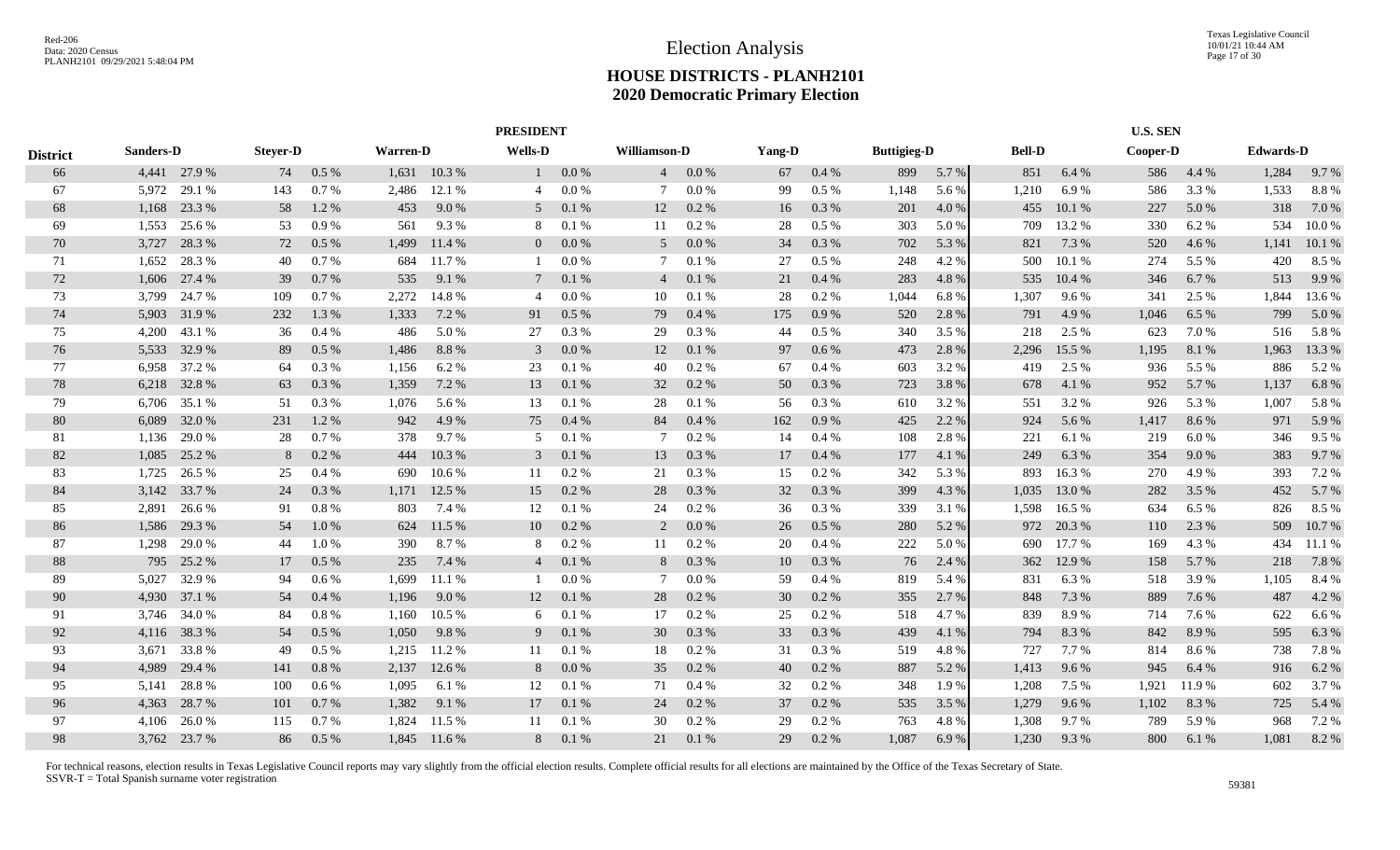|                 |                 |       |          |              |                 |       |                |              | <b>U.S. SEN</b> |        |          |           |            |       |                  |        |        |              | <b>RR COMM1</b> |              |
|-----------------|-----------------|-------|----------|--------------|-----------------|-------|----------------|--------------|-----------------|--------|----------|-----------|------------|-------|------------------|--------|--------|--------------|-----------------|--------------|
| <b>District</b> | <b>Foster-D</b> |       | Garcia-D |              | <b>Harris-D</b> |       | <b>Hegar-D</b> |              | Hernandez-D     |        | Hunter-D |           | Ocegueda-D |       | <b>Ramirez-D</b> |        | West-D |              | Alonzo-D        |              |
| 66              | 115             | 0.9%  |          | 1,397 10.6 % | 273             | 2.1 % |                | 3,624 27.4 % | 695             | 5.3 %  | 320      | 2.4 %     | 167        | 1.3%  | 1,325            | 10.0%  | 2,589  | 19.6%        |                 | 2,622 22.1 % |
| 67              | 159             | 0.9%  | 1,620    | 9.2%         | 349             | 2.0%  | 5,157          | 29.4 %       | 911             | 5.2 %  | 335      | 1.9%      | 236        | 1.3 % | 2,259            | 12.9%  | 3,162  | 18.1 %       | 3.276           | 20.7%        |
| 68              | 143             | 3.2 % | 542      | 12.0 %       | 151             | 3.3 % | 1,386          | 30.6 %       | 293             | 6.5 %  | 104      | 2.3 %     | 55         | 1.2%  | 340              | 7.5 %  | 509    | 11.3 %       | 986             | 22.4 %       |
| 69              | 150             | 2.8 % | 544      | 10.2 %       | 154             | 2.9 % | 886            | 16.6 %       | 677             | 12.6 % | 127      | 2.4 %     | 116        | 2.2 % | 571              | 10.7 % | 554    | 10.4 %       | 1,190           | 23.1 %       |
| 70              | 114             | 1.0%  | 1,114    | 9.9%         | 226             | 2.0 % | 3,008          | 26.7 %       | 628             | 5.6 %  | 326      | 2.9%      | 164        | 1.5 % | 1,195            | 10.6 % | 2,011  | 17.8 %       | 2,395           | 23.2 %       |
| 71              | 95              | 1.9%  | 559      | 11.2 %       | 208             | 4.2 % | 1,170          | 23.5 %       | 414             | 8.3%   | 288      | 5.8%      | 115        | 2.3 % | 658              | 13.2 % | 268    | 5.4 %        | 1,405           | 29.0 %       |
| 72              | 152             | 2.9%  | 994      | 19.2 %       | 115             | 2.2 % | 710            | 13.7 %       | 254             | 4.9%   | 116      | 2.2 %     | 58         | 1.1%  | 877              | 17.0 % | 497    | 9.6%         | 1,592           | 31.1 %       |
| 73              | 263             | 1.9%  | 1,082    | 8.0%         | 133             | 1.0%  | 4,873          | 35.9%        | 1,005           | 7.4 %  | 203      | 1.5 %     | 265        | 2.0%  | 1,511            | 11.1 % | 748    | 5.5 %        | 2,478           | 19.2 %       |
| 74              | 817             | 5.1 % | 3,525    | 21.9 %       | 997             | 6.2 % | 1,184          | 7.3 %        | 2,005           | 12.4 % | 309      | 1.9%      | 730        | 4.5 % | 3,275            | 20.3 % | 650    | 4.0 %        | 7,889           | 48.2%        |
| 75              | 271             | 3.1 % | 1,652    | 18.6 %       | 521             | 5.9%  | 658            | 7.4 %        | 1,062           | 12.0 % | 125      | 1.4 %     | 600        | 6.8%  | 2,245            | 25.3 % | 391    | 4.4 %        | 4,156           | 47.1 %       |
| 76              | 312             | 2.1 % | 1,163    | 7.9 %        | 433             | 2.9 % | 2,240          | 15.1 %       | 1,702           | 11.5 % | 444      | 3.0%      | 335        | 2.3 % | 1,597            | 10.8%  | 1,120  | 7.6 %        | 3,557           | 25.3 %       |
| 77              | 521             | 3.1 % | 2,602    | 15.3 %       | 860             | 5.1 % | 1,726          | 10.2%        | 1,743           | 10.3%  | 220      | 1.3 %     | 1,026      | 6.0%  | 5,384            | 31.7%  | 677    | 4.0%         | 7,505           | 44.7%        |
| 78              | 606             | 3.6 % | 2,403    | 14.4 %       | 763             | 4.6 % | 2,401          | 14.4 %       | 1,428           | 8.6%   | 250      | 1.5 %     | 744        | 4.5 % | 4,299            | 25.8%  | 979    | 5.9%         | 5,836           | 35.8%        |
| 79              | 595             | 3.4 % | 2,545    | 14.7 %       | 758             | 4.4 % | 1,874          | 10.8%        | 1,734           | 10.0%  | 231      | 1.3 %     | 956        | 5.5 % | 5,402            | 31.1 % | 782    | 4.5 %        | 7,279           | 42.1 %       |
| 80              | 532             | 3.2 % | 3,927    | 23.9%        | 868             | 5.3 % | 1,223          | 7.4 %        | 1,878           | 11.4 % | 292      | 1.8%      | 448        | 2.7 % | 3,533            | 21.5 % | 427    | 2.6 %        | 9,197           | 54.7%        |
| 81              | 150             | 4.1 % | 582      | 16.1 %       | 181             | 5.0%  | 351            | 9.7%         | 392             | 10.8%  | 69       | 1.9%      | 115        | 3.2 % | 719              | 19.8%  | 280    | 7.7 %        | 1,145           | 32.0%        |
| 82              | 106             | 2.7%  |          | 546 13.8 %   | 89              | 2.3 % |                | 518 13.1 %   | 517             | 13.1 % | 119      | 3.0%      | 167        | 4.2%  | 477              | 12.1 % | 418    | 10.6%        | 1,328           | 33.8%        |
| 83              | 298             | 5.4 % |          | 807 14.7 %   | 255             | 4.7%  | 681            | 12.4 %       | 656             | 12.0 % | 112      | 2.0 %     | 71         | 1.3%  | 671              | 12.3 % | 370    | 6.8%         | 1,437           | 26.8%        |
| 84              | 419             | 5.2 % | 1,380    | 17.3 %       | 389             | 4.9%  | 846            | 10.6%        | 1,153           | 14.4 % | 116      | 1.5 %     | 97         | 1.2 % | 1,169            | 14.6 % | 652    | 8.2 %        | 2,373           | 30.2 %       |
| 85              | 193             | 2.0 % | 846      | 8.7%         | 196             | 2.0 % | 2,263          | 23.4 %       | 805             | 8.3%   | 188      | 1.9%      | 162        | 1.7%  | 803              | 8.3%   | 1,174  | 12.1 %       | 2,459           | 26.7%        |
| 86              | 82              | 1.7 % | 339      | 7.1 %        | 136             | 2.8 % | 920            | 19.3%        | 562             | 11.8%  | 67       | 1.4 %     | 143        | 3.0%  | 682              | 14.3 % | 257    | 5.4 %        | 1,258           | 27.1 %       |
| 87              | 133             | 3.4 % | 637      | 16.3%        | 186             | 4.8%  |                | 522 13.4 %   | 365             | 9.4 %  | 40       | $1.0\ \%$ | 81         | 2.1 % | 385              | 9.9%   | 258    | 6.6%         | 1,099           | 29.0 %       |
| 88              | 117             | 4.2 % | 492      | 17.6 %       | 170             | 6.1%  | 323            | 11.6 %       | 341             | 12.2 % | 74       | 2.6 %     | 88         | 3.1 % | 277              | 9.9%   | 176    | 6.3%         | 907             | 32.7 %       |
| 89              | 137             | 1.0%  | 1,273    | 9.6%         | 243             | 1.8%  | 3,235          | 24.5 %       | 740             | 5.6 %  | 327      | 2.5 %     | 189        | 1.4 % | 1,873            | 14.2 % | 2,751  | 20.8%        | 2,954           | 24.2 %       |
| 90              | 156             | 1.3 % | 1,635    | 14.0 %       | 469             | 4.0 % | 1,513          | 13.0 %       | 390             | 3.3 %  | 190      | 1.6%      | 739        | 6.3%  | 1,732            | 14.8%  | 2,621  | 22.5 %       | 4,080           | 36.5 %       |
| 91              | 158             | 1.7 % | 1,425    | 15.1 %       | 297             | 3.1 % | 2,053          | 21.7 %       | 324             | 3.4 %  | 222      | 2.4 %     | 432        | 4.6 % | 1,204            | 12.8%  | 1,153  | 12.2 %       | 2,381           | 26.5 %       |
| 92              | 168             | 1.8 % | 1,319    | 13.9 %       | 330             | 3.5 % |                | 1,406 14.8 % | 359             | 3.8%   | 197      | 2.1 %     | 433        | 4.6 % | 1,216            | 12.8%  | 1,853  | 19.5 %       | 2,850           | 31.8%        |
| 93              | 162             | 1.7 % | 1,326    | 14.0 %       | 346             | 3.7%  | 1,789          | 18.9%        | 306             | 3.2%   | 218      | 2.3%      | 475        | 5.0%  | 1,252            | 13.2 % | 1,304  | 13.8%        | 2,421           | 26.8%        |
| 94              | 234             | 1.6 % | 1,671    | 11.3 %       | 466             | 3.2 % | 3,417          | 23.1 %       | 410             | 2.8%   | 307      | 2.1 %     | 550        | 3.7%  | 1,725            | 11.7%  | 2,724  | 18.4 %       | 3,563           | 25.8%        |
| 95              | 247             | 1.5 % | 1,293    | 8.0%         | 363             | 2.2 % | 1,342          | 8.3%         | 283             | 1.7%   | 263      | 1.6 %     | 498        | 3.1 % | 1,059            | 6.5 %  | 7,124  | 44.0 %       | 4,423           | 29.1 %       |
| 96              | 198             | 1.5 % | 1,442    | 10.8%        | 376             | 2.8 % | 2,093          | 15.7 %       | 317             | 2.4 %  | 269      | 2.0%      | 460        | 3.4 % | 1,313            | 9.8%   | 3,767  | 28.2 %       | 3,468           | 27.8%        |
| 97              | 196             | 1.5 % | 1,408    | 10.5 %       | 395             | 2.9%  | 2,968          | 22.1 %       | 319             | 2.4 %  | 292      | 2.2 %     | 472        | 3.5 % | 1,537            | 11.4 % | 2,798  | 20.8%        | 2.970           | 23.5 %       |
| 98              | 171             | 1.3 % | 1,370    | 10.4%        | 382             | 2.9 % |                | 3,530 26.8 % | 395             | 3.0 %  | 215      | 1.6 %     | 418        | 3.2 % | 1,812            | 13.7 % |        | 1,776 13.5 % |                 | 2,606 21.7%  |
|                 |                 |       |          |              |                 |       |                |              |                 |        |          |           |            |       |                  |        |        |              |                 |              |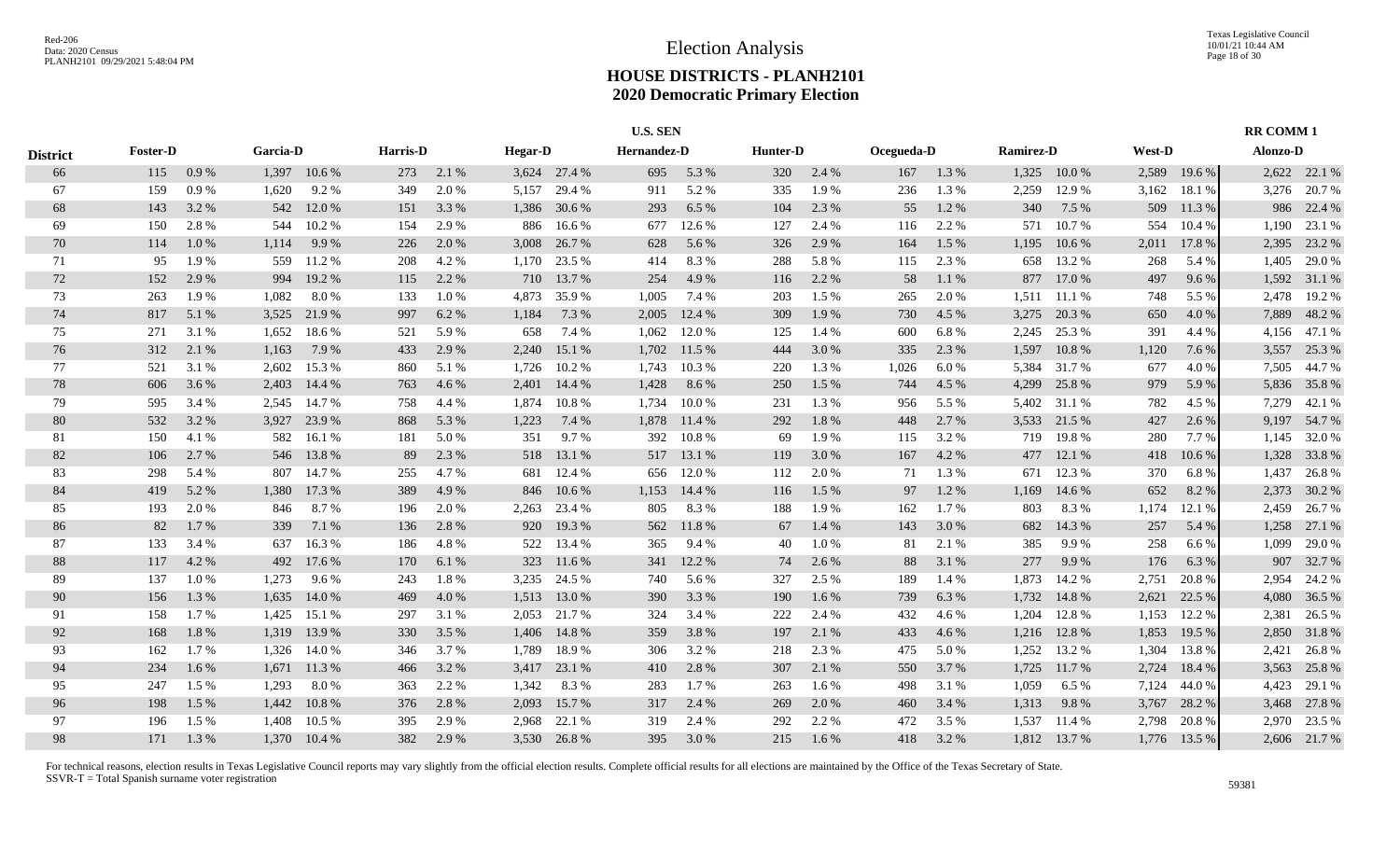|                 |                    |              | <b>RR COMM 1</b> |              |                 |              |           | <b>SUP CT CHIEF</b> |            |              |                | SUP CT 6      |                  |              |               | <b>SUP CT 7</b> |                   |              | <b>SUP CT 8</b> |              |
|-----------------|--------------------|--------------|------------------|--------------|-----------------|--------------|-----------|---------------------|------------|--------------|----------------|---------------|------------------|--------------|---------------|-----------------|-------------------|--------------|-----------------|--------------|
| <b>District</b> | <b>Castaneda-D</b> |              | <b>Stone-D</b>   |              | <b>Watson-D</b> |              | Meachum-D |                     | Zimmerer-D |              | <b>Cheng-D</b> |               | <b>Praeger-D</b> |              | <b>Voss-D</b> |                 | <b>Williams-D</b> |              | <b>Kelly-D</b>  |              |
| 66              |                    | 4,030 34.0 % |                  | 3,478 29.3 % |                 | 1,730 14.6 % |           | 10,853 86.7%        |            | 1,658 13.3 % |                | 9,052 73.4 %  |                  | 3,285 26.6 % |               | 3,417 28.6 %    |                   | 8,530 71.4 % |                 | 3,392 28.8 % |
| 67              | 6,129              | 38.8%        | 4,262            | 27.0 %       | 2,128           | 13.5 %       | 14,239    | 86.8%               | 2,162      | 13.2 %       | 11,613         | 72.1 %        | 4,485            | 27.9 %       | 5,120         | 32.7%           | 10,552            | 67.3 %       |                 | 4,430 28.7 % |
| 68              | 1,175              | 26.7 %       | 1,172            | 26.6 %       | 1,071           | 24.3 %       | 3,371     | 76.3 %              | 1,046      | 23.7 %       | 3,107          | 70.7%         | 1,288            | 29.3 %       | 1,471         | 33.8%           | 2,878             | 66.2%        | 1,768           | 40.7%        |
| 69              | 1.464              | 28.4 %       | 1,354            | 26.3 %       | 1.147           | 22.3 %       | 3,931     | 76.5 %              | 1,208      | 23.5 %       | 3,839          | 75.4 %        | 1,254            | 24.6 %       | 1,574         | 31.0%           | 3,506             | 69.0%        |                 | 1,695 33.4 % |
| 70              | 3,245              | 31.5 %       | 3,116            | 30.2 %       | 1,553           | 15.1 %       | 9,384     | 87.3%               | 1,362      | 12.7 %       | 8,071          | 76.8%         | 2,443            | 23.2 %       | 3,076         | 29.8%           | 7,233             | 70.2%        |                 | 2,903 28.4 % |
| 71              | 1,303              | 26.9%        | 1,217            | 25.1 %       | 925             | 19.1 %       | 4,119     | 83.5 %              | 815        | 16.5%        | 3,734          | 76.1 %        | 1,171            | 23.9 %       | 1,682         | 34.7%           | 3,170             | 65.3%        |                 | 1,763 36.6 % |
| 72              | 1,685              | 32.9%        | 1,136            | 22.2 %       | 712             | 13.9 %       | 4,107     | 80.2%               | 1,012      | 19.8%        | 3,772          | 74.1 %        | 1,319            | 25.9%        | 2,054         | 40.6%           | 2,999             | 59.4 %       |                 | 1,557 31.0 % |
| 73              | 4,569              | 35.3 %       | 3,597            | 27.8%        | 2,282           | 17.7 %       | 11,343    | 87.1 %              | 1,673      | 12.9 %       | 9,854          | 76.7%         | 2,998            | 23.3 %       | 5,242         | 41.6 %          | 7,364             | 58.4 %       |                 | 3,079 24.3 % |
| 74              | 4,595              | 28.1 %       | 2,108            | 12.9 %       | 1,762           | 10.8%        | 10,361    | 68.2 %              | 4,825      | 31.8%        |                | 9,813 64.4 %  | 5,431            | 35.6 %       | 5,122         | 33.9%           | 10,004            | 66.1 %       |                 | 4,847 31.2 % |
| 75              | 2,906              | 32.9%        | 820              | 9.3%         | 941             | 10.7%        | 5,982     | 68.0%               | 2,815      | 32.0 %       | 5,867          | 67.6 %        | 2,809            | 32.4 %       | 2,719         | 31.5 %          | 5,913             | 68.5 %       |                 | 2,056 23.7 % |
| 76              | 3,648              | 25.9%        | 4,107            | 29.2 %       | 2,762           | 19.6 %       | 10,589    | 75.1 %              |            | 3,512 24.9 % | 10,594         | 75.4 %        | 3,463            | 24.6 %       | 3,827         | 27.2 %          | 10,231            | 72.8%        |                 | 4,345 31.1 % |
| 77              | 5,978              | 35.6 %       | 1,636            | 9.7%         | 1.677           | 10.0%        | 11,716    | 70.0%               | 5,028      | 30.0%        | 11,780         | 71.2%         | 4,761            | 28.8%        | 5,666         | 34.5 %          | 10,755            | 65.5 %       | 3,697           | 22.4 %       |
| 78              | 5,778              | 35.5 %       | 2,368            | 14.5 %       | 2,299           | 14.1 %       | 12,485    | 75.1 %              | 4,130      | 24.9 %       | 12,361         | 75.3 %        | 4,053            | 24.7 %       | 5,487         | 33.9%           | 10,722            | 66.1%        |                 | 3,966 24.5 % |
| 79              | 6,333              | 36.6 %       | 1,715            | 9.9%         | 1,959           | 11.3 %       | 12,461    | 72.1 %              | 4,814      | 27.9 %       | 12,708         | 74.0%         | 4,466            | 26.0%        | 5,495         | 32.4 %          | 11,468            | 67.6 %       |                 | 3,850 22.6 % |
| 80              | 4,084              | 24.3 %       | 1,809            | 10.8%        | 1,736           | 10.3%        | 9,377     | 60.3%               | 6,167      | 39.7 %       | 10,040         | 64.3 %        | 5,579            | 35.7 %       | 5,608         | 36.5 %          | 9,752             | 63.5 %       |                 | 5,059 32.3 % |
| 81              | 1,398              | 39.1 %       | 514              | 14.4 %       | 520             | 14.5 %       | 2,851     | 81.4%               | 650        | 18.6 %       | 2,692          | 76.5 %        | 827              | 23.5 %       | 1,076         | 30.8%           | 2,421             | 69.2%        |                 | 806 23.0 %   |
| 82              | 1,244              | 31.7 %       | 754              | 19.2 %       | 600             | 15.3 %       |           | 3,210 82.3 %        | 688        | 17.7 %       | 2,734          | 70.4 %        | 1,151            | 29.6 %       |               | 1,440 37.4 %    | 2,409             | 62.6 %       |                 | 1,115 29.0 % |
| 83              | 1.572              | 29.4 %       |                  | 1,306 24.4 % | 1.041           | 19.4 %       |           | 4,470 82.9 %        | 925        | 17.1 %       |                | 3,806 70.9 %  | 1,564            | 29.1 %       | 1.790         | 33.9%           | 3,498             | 66.1%        |                 | 1,752 33.3 % |
| 84              | 2,590              | 32.9%        | 1,649            | 21.0 %       | 1,256           | 16.0%        | 6,517     | 82.9%               | 1,349      | 17.1 %       | 5,796          | 74.2 %        | 2,018            | 25.8%        | 2,484         | 32.1 %          | 5,249             | 67.9%        | 2,221           | 28.9%        |
| 85              | 2,361              | 25.7 %       | 2,414            | 26.3 %       | 1,960           | 21.3 %       | 6,973     | 75.9%               | 2,216      | 24.1 %       | 6,841          | 74.5 %        | 2,340            | 25.5 %       | 2,890         | 31.8%           | 6,193             | 68.2%        |                 | 3,315 36.8%  |
| 86              | 1,650              | 35.6 %       |                  | 992 21.4 %   | 737             | 15.9 %       | 3,834     | 81.6%               | 862        | 18.4 %       | 3,441          | 74.1 %        | 1,203            | 25.9 %       | 1,813         | 39.8%           | 2,741             | 60.2%        | 1,277           | 28.0%        |
| 87              | 1,118              | 29.5 %       | 840              | 22.1 %       | 736             | 19.4 %       | 2,923     | 76.8%               | 882        | 23.2 %       | 2,867          | 75.8%         | 914              | 24.2 %       | 1,367         | 36.4 %          | 2,389             | 63.6 %       | 1,221           | 32.6 %       |
| 88              | 723                | 26.1 %       | 499              | 18.0%        | 642             | 23.2 %       | 2,029     | 74.9 %              | 680        | 25.1 %       | 1,834          | 68.3%         | 850              | 31.7 %       | 997           | 37.1 %          | 1,692             | 62.9%        | 1,054           | 39.4 %       |
| 89              | 4,265              | 35.0%        | 3,324            | 27.3 %       | 1,643           | 13.5 %       | 10,771    | 86.3%               | 1,712      | 13.7 %       | 9,380          | 76.3%         | 2,913            | 23.7 %       | 3,960         | 32.9%           | 8,085             | 67.1 %       |                 | 3,340 28.0 % |
| 90              | 3,108              | 27.8 %       | 1,974            | 17.6 %       | 2,029           | 18.1 %       | 9,078     | 81.8%               | 2,018      | 18.2 %       | 8,538          | 78.2 %        | 2,377            | 21.8%        | 4,014         | 37.0 %          | 6,835             | 63.0%        |                 | 3,403 31.6 % |
| 91              | 2,883              | 32.1 %       | 2.156            | 24.0 %       | 1.548           | 17.3 %       | 7,772     | 85.4 %              | 1,327      | 14.6 %       |                | 7,335 81.5 %  | 1.670            | 18.5 %       | 3,205         | 36.2 %          | 5,654             | 63.8%        |                 | 2,680 30.5 % |
| 92              | 2,620              | 29.2 %       | 1,813            | 20.2 %       | 1,687           | 18.8%        | 7,741     | 85.1 %              | 1,352      | 14.9 %       |                | 7,328 81.2 %  | 1,696            | 18.8%        | 3,057         | 34.1 %          | 5,896             | 65.9%        |                 | 2,670 30.2 % |
| 93              | 2,919              | 32.3 %       | 2,238            | 24.7 %       | 1,469           | 16.2%        | 7,913     | 86.3%               | 1,259      | 13.7 %       | 7,533          | 82.8%         | 1,563            | 17.2 %       | 3,132         | 34.9%           | 5,845             | 65.1 %       | 2,545           | 28.6 %       |
| 94              | 4,555              | 32.9 %       | 3,181            | 23.0 %       | 2,537           | 18.3%        | 12,210    | 86.6%               | 1,883      | 13.4 %       | 11,280         | 81.1 %        | 2,622            | 18.9%        | 4,864         | 35.5 %          | 8,845             | 64.5 %       |                 | 4,062 30.0 % |
| 95              | 3,040              | 20.0%        | 3,263            | 21.4 %       | 4,494           | 29.5 %       | 12,199    | 81.4 %              | 2,789      | 18.6 %       | 11,039         | 74.6 %        | 3,761            | 25.4 %       | 4,379         | 29.1 %          | 10,669            | 70.9%        |                 | 5,973 40.9 % |
| 96              | 3,426              | 27.5 %       | 2,956            | 23.7 %       | 2,608           | 20.9%        | 10,832    | 85.9%               | 1,774      | 14.1 %       | 10,024         | 80.3%         | 2,454            | 19.7 %       | 3,799         | 30.6%           | 8,617             | 69.4 %       |                 | 3,748 30.8 % |
| 97              | 4,278              | 33.9%        | 2,950            | 23.4 %       | 2,433           | 19.3 %       | 11,002    | 85.8%               | 1,825      | 14.2 %       | 10,153         | 80.6%         | 2,441            | 19.4 %       | 4,297         | 34.7 %          | 8,090             | 65.3%        |                 | 3,650 29.7 % |
| 98              |                    | 4,256 35.4 % |                  | 3,031 25.2 % | 2,113           | 17.6 %       |           | 11,056 88.0 %       | 1,508      | 12.0 %       |                | 10,109 81.6 % | 2,282            | 18.4 %       |               | 4,234 34.9 %    |                   | 7,905 65.1 % |                 | 3,391 28.3 % |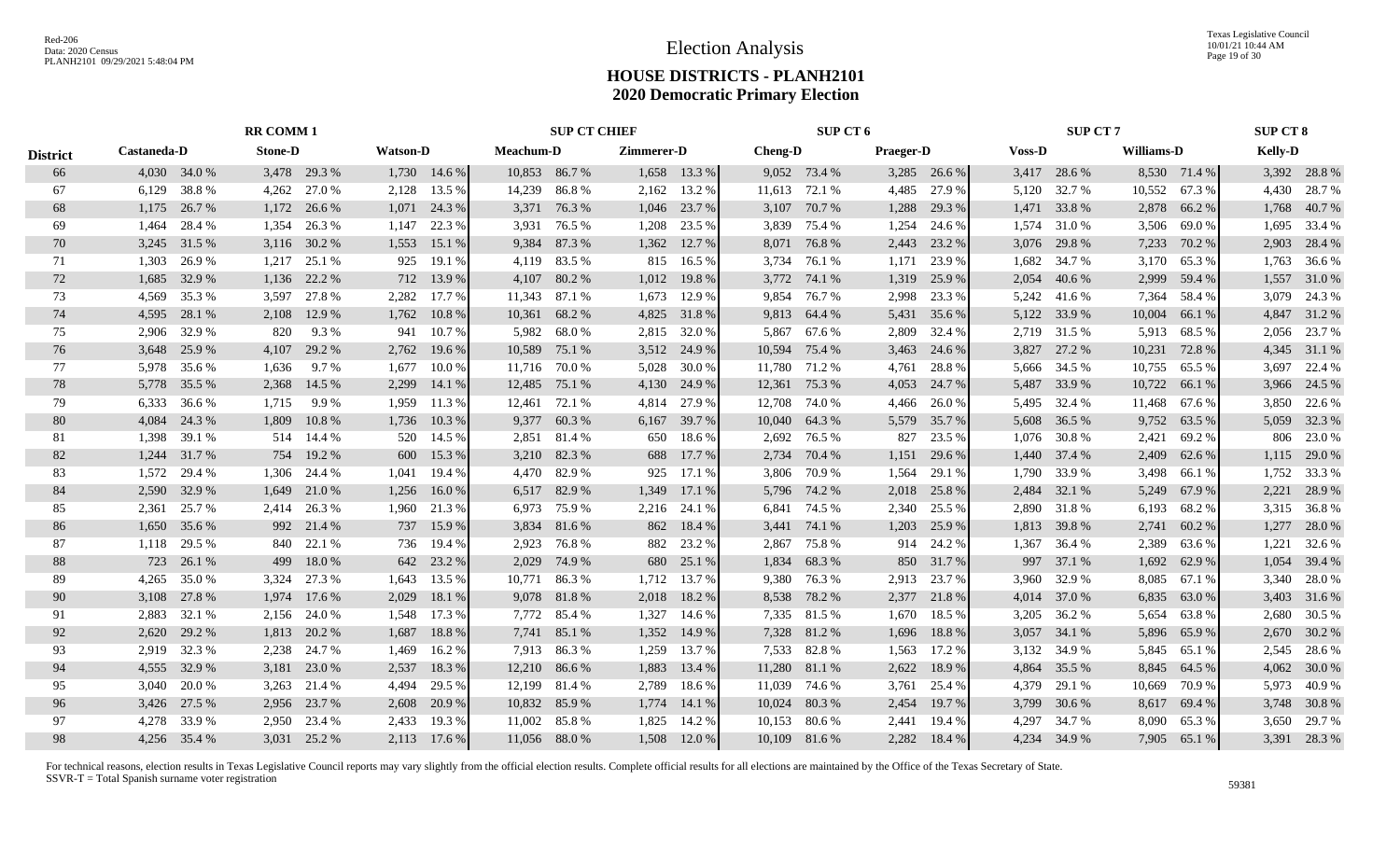|                 | SUP CT 8        |        |          |        | CCA <sub>3</sub> |        |        |        |                  | CCA <sub>4</sub> |                 |        |
|-----------------|-----------------|--------|----------|--------|------------------|--------|--------|--------|------------------|------------------|-----------------|--------|
| <b>District</b> | <b>Triana-D</b> |        | Demond-D |        | Davis Frizell-D  |        | Wood-D |        | <b>Clinton-D</b> |                  | <b>Miears-D</b> |        |
| 66              | 8,366           | 71.2 % | 1,076    | 9.2%   | 8,906            | 76.5 % | 1,666  | 14.3 % | 9,670            | 83.4%            | 1,924           | 16.6 % |
| 67              | 11,021          | 71.3%  | 1,291    | 8.4%   | 11,838           | 77.2 % | 2,210  | 14.4 % | 12,660           | 83.2%            | 2,565           | 16.8%  |
| 68              | 2,576           | 59.3%  | 409      | 9.4%   | 2,848            | 65.3%  | 1,104  | 25.3 % | 3,191            | 73.5 %           | 1,150           | 26.5 % |
| 69              | 3,382           | 66.6%  | 597      | 11.8%  | 3,318            | 65.6%  | 1,144  | 22.6%  | 3,583            | 71.1 %           | 1,453           | 28.9%  |
| 70              | 7,309           | 71.6%  | 947      | 9.4%   | 7,707            | 76.3%  | 1,450  | 14.4 % | 8,460            | 84.1 %           | 1,599           | 15.9%  |
| 71              | 3,053           | 63.4 % | 391      | 8.1%   | 3,509            | 72.7 % | 927    | 19.2 % | 3,594            | 75.3 %           | 1,182           | 24.7 % |
| 72              | 3,471           | 69.0%  | 357      | 7.1 %  | 3,660            | 72.9 % | 1,006  | 20.0%  | 3,674            | 73.7 %           | 1,314           | 26.3 % |
| 73              | 9,611           | 75.7%  | 960      | 7.7%   | 9,506            | 76.3%  | 1,985  | 15.9%  | 9,811            | 78.5 %           | 2,692           | 21.5 % |
| 74              | 10,670          | 68.8%  | 2,378    | 15.4 % | 9,591            | 62.2%  | 3,453  | 22.4 % | 11,270           | 73.4 %           | 4,088           | 26.6 % |
| 75              | 6,606           | 76.3%  | 1,260    | 14.6 % | 5,748            | 66.7%  | 1,609  | 18.7%  | 6,618            | 76.7%            | 2,014           | 23.3 % |
| 76              | 9,617           | 68.9%  | 2,368    | 17.3 % | 9,197            | 67.3 % | 2,101  | 15.4 % | 10,431           | 76.5 %           | 3,210           | 23.5 % |
| 77              | 12,822          | 77.6 % | 2,330    | 14.2 % | 10,955           | 66.7%  | 3,133  | 19.1 % | 12,451           | 76.0%            | 3,937           | 24.0%  |
| 78              | 12,209          | 75.5 % | 1,911    | 11.9%  | 11,072           | 68.9%  | 3,087  | 19.2 % | 12,171           | 76.0%            | 3,834           | 24.0 % |
| 79              | 13,167          | 77.4 % | 2,247    | 13.3 % | 11,293           | 66.8%  | 3,368  | 19.9%  | 12,778           | 75.8%            | 4,078           | 24.2 % |
| 80              | 10,604          | 67.7%  | 2,090    | 13.3 % | 9,820            | 62.6 % | 3,781  | 24.1 % | 11,419           | 72.2 %           | 4,392           | 27.8 % |
| 81              | 2,694           | 77.0 % | 279      | 8.0%   | 2,384            | 68.2%  | 831    | 23.8%  | 2,622            | 75.4 %           | 857             | 24.6 % |
| 82              | 2,729           | 71.0%  | 469      | 12.2 % | 2,548            | 66.3%  | 828    | 21.5 % | 2,852            | 74.4 %           | 979             | 25.6 % |
| 83              | 3,516           | 66.7%  | 362      | 6.9%   | 3,624            | 68.7%  | 1,291  | 24.5 % | 3,985            | 76.1 %           | 1,250           | 23.9%  |
| 84              | 5,472           | 71.1 % | 569      | 7.4 %  | 5,395            | 70.5 % | 1,685  | 22.0%  | 5,826            | 77.0%            | 1,742           | 23.0%  |
| 85              | 5,697           | 63.2%  | 1,265    | 14.0%  | 5,914            | 65.7%  | 1,826  | 20.3 % | 6,788            | 75.8%            | 2,170           | 24.2 % |
| 86              | 3,279           | 72.0 % | 471      | 10.3%  | 3,131            | 68.7%  | 956    | 21.0%  | 3,467            | 76.6%            | 1,061           | 23.4 % |
| 87              | 2,521           | 67.4 % | 439      | 11.7 % | 2,520            | 67.0%  | 802    | 21.3%  | 2,814            | 75.6%            | 910             | 24.4 % |
| 88              | 1,618           | 60.6%  | 336      | 12.5 % | 1,596            | 59.4 % | 757    | 28.2 % | 1,844            | 68.8%            | 835             | 31.2 % |
| 89              | 8,583           | 72.0%  | 1,100    | 9.3%   | 9,010            | 76.1 % | 1,724  | 14.6 % | 9,815            | 83.3%            | 1,973           | 16.7%  |
| 90              | 7,371           | 68.4%  | 1,102    | 10.2%  | 7,555            | 70.2 % | 2,106  | 19.6 % | 8,544            | 80.0%            | 2,136           | 20.0 % |
| 91              | 6,108           | 69.5%  | 747      | 8.5%   | 6,447            | 73.7%  | 1,552  | 17.7 % | 7,101            | 81.6%            | 1,598           | 18.4 % |
| 92              | 6,172           | 69.8%  | 853      | 9.7%   | 6,446            | 73.4 % | 1,486  | 16.9%  | 7,156            | $81.8\ \%$       | 1,596           | 18.2%  |
| 93              | 6,350           | 71.4 % | 742      | 8.4%   | 6,752            | 76.0%  | 1,390  | 15.6 % | 7,293            | 83.0%            | 1,497           | 17.0%  |
| 94              | 9,492           | 70.0%  | 1,023    | 7.6 %  | 10,244           | 75.7%  | 2,273  | 16.8%  | 10,991           | 81.9%            | 2,430           | 18.1 % |
| 95              | 8,618           | 59.1 % | 2,011    | 13.7 % | 9,526            | 64.9%  | 3,146  | 21.4 % | 11,878           | 81.4%            | 2,721           | 18.6%  |
| 96              | 8,428           | 69.2%  | 1,234    | 10.1 % | 8,891            | 72.9%  | 2,073  | 17.0 % | 10,004           | 82.9%            | 2,063           | 17.1 % |
| 97              | 8,635           | 70.3%  | 940      | 7.7%   | 9,198            | 75.2 % | 2,094  | 17.1 % | 9,839            | 81.1%            | 2,296           | 18.9%  |
| 98              | 8,597           | 71.7%  | 867      | 7.3 %  | 9,091            | 76.5 % | 1,925  | 16.2%  | 9,797            | 83.0%            | 2,004           | 17.0%  |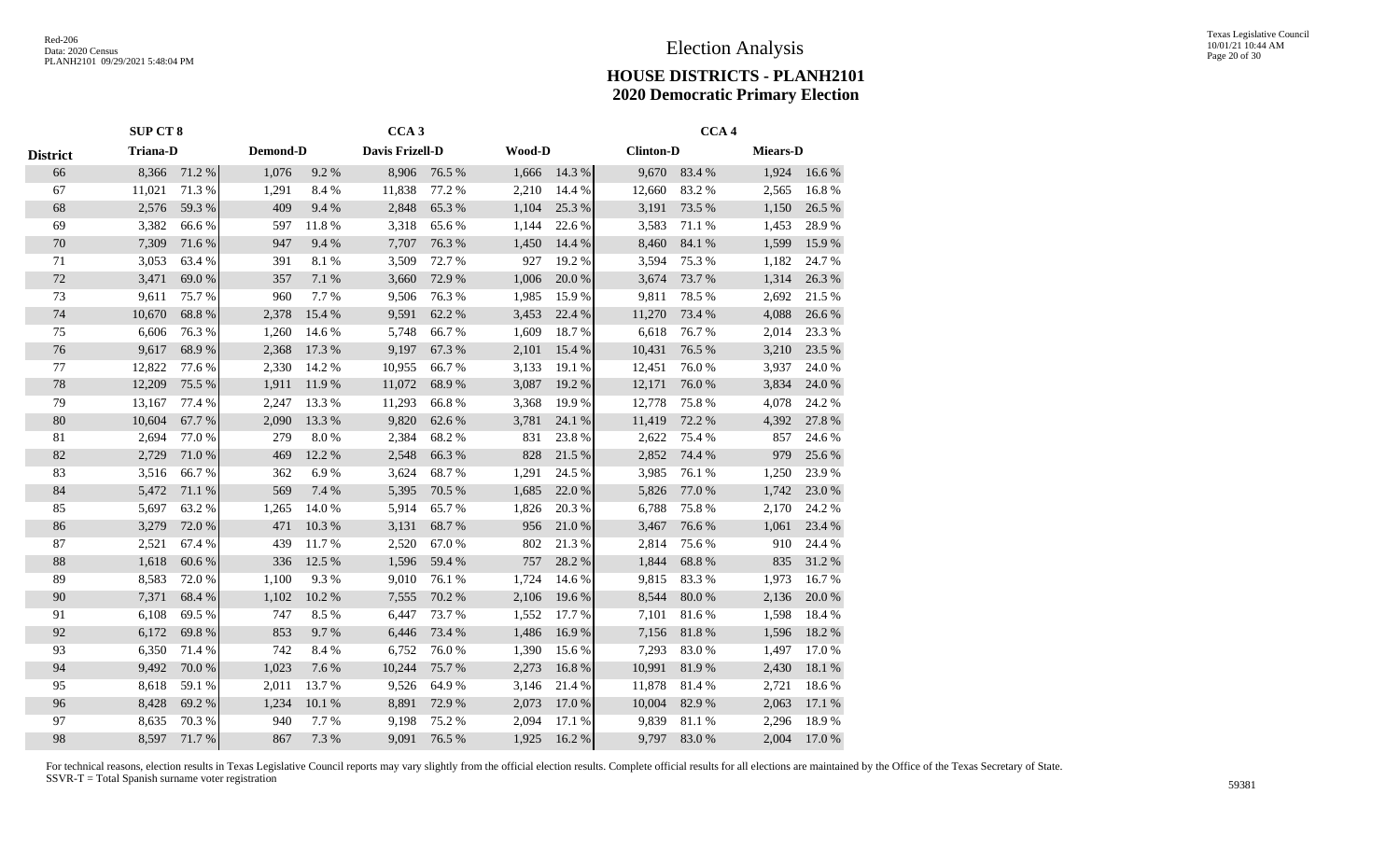|                 |                 |          |                |               |                    |              |                 |           |                 | <b>PRESIDENT</b> |                |           |                  |          |           |           |             |         |                  |           |
|-----------------|-----------------|----------|----------------|---------------|--------------------|--------------|-----------------|-----------|-----------------|------------------|----------------|-----------|------------------|----------|-----------|-----------|-------------|---------|------------------|-----------|
| <b>District</b> | <b>Bennet-D</b> |          | <b>Biden-D</b> |               | <b>Bloomberg-D</b> |              | <b>Booker-D</b> |           | <b>Castro-D</b> |                  | De La Fuente-D |           | <b>Delaney-D</b> |          | Gabbard-D |           | Klobuchar-D |         | <b>Patrick-D</b> |           |
| 99              | 75              | $0.6\%$  |                | 4,098 33.9 %  |                    | 1,603 13.2 % | 21              | 0.2 %     | 63              | $0.5\%$          | 3              | $0.0\%$   | 19               | $0.2 \%$ | 25        | $0.2 \%$  | 290         | 2.4 %   |                  | 8 0.1 %   |
| 100             | 148             | $0.6\%$  |                | 8,468 36.1 %  | 2,685              | 11.5 %       | 68              | 0.3 %     | 33              | 0.1 %            | 9              | $0.0\ \%$ | 58               | 0.2 %    | 38        | $0.2~\%$  | 339         | 1.4 %   |                  | 0.0 %     |
| 101             | 123             | $0.8 \%$ | 7,252          | 47.0%         | 1,594              | 10.3%        | 35              | 0.2 %     | 37              | 0.2 %            | $\overline{4}$ | $0.0\ \%$ | 33               | 0.2 %    | 29        | 0.2 %     | 105         | 0.7%    | 16               | 0.1%      |
| 102             | 81              | 0.6 %    |                | 5,370 37.3 %  | 1,722              | 12.0 %       | 51              | $0.4~\%$  | 13              | 0.1%             | 6              | $0.0\ \%$ | 28               | 0.2 %    | 36        | 0.2 %     | 222         | 1.5 %   |                  | 0.0 %     |
| 103             | 144             | $0.8 \%$ | 5,914          | 33.8%         | 1,777              | 10.2 %       | 52              | $0.3~\%$  | 57              | 0.3 %            | 19             | $0.1\ \%$ | 40               | 0.2 %    | 44        | $0.3~\%$  | 229         | 1.3%    |                  | 0.0 %     |
| 104             | 259             | 1.7 %    | 5,109          | 34.3 %        | 1,796              | 12.1 %       | 92              | $0.6\,\%$ | 106             | 0.7 %            | 23             | 0.2 %     | 88               | 0.6 %    | 38        | 0.3%      | 95          | $0.6\%$ |                  | 0.0 %     |
| 105             | 116             | 1.2%     | 3,095          | 31.7 %        | 1,175              | 12.0 %       | 47              | $0.5\ \%$ | 19              | $0.2 \%$         | 13             | $0.1~\%$  | 21               | 0.2 %    | 37        | 0.4%      | 146         | 1.5 %   | 5                | 0.1%      |
| 106             | 6               | $0.0\%$  |                | 4,771 37.8 %  | 1,891              | 15.0 %       | 12              | 0.1 %     | 13              | 0.1%             | 5              | 0.0 %     |                  | 0.0 %    | 43        | 0.3 %     | 326         | 2.6 %   |                  | $0.0\%$   |
| 107             | 113             | 0.7%     |                | 5,631 36.1 %  | 1,975              | 12.7 %       | 55              | 0.4%      | 21              | 0.1%             | 13             | 0.1%      | 35               | $0.2\%$  | 39        | $0.2 \%$  | 304         | 1.9%    | 2                | $0.0\%$   |
| 108             | 27              | 0.1%     |                | 11,728 42.3 % | 6,059              | 21.8%        | 48              | 0.2 %     | $\overline{4}$  | $0.0\%$          | $\tau$         | $0.0\ \%$ | 12               | 0.0 %    | 67        | 0.2 %     | 749         | 2.7 %   |                  | 0.0 %     |
| 109             | 239             | 1.0%     |                | 12,311 53.5 % | 3,127              | 13.6 %       | 285             | 1.2%      | 36              | 0.2 %            | 9              | $0.0\ \%$ | 83               | 0.4%     | 30        | 0.1 %     | 99          | 0.4%    |                  | 0.0 %     |
| 110             | 184             | 1.9%     | 3,983          | 41.3%         | 1,369              | 14.2 %       | 105             | $1.1\ \%$ | 51              | $0.5\ \%$        | 13             | $0.1\ \%$ | 47               | 0.5 %    | 14        | $0.1\ \%$ | 35          | 0.4%    |                  | 0.1 %     |
| 111             | 214             | 0.8%     | 13,394         | 52.3 %        | 3,521              | 13.8%        | 261             | $1.0\%$   | 25              | 0.1%             | 17             | 0.1%      | 83               | $0.3\%$  | 33        | 0.1%      | 197         | 0.8%    | 5                | 0.0 %     |
| 112             | 53              | 0.3 %    |                | 7,747 40.3 %  | 2,489              | 12.9 %       | 67              | 0.3 %     | 11              | 0.1%             | 5              | $0.0\ \%$ | 27               | 0.1%     | 76        | 0.4 %     | 466         | 2.4 %   | 2                | 0.0 %     |
| 113             | 110             | 0.9%     | 5,094          | 40.2 %        | 1,471              | 11.6 %       | 80              | 0.6 %     | 39              | 0.3 %            | 6              | 0.0 %     | 35               | 0.3 %    | 32        | 0.3 %     | 121         | 1.0%    |                  | 0.0 %     |
| 114             | 145             | 1.2%     |                | 4,576 39.1 %  | 1,465              | 12.5 %       | 62              | $0.5\ \%$ | 25              | 0.2 %            | 14             | 0.1 %     | 41               | 0.4%     | 34        | 0.3%      | 142         | 1.2%    | 5                | $0.0\%$   |
| 115             | 53              | 0.3%     |                | 5,772 35.3 %  | 2,071              | 12.7 %       | 38              | 0.2 %     | 6               | $0.0\%$          | 2              | 0.0 %     | 25               | $0.2\%$  | 58        | 0.4%      | 364         | 2.2 %   | 2                | 0.0 %     |
| 116             | 18              | 0.1%     |                | 4,874 24.4 %  | 2,767              | 13.9%        | 16              | 0.1 %     | 375             | 1.9 %            | 28             | $0.1\ \%$ | 8                | 0.0 %    | 65        | 0.3%      | 450         | 2.3 %   | 2                | $0.0\%$   |
| 117             | 25              | 0.2 %    |                | 3,799 30.3 %  | 1,851              | 14.8%        | 14              | 0.1%      | 366             | 2.9 %            | 25             | $0.2~\%$  | 6                | $0.0\%$  | 58        | $0.5~\%$  | 227         | 1.8%    |                  | 0.0 %     |
| 118             | 22              | $0.2~\%$ |                | 3,630 26.7 %  | 2,266              | 16.7%        | 23              | 0.2 %     | 439             | 3.2%             | 27             | $0.2~\%$  | 6                | $0.0\%$  | 42        | 0.3%      | 252         | 1.9%    | 5                | 0.0 %     |
| 119             | 25              | 0.2 %    | 4,474          | 29.3 %        | 2,460              | 16.1 %       | 23              | 0.2%      | 370             | 2.4 %            | 23             | $0.2~\%$  | 12               | 0.1%     | 46        | 0.3 %     | 229         | 1.5 %   |                  | 0.0 %     |
| 120             | 21              | 0.1 %    | 4,933          | 32.3 %        |                    | 2,375 15.6 % | 37              | 0.2%      | 234             | 1.5 %            | 9              | 0.1%      | 10               | 0.1 %    | 49        | 0.3%      | 242         | 1.6 %   |                  | 0.0 %     |
| 121             | 14              | 0.1%     | 6,558          | 31.8%         | 3,278              | 15.9 %       | 16              | 0.1%      | 111             | $0.5~\%$         | 5              | $0.0\ \%$ | $\overline{4}$   | 0.0 %    | 69        | 0.3 %     | 837         | 4.1 %   |                  | 0.0 %     |
| 122             | 13              | 0.1%     | 6,050          | 34.2 %        | 2,861              | 16.2%        | 21              | $0.1\ \%$ | 125             | 0.7 %            | 8              | $0.0\ \%$ | 8                | 0.0 %    | 62        | $0.4~\%$  | 631         | 3.6 %   |                  | 0.0 %     |
| 123             | 37              | $0.2\%$  | 6,104          | 25.5 %        | 3,466              | 14.5 %       | 12              | 0.1%      | 415             | 1.7 %            | 21             | 0.1 %     | 10               | 0.0 %    | 87        | 0.4%      | 638         | 2.7%    |                  | $0.0\,\%$ |
| 124             | 29              | 0.2%     | 3,783          | 28.2 %        | 2,010              | 15.0 %       | 10              | 0.1 %     | 391             | 2.9%             | 22             | $0.2~\%$  | 14               | 0.1%     | 40        | 0.3%      | 172         | 1.3%    |                  | $0.0\%$   |
| 125             | 28              | 0.1%     | 5,328          | 27.2 %        | 2,891              | 14.8%        | 19              | 0.1%      | 447             | 2.3 %            | 24             | $0.1~\%$  | 4                | 0.0 %    | 50        | 0.3 %     | 462         | 2.4 %   | 9                | 0.0 %     |
| 126             | 63              | 0.5%     |                | 5,217 39.0 %  | 1,838              | 13.8 %       | 19              | 0.1%      | 12              | 0.1 %            | 10             | $0.1\ \%$ | 8                | 0.1 %    | 54        | 0.4%      | 314         | 2.3 %   | 8                | 0.1 %     |
| 127             | 79              | 0.6 %    |                | 5,373 41.3 %  | 1,792              | 13.8%        | 18              | 0.1%      | 15              | 0.1%             | 3              | $0.0\ \%$ | 17               | 0.1%     | 37        | 0.3%      | 279         | 2.1 %   | 11               | 0.1%      |
| 128             | 54              | 0.7%     |                | 2,821 36.7 %  | 1,076              | 14.0 %       | 16              | 0.2 %     | 20              | 0.3%             | 12             | 0.2 %     | 12               | $0.2\%$  | 38        | $0.5\%$   | 157         | 2.0 %   | 9                | 0.1%      |
| 129             | 73              | $0.5\%$  |                | 5,333 35.5 %  | 2,021              | 13.4 %       | 17              | 0.1%      | 16              | 0.1%             | 11             | 0.1 %     | 6                | $0.0\%$  | 73        | $0.5\%$   | 478         | 3.2 %   | 10               | 0.1%      |
| 130             | 48              | 0.5%     | 4,039          | 39.0%         | 1,308              | 12.6 %       | 10              | 0.1 %     | 11              | 0.1 %            | 11             | $0.1\ \%$ | 6                | 0.1%     | 35        | $0.3~\%$  | 246         | 2.4 %   |                  | 0.0 %     |
| 131             | 160             | 1.3 %    |                | 5,206 43.0 %  | 1,921              | 15.9%        | 31              | 0.3%      | 36              | 0.3%             | 12             | 0.1%      | 27               | $0.2\%$  | 24        | 0.2 %     | 83          | $0.7\%$ | 13               | 0.1%      |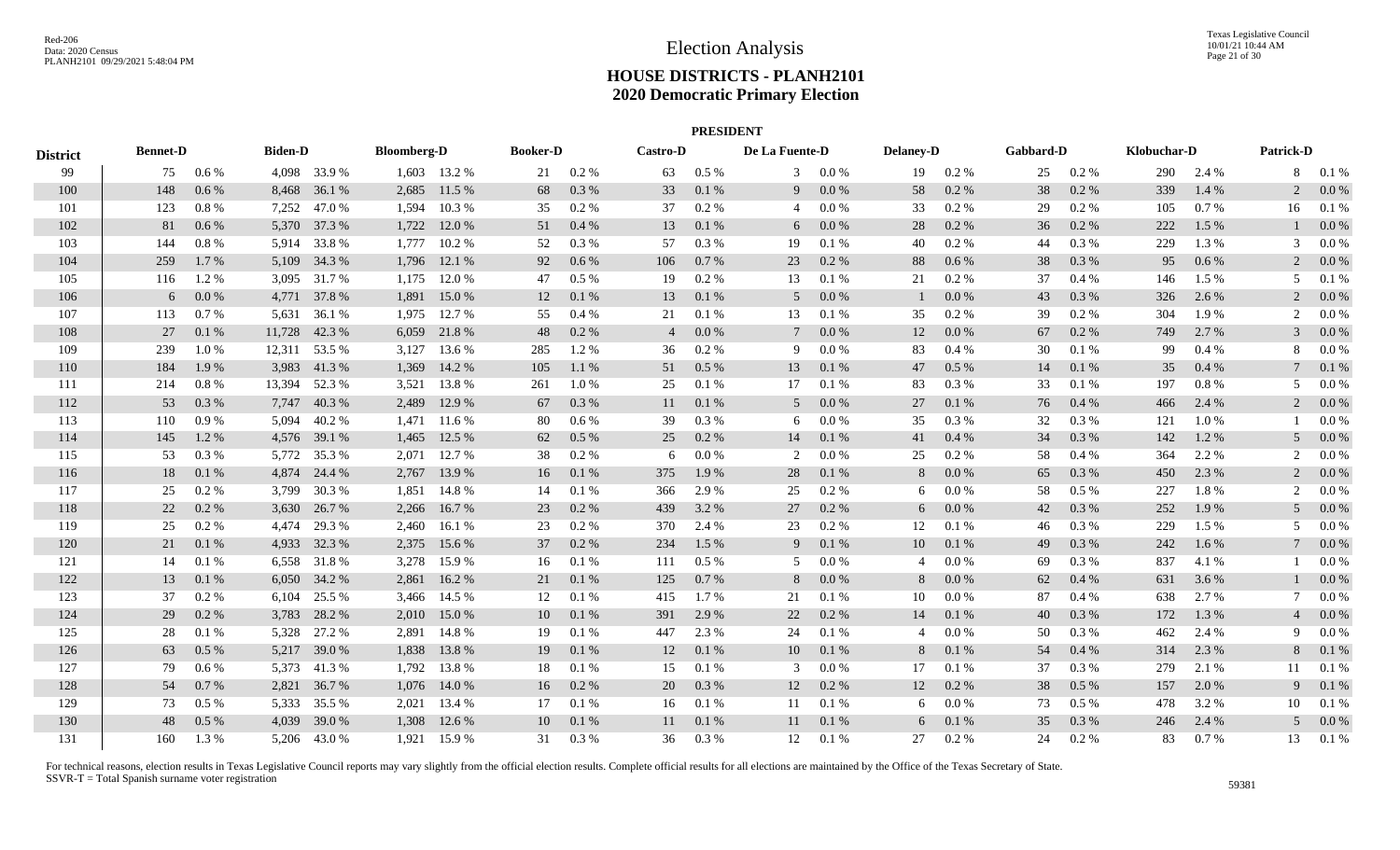|                 |                  |        |                 |         |                 |        | <b>PRESIDENT</b> |       |                     |         |        |          |                    |       |               |        | <b>U.S. SEN</b> |       |                  |              |
|-----------------|------------------|--------|-----------------|---------|-----------------|--------|------------------|-------|---------------------|---------|--------|----------|--------------------|-------|---------------|--------|-----------------|-------|------------------|--------------|
| <b>District</b> | <b>Sanders-D</b> |        | <b>Stever-D</b> |         | <b>Warren-D</b> |        | <b>Wells-D</b>   |       | <b>Williamson-D</b> |         | Yang-D |          | <b>Buttigieg-D</b> |       | <b>Bell-D</b> |        | Cooper-D        |       | <b>Edwards-D</b> |              |
| 99              | 3,989            | 33.0 % | 83              | 0.7%    | 1,254           | 10.4 % | 8                | 0.1 % | 19                  | 0.2 %   | 20     | 0.2 %    | 524                | 4.3 % | 933           | 9.0%   | 692             | 6.7%  | 689              | 6.6 %        |
| 100             | 6,720            | 28.7 % | 182             | 0.8%    | 3,446           | 14.7 % | 8                | 0.0 % | 112                 | 0.5%    | 60     | 0.3%     | 1,060              | 4.5 % | 866           | 4.0%   | 512             | 2.4 % | 2,466            | 11.5 %       |
| 101             | 4,691            | 30.4 % | 91              | 0.6 %   | 998             | 6.5 %  | 4                | 0.0 % | 37                  | 0.2%    | 29     | 0.2%     | 341                | 2.2 % | 1,179         | 8.4%   | 1,418           | 10.2% | 717              | 5.1 %        |
| 102             | 4,481            | 31.1 % | 120             | 0.8%    | 1,574           | 10.9 % |                  | 0.0 % | 67                  | 0.5%    | 33     | 0.2 %    | 600                | 4.2 % | 638           | 4.8 %  | 484             | 3.6 % | 1,493            | 11.3 %       |
| 103             | 5,370            | 30.7 % | 135             | 0.8%    | 2,380           | 13.6 % | 7                | 0.0 % | 94                  | 0.5%    | 34     | 0.2 %    | 1,178              | 6.7 % | 638           | 4.0%   | 421             | 2.6 % | 1,928            | 12.0 %       |
| 104             | 5,260            | 35.4 % | 172             | 1.2%    | 1,223           | 8.2 %  | $7\phantom{0}$   | 0.0 % | 134                 | 0.9%    | 28     | 0.2%     | 444                | 3.0 % | 334           | 2.4 %  | 346             | 2.4 % | 954              | 6.7%         |
| 105             | 3,526            | 36.1 % | 114             | 1.2%    | 969             | 9.9%   | 4                | 0.0 % | 54                  | 0.6 %   | 28     | $0.3~\%$ | 400                | 4.1 % | 468           | 5.2%   | 355             | 4.0 % | 1,072            | 12.0 %       |
| 106             | 3,336            | 26.4 % | 82              | 0.6 %   | 1,309           | 10.4 % |                  | 0.0 % | 6                   | 0.0 %   | 27     | 0.2 %    | 793                | 6.3 % | 487           | 4.4 %  | 717             | 6.5 % | 1,563            | 14.1 %       |
| 107             | 4,515            | 28.9%  | 118             | 0.8%    | 2,054           | 13.2 % |                  | 0.0 % | 80                  | $0.5\%$ | 18     | 0.1%     | 637                | 4.1 % | 706           | 5.0 %  | 419             | 3.0 % | 1,743            | 12.3 %       |
| 108             | 4,046            | 14.6 % | 113             | 0.4%    | 3,106           | 11.2 % |                  | 0.0 % | 42                  | 0.2%    | 43     | 0.2 %    | 1,700              | 6.1 % | 1,509         | 6.3%   | 609             | 2.6 % | 3,461            | 14.6 %       |
| 109             | 4,849            | 21.1 % | 305             | 1.3 %   | 1,109           | 4.8%   | 11               | 0.0 % | 215                 | 0.9%    | 24     | 0.1%     | 260                | 1.1 % | 408           | 1.8%   | 564             | 2.5 % | 977              | 4.3 %        |
| 110             | 3,027            | 31.4 % | 152             | 1.6 %   | 347             | 3.6 %  | 5                | 0.1%  | 122                 | 1.3%    | 23     | 0.2 %    | 153                | 1.6 % | 206           | 2.2 %  | 270             | 2.9 % | 479              | 5.1 %        |
| 111             | 5,390            | 21.1 % | 338             | 1.3%    | 1,453           | 5.7 %  | 9                | 0.0 % | 220                 | 0.9%    | 24     | 0.1%     | 405                | 1.6 % | 447           | 1.8%   | 529             | 2.1 % | 1,092            | 4.3 %        |
| 112             | 4,838            | 25.2 % | 172             | 0.9%    | 2,366           | 12.3 % | 3                | 0.0 % | 38                  | 0.2 %   | 41     | 0.2 %    | 821                | 4.3 % | 930           | 5.4 %  | 572             | 3.3 % | 2,074            | 12.0 %       |
| 113             | 4,025            | 31.7 % | 161             | 1.3 %   | 1,061           | 8.4 %  | 4                | 0.0 % | 72                  | 0.6 %   | 34     | $0.3~\%$ | 336                | 2.6 % | 443           | 3.7%   | 426             | 3.6 % | 1,174            | 9.8%         |
| 114             | 3,876            | 33.1 % | 111             | 0.9%    | 809             | 6.9%   | 3                | 0.0 % | 68                  | 0.6 %   | 36     | 0.3%     | 286                | 2.4 % | 363           | 3.3 %  | 350             | 3.1 % | 823              | 7.4 %        |
| 115             | 4,919            | 30.1 % | 102             | 0.6 %   | 1,961           | 12.0 % | 3                | 0.0 % | 52                  | 0.3 %   | 42     | 0.3%     | 860                | 5.3 % | 816           | 5.6 %  | 586             | 4.0 % | 2,044            | 13.9%        |
| 116             | 7,680            | 38.5 % | 114             | 0.6 %   | 2,602           | 13.0 % | 8                | 0.0 % | 8                   | 0.0 %   | 71     | 0.4%     | 881                | 4.4 % | 856           | 4.7 %  | 536             | 2.9 % | 2,251            | 12.4 %       |
| 117             | 4,376            | 34.9 % | 95              | 0.8%    | 1,224           | 9.8%   | 7                | 0.1%  | 9                   | 0.1%    | 32     | 0.3%     | 428                | 3.4 % | 451           | 3.9 %  | 440             | 3.8%  | 1,327            | 11.4 %       |
| 118             | 4,846            | 35.6 % | 145             | 1.1 %   | 1,361           | 10.0%  | 6                | 0.0 % | 9                   | 0.1%    | 47     | 0.3%     | 476                | 3.5 % | 502           | 4.0 %  | 471             | 3.8%  | 1,304            | 10.4%        |
| 119             | 5,343            | 34.9 % | 136             | 0.9%    | 1,610           | 10.5 % | 11               | 0.1%  | 13                  | 0.1%    | 42     | 0.3%     | 466                | 3.0 % | 651           | 4.6 %  | 598             | 4.2 % | 1,556            | 11.0%        |
| 120             | 4,969            | 32.6 % | 149             | 1.0%    | 1,656           | 10.9 % | 8                | 0.1%  | 13                  | 0.1%    | 43     | 0.3%     | 502                | 3.3%  | 764           | 5.4 %  | 714             | 5.0%  | 1,957            | 13.8%        |
| 121             | 5,369            | 26.0%  | 130             | $0.6\%$ | 2,987           | 14.5 % | 3                | 0.0 % | 12                  | 0.1%    | 44     | 0.2 %    | 1,182              | 5.7 % | 1,057         | 5.7%   | 568             | 3.1 % | 3,343            | 18.1 %       |
| 122             | 4,439            | 25.1 % | 103             | 0.6 %   | 2,264           | 12.8 % |                  | 0.0 % |                     | 0.0 %   | 43     | 0.2 %    | 1,049              | 5.9 % | 979           | 6.2%   | 537             | 3.4 % | 2,844            | 18.1 %       |
| 123             | 8,034            | 33.5 % | 157             | 0.7%    | 3,715           | 15.5 % | 6                | 0.0 % | 9                   | 0.0 %   | 56     | $0.2~\%$ | 1,188              | 5.0 % | 1,006         | 4.6 %  | 573             | 2.6 % | 2,992            | 13.8%        |
| 124             | 4,930            | 36.8%  | 126             | 0.9%    | 1,377           | 10.3 % | 10               | 0.1%  | 7                   | 0.1%    | 38     | 0.3%     | 451                | 3.4 % | 485           | 3.9 %  | 458             | 3.7 % | 1,284            | 10.3%        |
| 125             | 6,979            | 35.6 % | 123             | 0.6 %   | 2,362           | 12.1 % | 4                | 0.0 % | 12                  | 0.1%    | 60     | 0.3 %    | 796                | 4.1 % | 786           | 4.4 %  | 623             | 3.5 % | 2,112            | 11.7 %       |
| 126             | 3,797            | 28.4 % | 94              | 0.7%    | 1,393           | 10.4 % | 6                | 0.0 % | 13                  | 0.1%    | 37     | 0.3%     | 483                | 3.6 % | 1,778         | 14.9 % | 709             | 5.9%  | 1,318            | 11.0 %       |
| 127             | 3,500            | 26.9%  | 78              | 0.6 %   | 1,301           | 10.0%  | 7                | 0.1%  | 15                  | 0.1%    | 20     | 0.2 %    | 467                | 3.6 % | 1,807         | 15.6 % | 719             | 6.2 % | 1,397            | 12.0 %       |
| 128             | 2,473            | 32.2 % | 76              | 1.0%    | 650             | 8.5 %  | 15               | 0.2 % | 7                   | 0.1%    | 20     | 0.3%     | 229                | 3.0 % | 1,217         | 17.8%  | 397             | 5.8 % | 567              | 8.3%         |
| 129             | 4,403            | 29.3 % | 101             | 0.7 %   | 1,848           | 12.3 % | 3                | 0.0 % | 10                  | 0.1%    | 49     | 0.3%     | 581                | 3.9%  | 2,221         | 17.0 % | 544             | 4.2 % | 1,189            | 9.1 %        |
| 130             | 2,941            | 28.4 % | 67              | 0.6 %   | 1,145           | 11.1 % | 2                | 0.0 % | 5                   | 0.0 %   | 30     | 0.3%     | 450                | 4.3 % | 1,206         | 13.3 % | 627             | 6.9%  | 955              | 10.5 %       |
| 131             | 3,418            | 28.2 % | 105             | 0.9%    | 863             | 7.1 %  | 7                | 0.1%  | 21                  | $0.2\%$ | 27     | 0.2 %    | 164                | 1.4 % | 2,209         | 20.1 % | 721             | 6.5 % |                  | 2,800 25.4 % |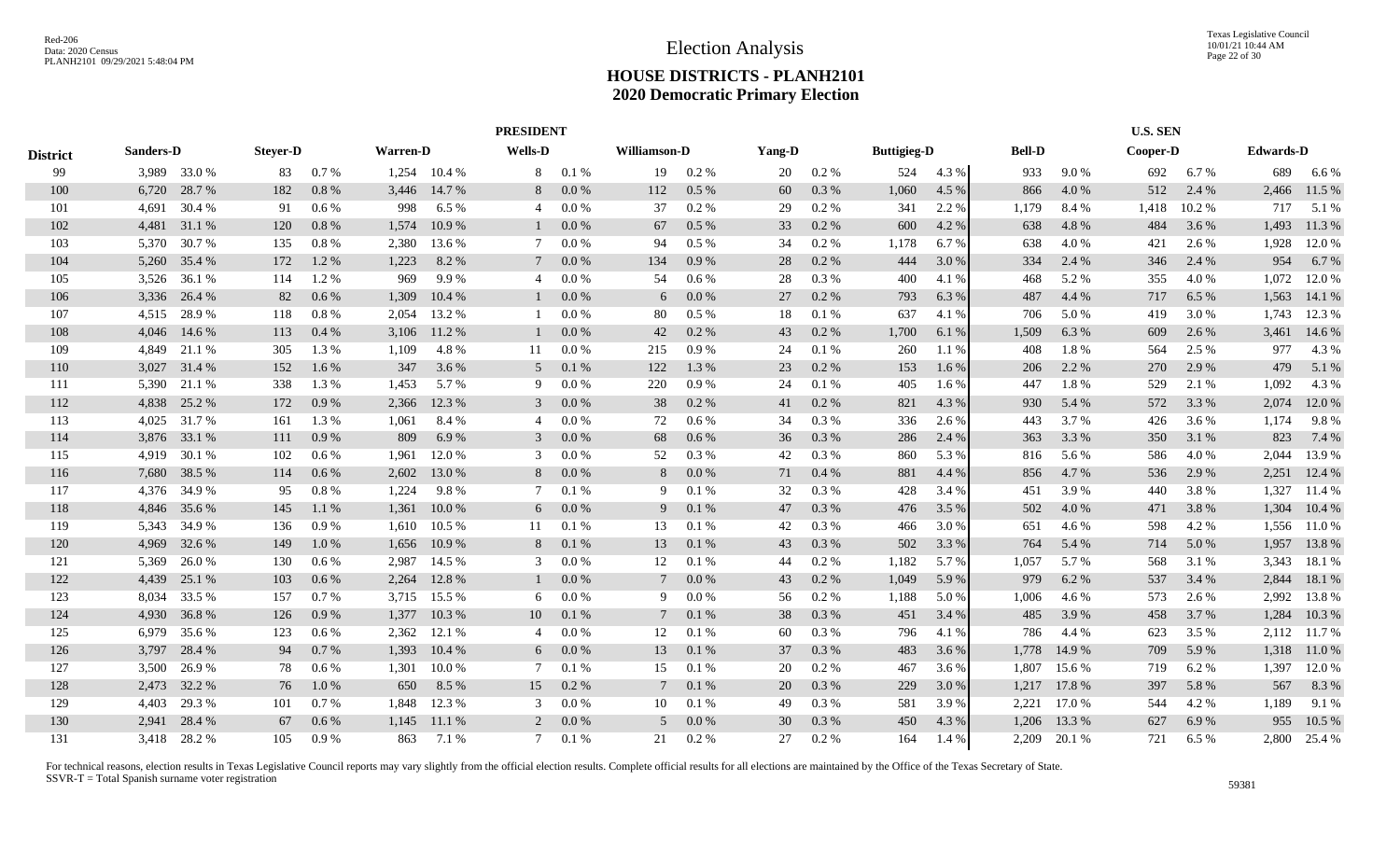|                 |                 |           |          |              |          |       |                |              | <b>U.S. SEN</b> |        |                 |           |            |       |                  |              |        |              | <b>RR COMM1</b> |              |
|-----------------|-----------------|-----------|----------|--------------|----------|-------|----------------|--------------|-----------------|--------|-----------------|-----------|------------|-------|------------------|--------------|--------|--------------|-----------------|--------------|
| <b>District</b> | <b>Foster-D</b> |           | Garcia-D |              | Harris-D |       | <b>Hegar-D</b> |              | Hernandez-D     |        | <b>Hunter-D</b> |           | Ocegueda-D |       | <b>Ramirez-D</b> |              | West-D |              | <b>Alonzo-D</b> |              |
| 99              | 180             | $1.7\%$   |          | 1,392 13.4 % | 381      | 3.7%  |                | 2,126 20.5 % | 292             | 2.8%   | 223             | 2.2 %     | 458        | 4.4 % |                  | 1,352 13.0 % | 1,652  | 15.9%        |                 | 2,695 27.4 % |
| 100             | 125             | $0.6\,\%$ | 1,417    | 6.6%         | 442      | 2.1 % | 4,162          | 19.4 %       | 735             | 3.4 %  | 93              | $0.4~\%$  | 323        | 1.5 % | 2,148            | 10.0 %       | 8,117  | 37.9 %       | 4,840           | 24.8%        |
| 101             | 215             | 1.5 %     | 1,528    | 10.9%        | 385      | 2.8 % | 1,333          | 9.5%         | 340             | 2.4 %  | 272             | 1.9%      | 532        | 3.8%  | 1,207            | 8.6 %        | 4,841  | 34.7 %       | 4,257           | 32.4 %       |
| 102             | 116             | 0.9%      | 1,305    | 9.8%         | 336      | 2.5 % | 2,645          | 19.9 %       | 562             | 4.2 %  | 94              | $0.7~\%$  | 244        | 1.8%  | 1,224            | 9.2 %        | 4,120  | 31.1 %       | 3,215           | 25.8%        |
| 103             | 108             | 0.7 %     | 1,609    | 10.0%        | 493      | 3.1 % | 2,974          | 18.5 %       | 926             | 5.8%   | 76              | 0.5%      | 391        | 2.4 % | 1,843            | 11.5 %       | 4,646  | 28.9%        | 4,795           | 32.0 %       |
| 104             | 77              | 0.5%      | 1,380    | 9.7 %        | 425      | 3.0 % | 1,278          | 9.0%         | 779             | 5.5 %  | 49              | $0.3\ \%$ | 412        | 2.9%  | 1,318            | 9.3%         | 6,856  | 48.3%        | 5,558           | 41.4 %       |
| 105             | 76              | $0.8~\%$  | 1,094    | 12.2 %       | 322      | 3.6 % | 1,541          | 17.2 %       | 571             | 6.4%   | 79              | 0.9 %     | 250        | 2.8%  | 968              | 10.8%        | 2,171  | 24.2 %       | 2,700           | 31.4 %       |
| 106             | 135             | 1.2 %     | 1,026    | 9.2 %        | 221      | 2.0 % | 3,165          | 28.5 %       | 451             | 4.1 %  | 83              | 0.7 %     | 123        | 1.1 % | 992              | 8.9%         | 2,131  | 19.2 %       | 1,899           | 18.7%        |
| 107             | 87              | 0.6 %     | 1,231    | 8.7%         | 403      | 2.8%  | 3,142          | 22.2 %       | 592             | 4.2 %  | 83              | $0.6\,\%$ | 296        | 2.1 % | 1,448            | 10.2%        | 4,033  | 28.4 %       | 3,448           | 26.2%        |
| 108             | 156             | $0.7\%$   | 1,091    | 4.6%         | 398      | 1.7%  | 7,000          | 29.5 %       | 576             | 2.4 %  | 123             | $0.5\ \%$ | 232        | 1.0 % | 1,789            | 7.5 %        | 6,824  | 28.7 %       | 3,182           | 15.2 %       |
| 109             | 97              | 0.4%      | 587      | 2.6 %        | 200      | 0.9%  | 1,048          | 4.6%         | 309             | 1.4 %  | 83              | 0.4%      | 160        | 0.7%  | 418              | $1.8~\%$     | 17,793 | 78.6%        | 6,454           | 30.6 %       |
| 110             | 50              | 0.5%      | 750      | 8.0%         | 259      | 2.8%  | 464            | 5.0%         | 433             | 4.6 %  | 45              | $0.5\ \%$ | 230        | 2.5 % | 568              | 6.1 %        | 5,569  | 59.7 %       | 3,250           | 37.3 %       |
| 111             | 102             | 0.4%      | 768      | 3.0 %        | 249      | 1.0%  | 1,468          | 5.8%         | 406             | 1.6 %  | 79              | 0.3%      | 200        | 0.8%  | 634              | 2.5 %        | 19,221 | 76.3 %       | 6,981           | 30.0%        |
| 112             | 124             | 0.7%      | 1,311    | 7.6 %        | 367      | 2.1 % | 4,270          | 24.7 %       | 627             | 3.6 %  | 109             | $0.6\,\%$ | 244        | 1.4 % | 1,446            | 8.4%         | 5,183  | 30.0%        | 3,582           | 22.5 %       |
| 113             | 115             | 1.0%      | 1,120    | 9.4 %        | 370      | 3.1 % | 1,669          | 14.0 %       | 583             | 4.9%   | 93              | 0.8 %     | 263        | 2.2 % | 936              | 7.8 %        | 4,769  | 39.9%        | 3,623           | 31.8%        |
| 114             | 76              | 0.7 %     | 1,149    | 10.3 %       | 353      | 3.2 % | 1,200          | 10.8%        | 650             | 5.8%   | 60              | $0.5~\%$  | 268        | 2.4 % | 959              | 8.6%         | 4,888  | 43.9%        |                 | 4,015 37.6 % |
| 115             | 135             | 0.9%      | 1,346    | 9.2 %        | 376      | 2.6 % | 3,338          | 22.7 %       | 790             | 5.4 %  | 137             | 0.9%      | 278        | 1.9 % | 1,544            | 10.5 %       | 3,305  | 22.5 %       | 3,173           | 23.2 %       |
| 116             | 263             | 1.4 %     | 1,973    | 10.8%        | 1,037    | 5.7 % | 3,333          | 18.3%        | 1,848           | 10.2 % | 195             | 1.1 %     | 532        | 2.9 % | 4,542            | 25.0 %       | 822    | 4.5 %        | 6,204           | 34.8%        |
| 117             | 181             | 1.6 %     | 1,536    | 13.2 %       | 783      | 6.7%  | 1,835          | 15.8%        | 1,263           | 10.9%  | 150             | 1.3 %     | 452        | 3.9%  | 2,616            | 22.5 %       | 595    | 5.1 %        | 4,595           | 39.9%        |
| 118             | 202             | 1.6 %     | 1,578    | 12.6 %       | 781      | 6.2 % | 1,956          | 15.6 %       | 1,469           | 11.7 % | 160             | 1.3%      | 376        | 3.0 % | 3,204            | 25.5 %       | 555    | 4.4 %        | 4,944           | 39.7%        |
| 119             | 208             | 1.5 %     | 1,676    | 11.8%        | 839      | 5.9%  | 2,118          | 14.9 %       | 1,616           | 11.4 % | 162             | 1.1 %     | 387        | 2.7 % | 3,371            | 23.8%        | 1,007  | 7.1 %        | 5,172           | 36.6%        |
| 120             | 237             | 1.7%      | 1,367    | 9.7 %        | 780      | 5.5 % | 2,431          | 17.2 %       | 1,160           | 8.2%   | 181             | 1.3 %     | 293        | 2.1 % | 2,380            | 16.8%        | 1,885  | 13.3 %       | 4,097           | 29.7 %       |
| 121             | 214             | 1.2%      | 1,441    | 7.8%         | 883      | 4.8%  | 5,029          | 27.2 %       | 1,297           | 7.0%   | 197             | 1.1%      | 392        | 2.1 % | 3,070            | 16.6%        | 996    | 5.4 %        | 3,786           | 21.4 %       |
| 122             | 196             | 1.2%      | 1,234    | 7.8 %        | 803      | 5.1 % | 3,857          | 24.5 %       | 1,138           | 7.2 %  | 185             | 1.2%      | 366        | 2.3 % | 2,720            | 17.3 %       | 886    | 5.6 %        | 3,643           | 24.3 %       |
| 123             | 275             | 1.3%      | 2,084    | 9.6%         | 1,059    | 4.9%  | 4,872          | 22.5 %       | 1,948           | 9.0%   | 184             | $0.8~\%$  | 539        | 2.5 % | 5,196            | 24.0 %       | 934    | 4.3 %        | 6,362           | 30.5 %       |
| 124             | 178             | 1.4 %     | 1,666    | 13.3 %       | 791      | 6.3 % | 1,835          | 14.7 %       | 1,491           | 11.9 % | 161             | 1.3 %     | 387        | 3.1 % | 3,120            | 25.0%        | 628    | 5.0 %        | 5,053           | 40.9%        |
| 125             | 239             | 1.3 %     | 2,111    | 11.7%        | 1,059    | 5.9%  | 3,086          | 17.1 %       | 2,065           | 11.4 % | 200             | 1.1%      | 554        | 3.1 % | 4,437            | 24.6 %       | 780    | 4.3 %        | 6,721           | 37.7 %       |
| 126             | 197             | 1.7%      | 983      | 8.2%         | 294      | 2.5 % | 3,036          | 25.4 %       | 1,238           | 10.4%  | 137             | 1.1%      | 292        | 2.4 % | 747              | 6.3%         | 1,210  | 10.1 %       | 3,239           | 29.1 %       |
| 127             | 214             | 1.8%      | 937      | 8.1%         | 330      | 2.8%  | 2,697          | 23.2 %       | 1,198           | 10.3%  | 141             | 1.2%      | 287        | 2.5 % | 705              | 6.1 %        | 1,173  | 10.1 %       | 3,172           | 29.3 %       |
| 128             | 187             | 2.7%      | 747      | 10.9%        | 193      | 2.8%  | 1,540          | 22.5 %       | 645             | 9.4 %  | 94              | 1.4 %     | 259        | 3.8%  | 467              | 6.8%         | 530    | 7.7 %        | 2,087           | 32.4 %       |
| 129             | 188             | 1.4 %     | 1,127    | 8.6%         | 284      | 2.2 % | 3,905          | 29.8%        | 1,042           | 8.0%   | 134             | $1.0\ \%$ | 336        | 2.6 % | 953              | 7.3 %        | 1,160  | 8.9%         | 3,276           | 27.6 %       |
| 130             | 160             | 1.8%      | 772      | 8.5 %        | 248      | 2.7 % | 2,458          | 27.1 %       | 806             | 8.9%   | 97              | 1.1%      | 218        | 2.4 % | 606              | 6.7%         | 911    | 10.1%        | 2,449           | 29.1 %       |
| 131             | 131             | 1.2%      | 740      | 6.7 %        | 261      | 2.4 % |                | 1,240 11.3 % | 649             | 5.9 %  | 91              | 0.8%      | 323        | 2.9 % | 469              | 4.3 %        |        | 1,379 12.5 % |                 | 3,432 33.0 % |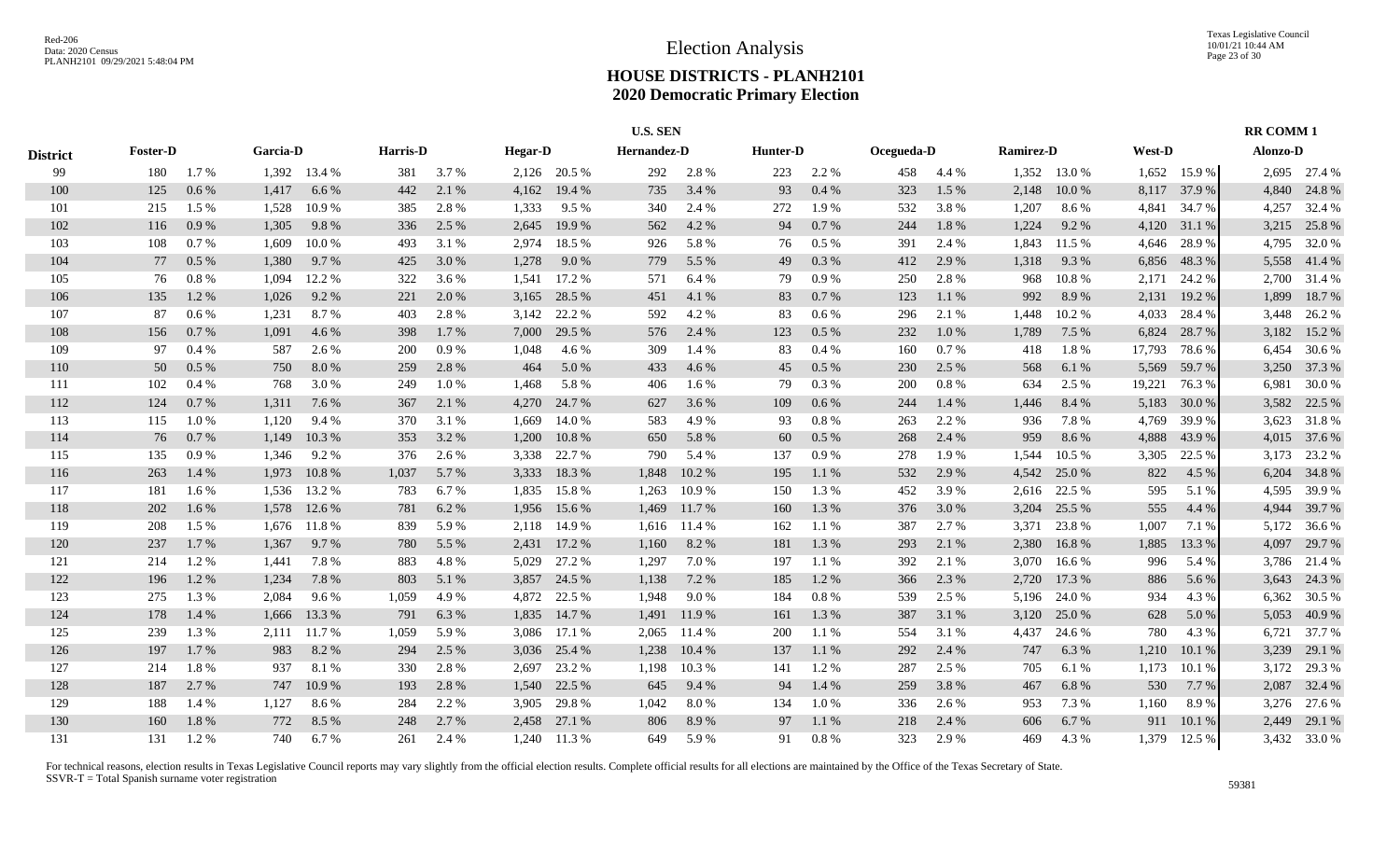|                 |                 | <b>RR COMM 1</b> |                 | <b>SUP CT CHIEF</b> |                 | SUP CT 6         |                  | <b>SUP CT 7</b> |                  | <b>SUP CT 8</b> |
|-----------------|-----------------|------------------|-----------------|---------------------|-----------------|------------------|------------------|-----------------|------------------|-----------------|
| <b>District</b> | Castaneda-D     | <b>Stone-D</b>   | <b>Watson-D</b> | <b>Meachum-D</b>    | Zimmerer-D      | <b>Cheng-D</b>   | <b>Praeger-D</b> | <b>Voss-D</b>   | Williams-D       | <b>Kelly-D</b>  |
| 99              | 3,191 32.4 %    | 2,157 21.9 %     | 1,798 18.3 %    | 8,357 84.3 %        | 1,562 15.7 %    | 7,779 79.5 %     | 2,005 20.5 %     | 3,500 36.3 %    | 6,146 63.7 %     | 2,905 30.4 %    |
| 100             | 6,717 34.4 %    | 4,810 24.6 %     | 3,152 16.1 %    | 17,659<br>88.3%     | 2,342 11.7 %    | 14,786<br>75.3 % | 4,860<br>24.7 %  | 28.7 %<br>5,621 | 13,958 71.3 %    | 5,803 30.2 %    |
| 101             | 3,275 24.9 %    | 22.3 %<br>2,939  | 2,679<br>20.4 % | 11,283<br>85.7 %    | 1,879<br>14.3 % | 10,459<br>79.8%  | 2,646<br>20.2 %  | 26.7 %<br>3,525 | 9,673<br>73.3 %  | 3,935 30.6 %    |
| 102             | 4,223 33.9 %    | 3,136 25.2 %     | 1,874<br>15.1 % | 10,874<br>86.3%     | 1,721<br>13.7 % | 9,368<br>75.2 %  | 3,086<br>24.8%   | 3,489<br>28.1 % | 8,929<br>71.9 %  | 3,827 31.4 %    |
| 103             | 5,308 35.4 %    | 20.4 %<br>3,063  | 1,835<br>12.2 % | 13,139<br>86.1 %    | 13.9 %<br>2,129 | 11,374<br>75.6 % | 3,679<br>24.4 %  | 4,405<br>29.6 % | 10,473<br>70.4 % | 4,301 29.2 %    |
| 104             | 3,349 25.0 %    | 2,429<br>18.1 %  | 2,073<br>15.5 % | 10,940 82.5 %       | 2,324<br>17.5 % | 73.4 %<br>9,636  | 3,484<br>26.6 %  | 3,396<br>25.6 % | 9,848<br>74.4 %  | 4,516 34.6 %    |
| 105             | 2,622<br>30.5 % | 23.1 %<br>1,983  | 15.0 %<br>1,290 | 7,374 84.7 %        | 1,328<br>15.3 % | 77.6 %<br>6,662  | 1,923<br>22.4 %  | 29.9 %<br>2,556 | 5,998<br>70.1 %  | 2,765 32.5 %    |
| 106             | 3,926<br>38.7 % | 2,935<br>29.0 %  | 1,374<br>13.6 % | 8,703<br>85.0 %     | 1,537<br>15.0 % | 7,741<br>76.1 %  | 2,428<br>23.9 %  | 3,540 35.3 %    | 6,485<br>64.7 %  | 2,468 24.7 %    |
| 107             | 4,594<br>34.9 % | 3,216<br>24.4 %  | 1,919<br>14.6 % | 11,652<br>87.5 %    | 1,669<br>12.5 % | 9,961<br>75.6 %  | 3,222<br>24.4 %  | 3,950<br>30.2 % | 9,126<br>69.8%   | 3,794<br>29.3 % |
| 108             | 9,083<br>43.5 % | 5,226<br>25.0 %  | 3,383<br>16.2%  | 19,569<br>89.8%     | 2,230<br>10.2%  | 14,509<br>68.2 % | 6,773<br>31.8%   | 28.3 %<br>5,913 | 15,013<br>71.7 % | 6,432 31.4 %    |
| 109             | 3,034<br>14.4 % | 5,877<br>27.9 %  | 5,697<br>27.0 % | 18,017 85.8%        | 2,993<br>14.2 % | 14,789<br>71.1 % | 6,013<br>28.9 %  | 3,787<br>17.6 % | 17,677<br>82.4 % | 8,766 42.3 %    |
| 110             | 1,558<br>17.9 % | 2,006<br>23.0 %  | 1,906 21.9 %    | 7,009<br>81.2%      | 1,626<br>18.8%  | 6,143<br>72.0 %  | 2,394<br>28.0%   | 21.7%<br>1,888  | 6,832<br>78.3 %  | 3,631 42.6 %    |
| 111             | 4,100 17.6 %    | 6,057<br>26.0%   | 6,116 26.3 %    | 20,066<br>86.3%     | 3,194<br>13.7 % | 16,710 72.7 %    | 6,269<br>27.3 %  | 4,006<br>16.9%  | 19,691<br>83.1 % | 9,282 40.6 %    |
| 112             | 5,611 35.3 %    | 4,191 26.4 %     | 2,516 15.8 %    | 14,254<br>87.5 %    | 2,040<br>12.5 % | 11,830<br>73.2 % | 4,323<br>26.8%   | 4,869<br>30.6 % | 69.4 %<br>11,063 | 4,971 31.7%     |
| 113             | 2,972<br>26.1 % | 2,764<br>24.3 %  | 17.8%<br>2,032  | 9,675 84.7 %        | 15.3 %<br>1,754 | 8,588 75.8%      | 2,745<br>24.2 %  | 27.5 %<br>3,129 | 8,266<br>72.5 %  | 3,827<br>34.1 % |
| 114             | 2,620<br>24.5 % | 20.5 %<br>2,186  | 1,855<br>17.4 % | 8,903<br>83.7 %     | 1,739<br>16.3 % | 8,148 77.1 %     | 2,415<br>22.9 %  | 2,684<br>25.3 % | 7,916 74.7 %     | 3,555 34.0 %    |
| 115             | 4,860<br>35.5 % | 3,733<br>27.3 %  | 1,928<br>14.1 % | 12,343<br>87.4 %    | 1,781<br>12.6 % | 10,862<br>77.8 % | 3,093<br>22.2 %  | 3,996<br>29.1 % | 9,739<br>70.9%   | 3,955 29.0 %    |
| 116             | 7,627<br>42.7 % | 2,380<br>13.3 %  | 1,630<br>9.1 %  | 13,939<br>77.9 %    | 22.1 %<br>3,951 | 13,215<br>74.4 % | 4,540<br>25.6 %  | 6,335<br>36.3%  | 11,126<br>63.7 % | 3,249 18.5 %    |
| 117             | 4,397<br>38.2 % | 12.7 %<br>1,467  | 1,063<br>9.2 %  | 8,597<br>74.8%      | 2,899<br>25.2 % | 75.0%<br>8,544   | 2,852<br>25.0 %  | 3,549<br>31.5 % | 7,735<br>68.5 %  | 2,280<br>20.1 % |
| 118             | 38.5 %<br>4,796 | 1,487<br>11.9 %  | 1,240<br>9.9%   | 8,865<br>71.5 %     | 3,531<br>28.5 % | 8,990<br>73.0 %  | 3,317<br>27.0 %  | 32.1 %<br>3,927 | 8,305<br>67.9 %  | 2,472 20.1 %    |
| 119             | 5,467 38.7 %    | 1,965<br>13.9 %  | 10.7 %<br>1,513 | 73.0%<br>10,248     | 3,784<br>27.0 % | 10,272<br>73.5 % | 3,711<br>26.5 %  | 4,341<br>31.3 % | 9,548<br>68.7 %  | 2,878<br>20.6 % |
| 120             | 4,827 34.9 %    | 2,754<br>19.9%   | 2,139<br>15.5 % | 10,397<br>74.8%     | 3,505<br>25.2 % | 75.2 %<br>10,415 | 3,432<br>24.8%   | 28.3%<br>3,880  | 9,821<br>71.7 %  | 3,363 24.6 %    |
| 121             | 8,066 45.5 %    | 3,431<br>19.4 %  | 13.7 %<br>2,428 | 14,635 81.2 %       | 3,387<br>18.8%  | 73.2 %<br>13,023 | 4,769<br>26.8%   | 7,103<br>40.6 % | 10,377<br>59.4 % | 19.6 %<br>3.447 |
| 122             | 6,407 42.8 %    | 2,902<br>19.4 %  | 2,014<br>13.5 % | 12,677<br>82.9 %    | 2,618<br>17.1 % | 11,142<br>73.7 % | 3,976<br>26.3 %  | 5,648 38.1 %    | 9,188<br>61.9%   | 2,880<br>19.3 % |
| 123             | 9,591<br>46.0%  | 2,872<br>13.8 %  | 2,046<br>9.8%   | 16,327<br>77.6 %    | 4,724<br>22.4 % | 15,201<br>73.0%  | 5,626<br>27.0 %  | 38.8%<br>7,916  | 12,468<br>61.2 % | 3,680<br>17.9 % |
| 124             | 38.6%<br>4,771  | 1,488<br>12.0 %  | 1,055<br>8.5 %  | 9,104<br>74.0 %     | 3,207<br>26.0%  | 75.8%<br>9,274   | 2,965<br>24.2 %  | 3,797<br>31.1 % | 8,412<br>68.9%   | 2,336<br>19.1 % |
| 125             | 7,259<br>40.8%  | 2,264<br>12.7 %  | 1,569<br>8.8%   | 13,773<br>77.3 %    | 4,041<br>22.7 % | 74.6 %<br>13,185 | 4,491<br>25.4 %  | 34.6 %<br>6,050 | 11,452<br>65.4 % | 3,283<br>18.6%  |
| 126             | 3,325<br>29.9%  | 2,894<br>26.0 %  | 1,678<br>15.1 % | 76.7 %<br>8,645     | 23.3 %<br>2,619 | 71.2%<br>7,957   | 3,220<br>28.8%   | 40.0%<br>4,430  | 6,657<br>60.0%   | 28.0%<br>3,100  |
| 127             | 29.7 %<br>3,211 | 2,706<br>25.0 %  | 1,727<br>16.0%  | 76.9%<br>8,389      | 2,518<br>23.1 % | 72.0 %<br>7,749  | 3,020<br>28.0%   | 39.4 %<br>4,251 | 6,528<br>60.6 %  | 2,974 27.8 %    |
| 128             | 1,732<br>26.9%  | 1,583<br>24.6 %  | 16.1 %<br>1,038 | 73.1 %<br>4,728     | 1,744<br>26.9 % | 70.8%<br>4,526   | 29.2 %<br>1,865  | 40.8%<br>2,602  | 3,775<br>59.2 %  | 1,887 29.6 %    |
| 129             | 35.6 %<br>4.226 | 2,953<br>24.9 %  | 1,422<br>12.0 % | 9,319 76.9 %        | 2,803<br>23.1 % | 8,790 73.1 %     | 3,232<br>26.9%   | 46.0%<br>5,451  | 6,411<br>54.0 %  | 3,276 27.6 %    |
| 130             | 28.1 %<br>2.370 | 2,293<br>27.2 %  | 1,318<br>15.6 % | 6,530<br>76.6 %     | 23.4 %<br>2,000 | 5,956<br>70.5 %  | 29.5 %<br>2,495  | 3,403<br>40.6 % | 4,982<br>59.4 %  | 2,405 28.6 %    |
| 131             | 2,298 22.1 %    | 2,420 23.3 %     | 2,241 21.6 %    | 7.426 71.4 %        | 2.977<br>28.6 % | 65.8%<br>6.809   | 3.534<br>34.2 %  | 3.258 31.1 %    | 7.208 68.9 %     | 3.428 33.3 %    |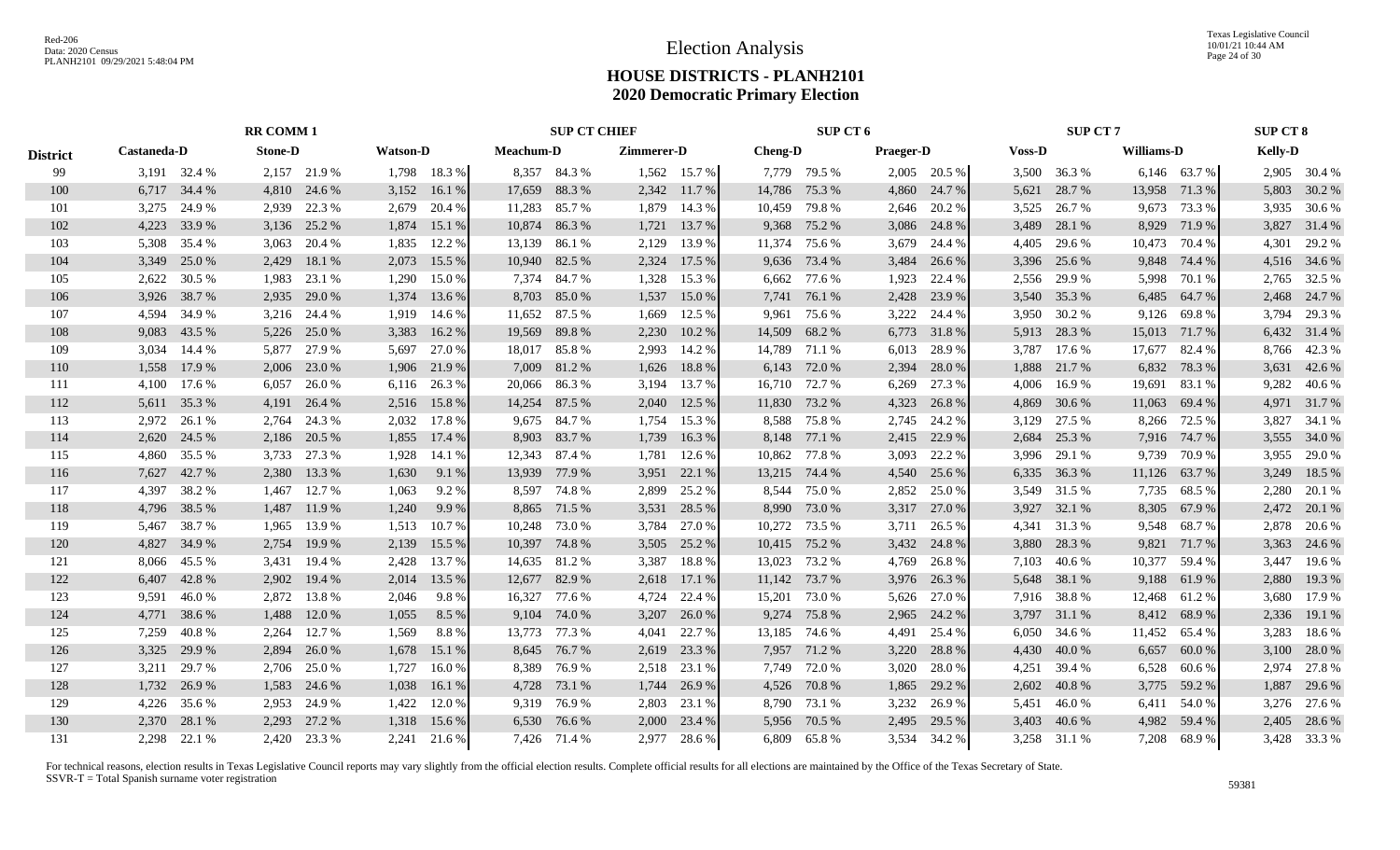|                 | <b>SUP CT 8</b> |                 |       | CCA <sub>3</sub> |                 |        |        |        |                  |        | CCA <sub>4</sub> |                 |  |  |  |  |  |
|-----------------|-----------------|-----------------|-------|------------------|-----------------|--------|--------|--------|------------------|--------|------------------|-----------------|--|--|--|--|--|
| <b>District</b> |                 | <b>Triana-D</b> |       | Demond-D         | Davis Frizell-D |        | Wood-D |        | <b>Clinton-D</b> |        |                  | <b>Miears-D</b> |  |  |  |  |  |
| 99              | 6,645           | 69.6%           | 812   | 8.5%             | 7,039           | 73.9%  | 1,673  | 17.6 % | 7,596            | 80.4%  | 1,849            | 19.6 %          |  |  |  |  |  |
| 100             | 13,398          | 69.8%           | 1,604 | 8.3%             | 14,155          | 73.3 % | 3,556  | 18.4 % | 16,286           | 84.8%  | 2,910            | 15.2 %          |  |  |  |  |  |
| 101             | 8,928           | 69.4%           | 1,541 | 12.0%            | 9,264           | 71.9%  | 2,085  | 16.2%  | 10,758           | 84.2 % | 2,016            | 15.8%           |  |  |  |  |  |
| 102             | 8,369           | 68.6%           | 1,080 | 8.8%             | 9,068           | 74.1 % | 2,082  | 17.0 % | 10,093           | 82.6 % | 2,119            | 17.4 %          |  |  |  |  |  |
| 103             | 10,449          | 70.8%           | 1,213 | 8.3%             | 10,744          | 73.1 % | 2,735  | 18.6%  | 11,949           | 81.6%  | 2,699            | 18.4 %          |  |  |  |  |  |
| 104             | 8,532           | 65.4%           | 1,434 | 10.9%            | 9,085           | 69.3%  | 2,598  | 19.8%  | 10,679           | 81.8%  | 2,369            | 18.2 %          |  |  |  |  |  |
| 105             | 5,738           | 67.5 %          | 756   | 8.9%             | 6,126           | 72.3 % | 1,590  | 18.8%  | 6,862            | 80.9%  | 1,622            | 19.1 %          |  |  |  |  |  |
| 106             | 7,523           | 75.3 %          | 836   | 8.4%             | 7,694           | 77.5 % | 1,403  | 14.1 % | 8,053            | 81.4%  | 1,837            | 18.6%           |  |  |  |  |  |
| 107             | 9,139           | 70.7%           | 985   | 7.6 %            | 9,363           | 72.2 % | 2,628  | 20.3 % | 10,640           | 82.6%  | 2,234            | 17.4 %          |  |  |  |  |  |
| 108             | 14,038          | 68.6%           | 1,193 | 5.8 %            | 15,383          | 75.3 % | 3,850  | 18.8%  | 16,910           | 83.5 % | 3,352            | 16.5 %          |  |  |  |  |  |
| 109             | 11,972          | 57.7%           | 2,917 | 13.9%            | 14,155          | 67.5 % | 3,898  | 18.6%  | 17,949           | 86.2%  | 2,862            | 13.8%           |  |  |  |  |  |
| 110             | 4,888           | 57.4 %          | 1,104 | 12.8 %           | 5,569           | 64.8%  | 1,919  | 22.3 % | 7,021            | 82.0%  | 1,544            | 18.0%           |  |  |  |  |  |
| 111             | 13,594          | 59.4%           | 2,885 | 12.5 %           | 16,262          | 70.4 % | 3,950  | 17.1 % | 19,808           | 86.3%  | 3,145            | 13.7%           |  |  |  |  |  |
| 112             | 10,732          | 68.3%           | 1,256 | $8.0\ \%$        | 11,748          | 74.8%  | 2,697  | 17.2 % | 12,890           | 82.4 % | 2,752            | 17.6 %          |  |  |  |  |  |
| 113             | 7,401           | 65.9%           | 1,105 | 9.8%             | 7,933           | 70.5 % | 2,209  | 19.6%  | 9,244            | 82.4%  | 1,977            | 17.6 %          |  |  |  |  |  |
| 114             | 6,900           | 66.0%           | 1,119 | $10.7~\%$        | 7,403           | 70.6%  | 1,963  | 18.7%  | 8,537            | 81.6%  | 1,926            | 18.4 %          |  |  |  |  |  |
| 115             | 9,703           | 71.0%           | 992   | 7.3 %            | 10,280          | 75.7%  | 2,303  | 17.0 % | 11,268           | 83.2%  | 2,281            | 16.8%           |  |  |  |  |  |
| 116             | 14,316          | 81.5 %          | 1,819 | 10.5 %           | 13,030          | 74.9 % | 2,550  | 14.7 % | 14,066           | 80.9%  | 3,320            | 19.1 %          |  |  |  |  |  |
| 117             | 9,068           | 79.9%           | 1,268 | 11.2 %           | 8,215           | 72.8%  | 1,794  | 15.9%  | 9,133            | 81.0%  | 2,140            | 19.0%           |  |  |  |  |  |
| 118             | 9,823           | 79.9%           | 1,325 | 10.9%            | 8,811           | 72.3 % | 2,052  | 16.8%  | 9,794            | 80.3%  | 2,402            | 19.7 %          |  |  |  |  |  |
| 119             | 11,062          | 79.4 %          | 1,601 | 11.5 %           | 10,016          | 72.2 % | 2,256  | 16.3%  | 11,254           | 81.2%  | 2,611            | 18.8%           |  |  |  |  |  |
| 120             | 10,312          | 75.4 %          | 1,638 | 12.0%            | 9,809           | 71.9%  | 2,198  | 16.1%  | 11,191           | 82.5 % | 2,374            | 17.5 %          |  |  |  |  |  |
| 121             | 14,117          | 80.4 %          | 1,496 | 8.6%             | 13,619          | 78.3%  | 2,284  | 13.1 % | 14,569           | 84.1 % | 2,760            | 15.9%           |  |  |  |  |  |
| 122             | 12,027          | 80.7%           | 1,275 | 8.6%             | 11,442          | 77.6 % | 2,026  | 13.7%  | 12,281           | 83.4 % | 2,436            | 16.6 %          |  |  |  |  |  |
| 123             | 16,871          | 82.1 %          | 1,962 | 9.6%             | 15,484          | 76.1 % | 2,901  | 14.3 % | 16,763           | 82.7%  | 3,516            | 17.3 %          |  |  |  |  |  |
| 124             | 9,898           | 80.9%           | 1,344 | 11.1 %           | 8,797           | 72.4 % | 2,007  | 16.5 % | 9,856            | 81.2%  | 2,278            | 18.8%           |  |  |  |  |  |
| 125             | 14,321          | 81.4%           | 1,790 | 10.2 %           | 12,938          | 74.0%  | 2,754  | 15.8%  | 14,210           | 81.5 % | 3,235            | 18.5 %          |  |  |  |  |  |
| 126             | 7,964           | 72.0 %          | 1,684 | 15.5 %           | 7,183           | 66.2%  | 1,990  | 18.3%  | 9,037            | 83.5%  | 1,780            | 16.5 %          |  |  |  |  |  |
| 127             | 7,732           | 72.2 %          | 1,761 | 16.7%            | 6,813           | 64.6%  | 1,979  | 18.8%  | 8,926            | 85.1%  | 1,557            | 14.9%           |  |  |  |  |  |
| 128             | 4,478           | 70.4 %          | 1,005 | 15.8%            | 3,983           | 62.8%  | 1,359  | 21.4 % | 5,096            | 81.5%  | 1,156            | 18.5 %          |  |  |  |  |  |
| 129             | 8,608           | 72.4 %          | 2,299 | 19.6 %           | 7,434           | 63.4 % | 1,993  | 17.0%  | 9,862            | 85.0%  | 1,738            | 15.0%           |  |  |  |  |  |
| 130             | 6,003           | 71.4%           | 1,298 | 15.8%            | 5,370           | 65.3%  | 1,555  | 18.9%  | 6,764            | 82.6%  | 1,428            | 17.4 %          |  |  |  |  |  |
| 131             | 6,873           | 66.7%           | 2,348 | 23.1 %           | 5,863           | 57.6 % | 1,973  | 19.4 % | 8,629            | 85.1 % | 1,509            | 14.9%           |  |  |  |  |  |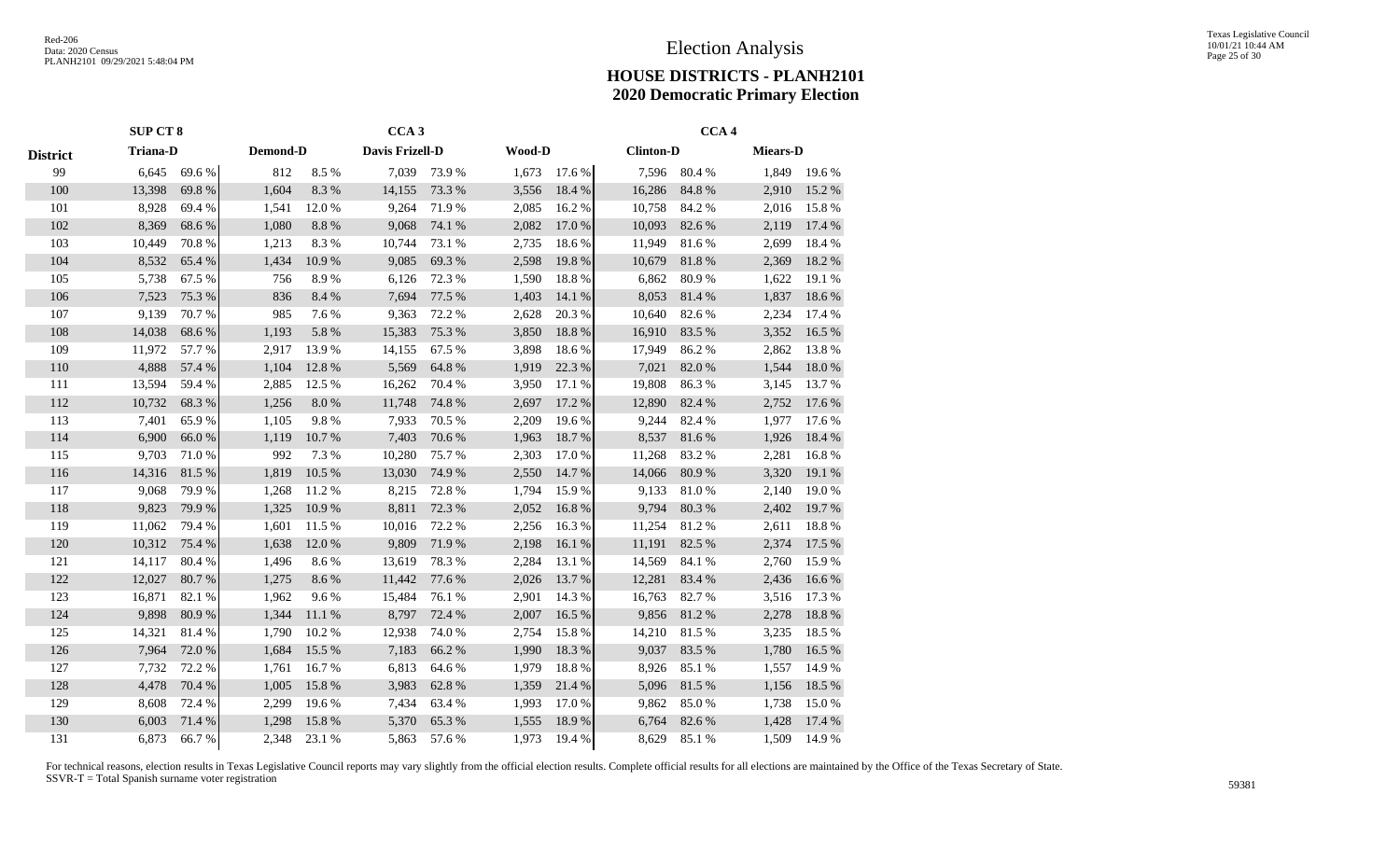|                 | <b>PRESIDENT</b> |         |                |              |                    |                |                 |         |                 |          |                |         |                  |          |           |          |             |          |                  |           |
|-----------------|------------------|---------|----------------|--------------|--------------------|----------------|-----------------|---------|-----------------|----------|----------------|---------|------------------|----------|-----------|----------|-------------|----------|------------------|-----------|
| <b>District</b> | <b>Bennet-D</b>  |         | <b>Biden-D</b> |              | <b>Bloomberg-D</b> |                | <b>Booker-D</b> |         | <b>Castro-D</b> |          | De La Fuente-D |         | <b>Delaney-D</b> |          | Gabbard-D |          | Klobuchar-D |          | <b>Patrick-D</b> |           |
| 132             | 73               | 0.7 %   | 4,065          | 37.5 %       | 1,455              | 13.4 %         | 11              | 0.1%    | 12              | 0.1%     |                | $0.0\%$ | $\tau$           | 0.1%     | 42        | $0.4\%$  | 233         | 2.2 %    |                  | 6 0.1 %   |
| 133             | 55               | $0.3\%$ | 6,499          | 39.2 %       |                    | 2,778 16.8 %   | 15              | 0.1%    | 10              | 0.1 %    | 4              | 0.0 %   | 10               | 0.1 %    | 51        | $0.3\%$  | 545         | 3.3 %    |                  | 6 $0.0\%$ |
| 134             | 40               | 0.1%    | 12,769         | 37.2 %       | 5,537              | 16.1%          | 6               | 0.0 %   | 15              | $0.0\%$  | 3              | $0.0\%$ |                  | 0.0 %    | 67        | $0.2 \%$ | 1,188       | 3.5 %    |                  | $0.0\%$   |
| 135             | 120              | 1.1 %   | 4,054          | 36.0%        | 1,393              | 12.4 %         | 32              | 0.3 %   | 21              | $0.2 \%$ | 9              | $0.1\%$ | 13               | 0.1%     | 37        | 0.3 %    | 128         | 1.1 %    | 16               | 0.1%      |
| 136             | 9                | $0.0\%$ | 6,113          | 26.6 %       | 2,067              | $9.0\%$        | 14              | 0.1%    | 31              | 0.1%     | 6              | $0.0\%$ | 13               | 0.1%     | 117       | $0.5\%$  | 525         | 2.3 %    |                  | $0.0\%$   |
| 137             | 78               | 1.1 %   |                | 2,366 31.9 % | 1,015              | 13.7 %         | 11              | 0.1%    | 25              | 0.3 %    | 8              | 0.1%    | 12               | 0.2 %    | 28        | $0.4\%$  | 128         | $1.7\%$  | 12               | 0.2 %     |
| 138             | 78               | $0.5\%$ | 5,096          | 35.5 %       | 2,348              | 16.4 %         | 15              | 0.1%    | 27              | $0.2 \%$ |                | $0.0\%$ | 11               | 0.1%     | 69        | $0.5\%$  | 343         | 2.4 %    | 10               | 0.1%      |
| 139             | 160              | 1.0 %   | 6,882          | 42.1 %       | 2,688              | 16.5 %         | 51              | 0.3 %   | 19              | 0.1%     | 14             | 0.1%    | 25               | $0.2~\%$ | 39        | 0.2 %    | 195         | 1.2 %    | 22               | 0.1%      |
| 140             | 110              | $1.7\%$ | 1,940          | 30.6 %       | 1,049              | 16.6%          | 13              | $0.2\%$ | 61              | $1.0\%$  | 18             | 0.3 %   | 21               | $0.3\%$  | 19        | $0.3\%$  | 36          | $0.6\%$  | 11               | $0.2\%$   |
| 141             | 178              | $1.6\%$ | 5,058          | 45.7 %       | 1,959              | 17.7 %         | 63              | 0.6 %   | 21              | $0.2 \%$ | 9              | 0.1%    | 24               | $0.2\%$  | 24        | $0.2 \%$ | 48          | $0.4\%$  | 19               | 0.2 %     |
| 142             | <b>200</b>       | $1.5\%$ | 5,799          | 44.3 %       | 2,112              | 16.1 %         | 50              | 0.4%    | 28              | $0.2 \%$ | 19             | 0.1%    | 34               | $0.3\%$  | 22        | $0.2\%$  | 107         | $0.8 \%$ | 27               | $0.2\%$   |
| 143             | 159              | 1.8%    |                | 2,766 31.6 % | 1,489              | 17.0 %         | 20              | 0.2 %   | 88              | $1.0\%$  | 37             | 0.4 %   | 25               | $0.3\%$  | 21        | $0.2 \%$ | 59          | $0.7\%$  | 18               | $0.2\%$   |
| 144             | 118              | $1.7\%$ |                | 1,986 28.2 % |                    | $1,003$ 14.2 % | $\overline{4}$  | 0.1%    | 65              | 0.9%     | 23             | 0.3 %   | 18               | $0.3\%$  | 27        | $0.4\%$  | 63          | 0.9%     |                  | 6 0.1 %   |
| 145             | 145              | $0.8\%$ | 5,899          | 31.0%        | 2,325              | 12.2 %         | 18              | 0.1%    | 81              | $0.4\%$  | 24             | 0.1%    | 18               | 0.1%     | 68        | $0.4\%$  | 395         | 2.1 %    | 17               | 0.1%      |
| 146             | 211              | $1.0\%$ |                | 9,148 41.5 % | 3,479              | 15.8%          | 79              | 0.4%    | 21              | 0.1%     | 11             | 0.0 %   | 32               | 0.1%     | 51        | $0.2\%$  | 316         | 1.4 %    | 30 <sup>°</sup>  | 0.1%      |
| 147             | 136              | $0.6\%$ | 8,028          | 36.3 %       | 2,873              | 13.0 %         | 56              | 0.3 %   | 30              | 0.1%     | 14             | 0.1%    | 22               | 0.1%     | 69        | 0.3 %    | 307         | 1.4 %    | 20               | 0.1%      |
| 148             | 106              | $1.0\%$ |                | 3,554 34.0 % |                    | 1,306 12.5 %   | 12              | 0.1%    | 29              | $0.3\%$  | 8              | 0.1%    | 10               | 0.1%     | 34        | 0.3 %    | 145         | 1.4 %    |                  | $40.0\%$  |
| 149             | 129              | 1.3 %   | 3,566          | 36.4 %       | 1,290              | 13.2 %         | 10              | 0.1%    | 24              | 0.2 %    | $\mathcal{R}$  | 0.0 %   | 17               | 0.2 %    | 24        | 0.2 %    | 111         | $1.1\%$  |                  | 0.1%      |
| 150             | 63               | 0.6 %   | 4,402          | 40.0 %       | 1,404              | 12.8 %         | 18              | $0.2\%$ | 12              | 0.1%     | .5             | 0.0 %   |                  | 0.0 %    | 49        | $0.4\%$  | 177         | $1.6\%$  | 11               | 0.1%      |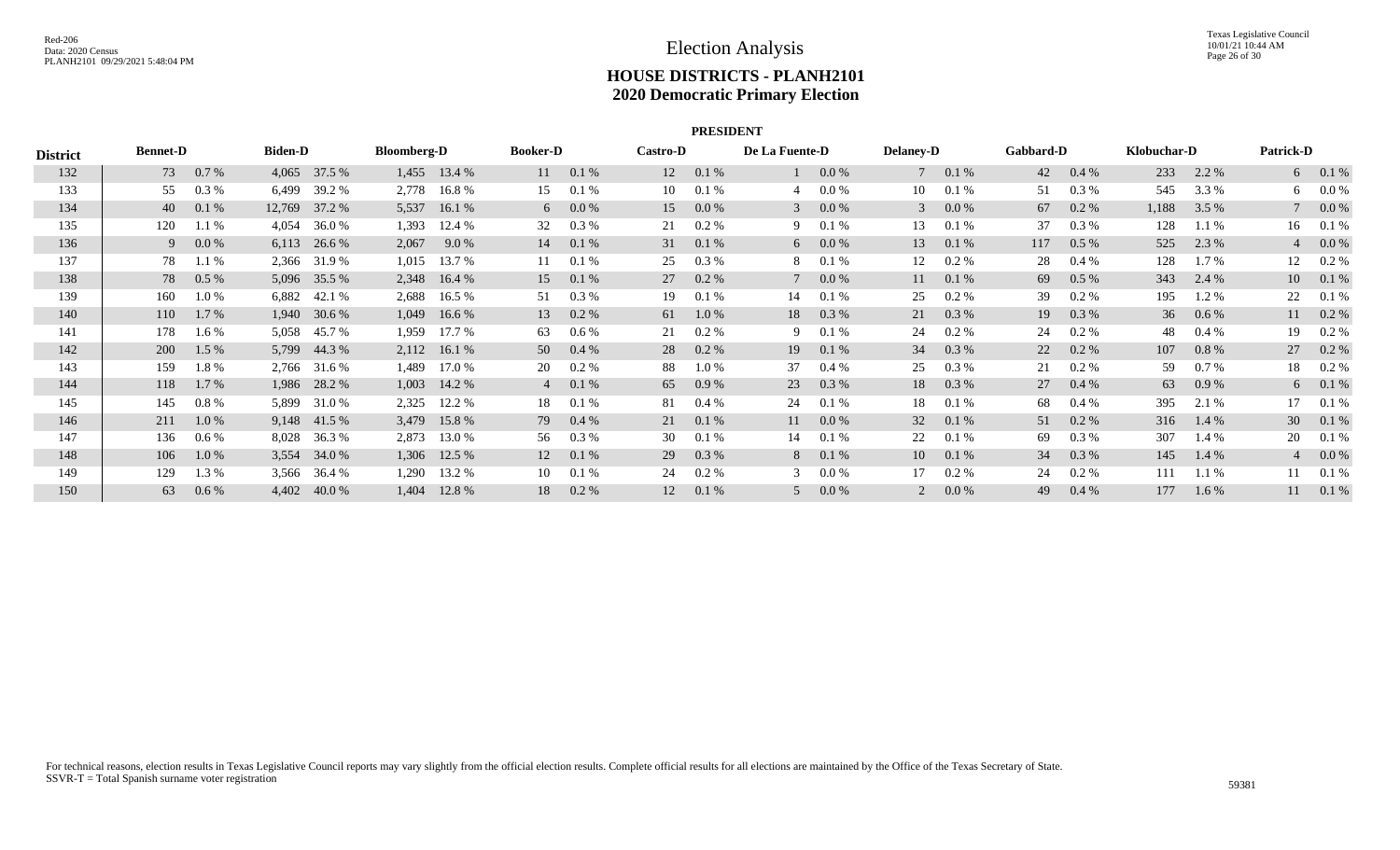|                 | <b>PRESIDENT</b> |              |                 |         |                 |              |                |          |                 |                |        |          |                    | <b>U.S. SEN</b> |               |        |          |       |                  |              |
|-----------------|------------------|--------------|-----------------|---------|-----------------|--------------|----------------|----------|-----------------|----------------|--------|----------|--------------------|-----------------|---------------|--------|----------|-------|------------------|--------------|
| <b>District</b> | <b>Sanders-D</b> |              | <b>Steyer-D</b> |         | <b>Warren-D</b> |              | <b>Wells-D</b> |          | Williamson-D    |                | Yang-D |          | <b>Buttigieg-D</b> |                 | <b>Bell-D</b> |        | Cooper-D |       | <b>Edwards-D</b> |              |
| 132             |                  | 3,134 28.9 % | 68              | $0.6\%$ | 1,223           | 11.3 %       | $\overline{4}$ | 0.0 %    |                 | $70.1\%$       | 32     | 0.3%     | 459                | 4.2 %           | 1,247         | 13.0 % | 653      | 6.8%  |                  | 988 10.3 %   |
| 133             | 3,882            | 23.4 %       | 54              | 0.3%    | 1,972           | 11.9 %       |                | 0.0 %    |                 | 0.0 %          | 42     | 0.3%     | 647                | 3.9%            | 2,415         | 17.4 % | 573      | 4.1 % | 1,604            | 11.5 %       |
| 134             | 7,230            | 21.1 %       | 87              | $0.3\%$ | 5,531           | 16.1 %       | 3              | $0.0\%$  | 23              | 0.1%           | 68     | $0.2~\%$ | 1,714              | 5.0 %           | 4,805         | 16.4%  | 659      | 2.3 % | 4,777            | 16.3%        |
| 135             | 3,986            | 35.4 %       | 73              | $0.6\%$ | 1,051           | 9.3 %        | 2              | 0.0 %    | 16              | 0.1%           | 38     | $0.3~\%$ | 278                | 2.5 %           | 1,336         | 13.0 % | 860      | 8.4 % | 1,170            | 11.4 %       |
| 136             | 8,314            | 36.2 %       | 103             | $0.4\%$ | 4,400           | 19.2 %       | 2              | $0.0\%$  | 9               | $0.0\%$        | 60     | 0.3 %    | 1,178              | 5.1%            | 613           | 2.9 %  | 617      | 2.9 % |                  | 1,018 4.8 %  |
| 137             | 2,550            | 34.4 %       | 52              | $0.7\%$ | 836             | 11.3 %       | 6              | 0.1%     |                 | 0.1%           | 33     | $0.4\%$  | 248                | 3.3 %           | 990           | 15.2 % | 412      | 6.3%  | 945              | 14.5 %       |
| 138             | 4,037            | 28.1 %       | 57              | $0.4\%$ |                 | 1,656 11.5 % | 3 <sup>7</sup> | $0.0\%$  | 8               | $0.1 \%$       | 38     | 0.3%     | 545                | 3.8 %           | 1,987         | 15.9 % | 559      | 4.5 % |                  | 1,356 10.9 % |
| 139             | 4,103            | 25.1 %       | 142             | $0.9\%$ | 1,500           | $9.2\%$      | 9              | 0.1%     | 19              | 0.1%           | 51     | 0.3 %    | 418                | 2.6 %           | 2,924         | 19.7 % | 971      | 6.5%  | 3,403            | 22.9 %       |
| 140             | 2,489            | 39.3 %       | 54              | $0.9\%$ | 379             | 6.0%         |                | $40.1\%$ |                 | 11 0.2 %       | 15     | 0.2 %    | 100                | $1.6\%$         | 860           | 15.1 % | 355      | 6.3 % |                  | 675 11.9 %   |
| 141             | 2,753            | 24.9 %       | 117             | 1.1%    | 636             | 5.7 %        | 8              | 0.1%     | 22              | $0.2 \%$       | 33     | 0.3%     | 93                 | $0.8\%$         | 2,099         | 20.9 % | 953      | 9.5%  | 2,302            | 22.9 %       |
| 142             | 3,358            | 25.7 %       | 126             | $1.0\%$ | 915             | 7.0 %        |                | 8 0.1 %  | 20              | $0.2 \%$       | 36     | $0.3\%$  | 226                | 1.7%            | 2,207         | 18.6 % | 1,028    | 8.7 % |                  | 2,618 22.1 % |
| 143             | 3,255            | 37.2 %       | 74              | $0.8\%$ | 538             | 6.2 %        | $7^{\circ}$    | 0.1%     | 18              | $0.2 \%$       | 30     | 0.3 %    | 138                | $1.6\%$         | 1,408         | 17.9 % | 509      | 6.5%  | 923              | 11.7 %       |
| 144             |                  | 2,968 42.2 % | 61              | 0.9%    | 559             | 7.9 %        | $\mathcal{E}$  | $0.0\%$  |                 | $4\quad 0.1\%$ | 19     | 0.3 %    | 113                | $1.6\%$         | 1,005         | 15.9 % | 251      | 4.0 % | 446              | 7.1%         |
| 145             | 5,963            | 31.4 %       | 89              | $0.5\%$ | 3,086           | 16.2 %       | 9.             | $0.0\%$  | 13              | 0.1%           | 50     | $0.3\%$  | 816                | 4.3 %           | 2,514         | 14.9 % | 472      | 2.8 % | 2,721            | 16.1 %       |
| 146             | 5,297            | 24.0 %       | 182             | $0.8\%$ | 2,588           | 11.7 %       | 14             | 0.1%     | 30 <sup>2</sup> | 0.1%           | 62     | 0.3 %    | 490                | 2.2%            | 3,809         | 19.1 % | 1,025    | 5.1 % | 5,420            | 27.2 %       |
| 147             | 6,383            | 28.9%        | 142             | $0.6\%$ | 3,066           | 13.9 %       | 4              | 0.0 %    | 28              | 0.1%           | 73     | 0.3 %    | 859                | 3.9%            | 3,046         | 15.3 % | 835      | 4.2 % | 5,163            | 26.0%        |
| 148             | 3,553            | 34.0 %       | 52              | $0.5\%$ | 1,239           | 11.9 %       | $\overline{4}$ | $0.0\%$  | 13              | $0.1 \%$       | 38     | $0.4\%$  | 335                | 3.2 %           | 1,406         | 15.0 % | 551      | 5.9 % | 1,141            | 12.2 %       |
| 149             | 3,488            | 35.6 %       | 55              | $0.6\%$ | 768             | 7.8 %        |                | 0.0 %    | 8               | 0.1%           | 47     | $0.5\%$  | 237                | 2.4 %           | 1,427         | 16.4 % | 729      | 8.4 % | 1,056            | 12.1 %       |
| 150             | 3,197            | 29.0 %       | 63              | 0.6%    | 1,148           | 10.4%        | $\overline{0}$ | $0.0\%$  | 14              | 0.1%           | 31     | $0.3\%$  | 410                | 3.7%            | 1,314         | 13.5 % | 646      | 6.6%  | 1,124            | 11.5 %       |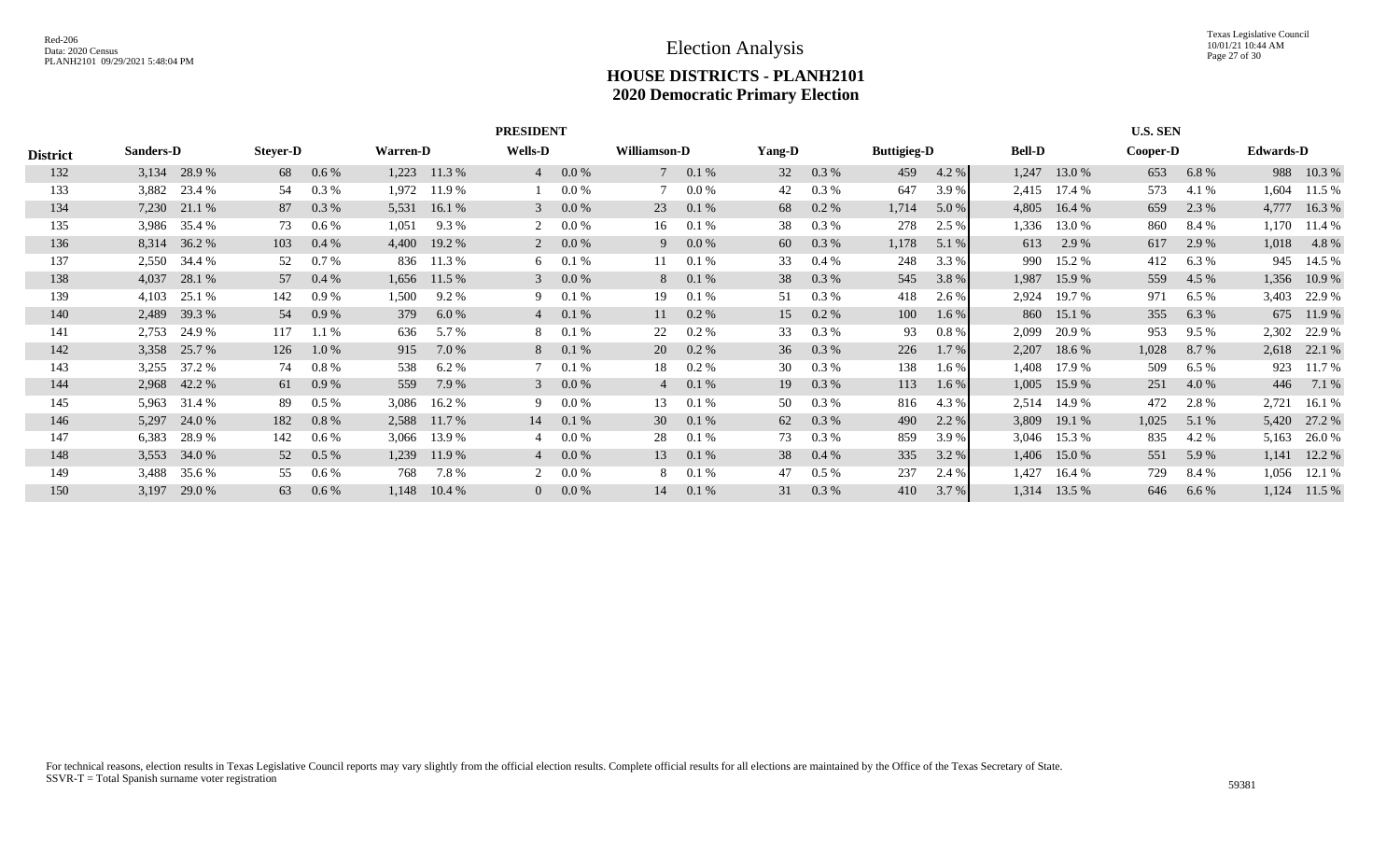|                 | <b>U.S. SEN</b> |         |          |            |          |         |                |            |             |        |          |         |            |       | <b>RR COMM1</b>  |          |               |         |          |              |
|-----------------|-----------------|---------|----------|------------|----------|---------|----------------|------------|-------------|--------|----------|---------|------------|-------|------------------|----------|---------------|---------|----------|--------------|
| <b>District</b> | <b>Foster-D</b> |         | Garcia-D |            | Harris-D |         | <b>Hegar-D</b> |            | Hernandez-D |        | Hunter-D |         | Ocegueda-D |       | <b>Ramirez-D</b> |          | <b>West-D</b> |         | Alonzo-D |              |
| 132             | 147             | 1.5 %   | 941      | 9.8%       | 267      | 2.8%    | 2,522          | 26.2 %     | 822         | 8.5 %  | 133      | 1.4 %   | 260        | 2.7 % | 702              | 7.3 %    | 940           | $9.8\%$ |          | 2,713 30.1 % |
| 133             | 167             | 1.2%    | 888      | 6.4 %      | 298      | 2.1 %   | 3,896          | 28.0%      | 906         | 6.5%   | 137      | 1.0%    | 249        | 1.8%  | 962              | 6.9%     | 1,797         | 12.9 %  | 2,879    | 23.8%        |
| 134             | 209             | 0.7%    | 1,398    | 4.8 %      | 365      | 1.2 %   | 8,483          | 29.0 %     | 1,854       | 6.3 %  | 145      | $0.5\%$ | 338        | 1.2%  | 2,332            | 8.0%     | 3,875         | 13.3 %  | 4,445    | 17.9 %       |
| 135             | 159             | 1.6 %   | 1,167    | 11.4 %     | 362      | 3.5%    | 1,860          | 18.2 %     | 955         | 9.3%   | 140      | 1.4 %   | 386        | 3.8%  | 718              | 7.0 %    | 1,125         | 11.0%   | 3,359    | 34.5 %       |
| 136             | 102             | 0.5%    | 2,534    | 11.9 %     | 214      | $1.0\%$ | 11,885         | 55.9%      | 959         | 4.5 %  | 144      | 0.7 %   | 147        | 0.7 % | 2,119            | 10.0 %   | 901           | 4.2 %   | 4,091    | 21.2 %       |
| 137             | 100             | 1.5 %   | 570      | 8.7%       | 209      | 3.2 %   | 1,316          | 20.2 %     | 558         | 8.6 %  | 78       | 1.2%    | 215        | 3.3 % | 521              | 8.0 %    | 610           | 9.4 %   | 1,849    | 30.6 %       |
| 138             | 176             | 1.4 %   | 1,062    | 8.5 %      | 299      | 2.4 %   | 3,208          | 25.7 %     | 1,163       | 9.3 %  | 114      | 0.9%    | 360        | 2.9 % | 877              | 7.0 %    | 1,310         | 10.5 %  | 3,132    | 27.8 %       |
| 139             | 218             | 1.5 %   | 947      | 6.4 %      | 278      | 1.9 %   | 2,308          | 15.5 %     | 916         | 6.2%   | 141      | 0.9 %   | 347        | 2.3 % | 606              | 4.1 %    | 1,800         | 12.1 %  | 4,042    | 29.0 %       |
| 140             | 96              | 1.7 %   |          | 766 13.5 % | 275      | 4.8%    |                | 606 10.7 % | 713         | 12.6 % | 57       | $1.0\%$ | 394        | 6.9%  | 488              | 8.6 %    | 395           | 7.0 %   | 2,399    | 43.7 %       |
| 141             | 202             | 2.0 %   | 698      | 6.9%       | 203      | 2.0 %   | 1,038          | 10.3 %     | 602         | 6.0 %  | 149      | $1.5\%$ | 265        | 2.6 % | 263              | 2.6 %    | 1,280         | 12.7 %  | 2,945    | 30.8 %       |
| 142             | 240             | 2.0 %   | 882      | 7.4 %      | 285      | 2.4 %   | 1,394          | 11.7 %     | 795         | 6.7%   | 163      | $1.4\%$ | 266        | 2.2 % | 516              | 4.3 %    | 1,477         | 12.4 %  | 3,629    | 32.6 %       |
| 143             | 167             | 2.1 %   | 1,056    | 13.4 %     | 329      | 4.2 %   | 917            | 11.7 %     | 915         | 11.6 % | 72       | $0.9\%$ | 440        | 5.6 % | 613              | 7.8 %    | 509           | 6.5%    | 3,141    | 41.8%        |
| 144             | 96              | $1.5\%$ |          | 972 15.4 % | 315      | 5.0 %   | 931            | 14.8 %     | 924         | 14.7 % | 66       | $1.0\%$ | 384        | 6.1 % | 607              | $9.6\%$  | 308           | 4.9 %   |          | 2,764 45.5 % |
| 145             | 146             | 0.9%    | 1,537    | 9.1 %      | 428      | 2.5 %   | 3,685          | 21.8%      | 1,605       | 9.5%   | 86       | $0.5\%$ | 519        | 3.1 % | 1,686            | $10.0\%$ | 1,468         | 8.7 %   | 4,538    | 29.3 %       |
| 146             | 224             | 1.1%    | 972      | 4.9 %      | 268      | 1.3 %   | 3,119          | 15.6 %     | 878         | 4.4 %  | 151      | 0.8%    | 282        | 1.4 % | 879              | 4.4 %    | 2,934         | 14.7 %  | 4,925    | 27.2 %       |
| 147             | 198             | 1.0%    | 1,270    | 6.4 %      | 367      | 1.8%    | 3,240          | 16.3 %     | 1,297       | 6.5%   | 132      | 0.7 %   | 363        | 1.8%  | 1,462            | 7.4 %    | 2,510         | 12.6%   | 4,855    | 26.8%        |
| 148             | 144             | 1.5 %   | 1,017    | 10.8%      | 275      | 2.9 %   | 1,851          | 19.7 %     | 1,032       | 11.0 % | 93       | 1.0%    | 393        | 4.2 % | 628              | 6.7%     | 843           | $9.0\%$ | 2,883    | 32.6 %       |
| 149             | 146             | 1.7 %   | 835      | 9.6 %      | 298      | 3.4 %   | 1,620          | 18.6 %     | 760         | 8.7 %  | 142      | 1.6 %   | 358        | 4.1 % | 521              | 6.0 %    | 801           | $9.2\%$ | 2,967    | 35.9%        |
| 150             | 148             | 1.5 %   | 951      | 9.8%       | 266      | 2.7 %   | 2,269          | 23.3 %     | 1,023       | 10.5%  | 127      | 1.3 %   | 285        | 2.9 % | 640              | 6.6 %    | 955           | 9.8%    | 2,791    | 30.4 %       |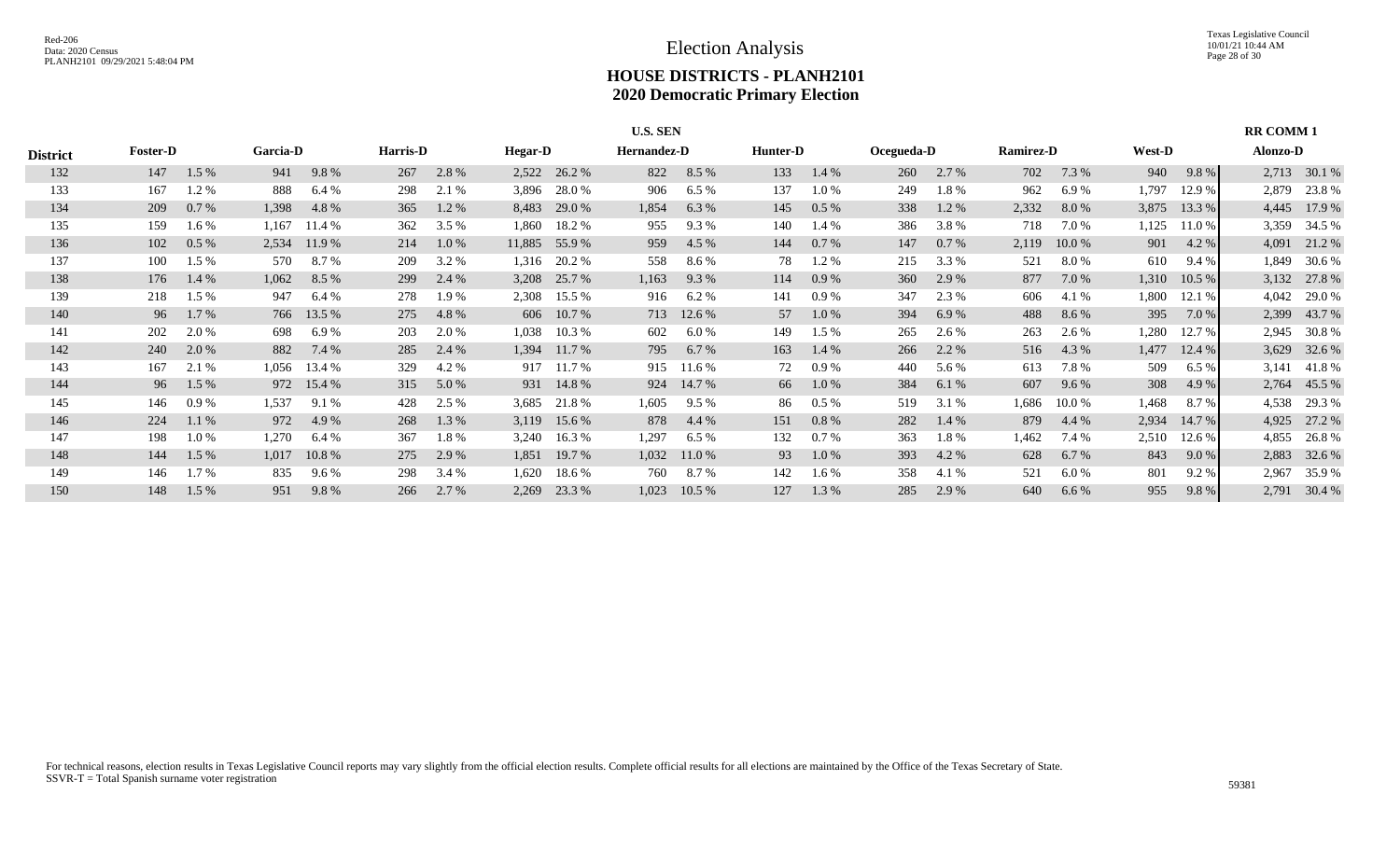|                 | <b>RR COMM 1</b> |        |                |              |  |                 |         |                  | <b>SUP CT CHIEF</b> |            | SUP CT 6     |                |              |                  | <b>SUP CT 7</b> |               |              |            | <b>SUP CT 8</b> |                |              |
|-----------------|------------------|--------|----------------|--------------|--|-----------------|---------|------------------|---------------------|------------|--------------|----------------|--------------|------------------|-----------------|---------------|--------------|------------|-----------------|----------------|--------------|
| <b>District</b> | Castaneda-D      |        | <b>Stone-D</b> |              |  | <b>Watson-D</b> |         | <b>Meachum-D</b> |                     | Zimmerer-D |              | <b>Cheng-D</b> |              | <b>Praeger-D</b> |                 | <b>Voss-D</b> |              | Williams-D |                 | <b>Kelly-D</b> |              |
| 132             | 2,673 29.6 %     |        |                | 2,440 27.0 % |  | $1,202$ 13.3 %  |         | 6,973            | 76.5 %              | 2,140      | 23.5 %       | 6,403          | 70.7 %       |                  | $2,648$ 29.3 %  | 3,618         | 40.4 %       |            | 5,339 59.6 %    |                | 2,461 27.4 % |
| 133             | 4,887            | 40.3%  | 2,857          | 23.6 %       |  | 1,493           | 12.3 %  |                  | 9,718 77.2 %        |            | 2,873 22.8 % | 8,353          | 67.2 %       | 4,069            | 32.8%           | 5,682         | 46.8 %       |            | 6,470 53.2 %    |                | 4,212 34.6 % |
| 134             | 12,850           | 51.6 % | 5,316          | 21.4 %       |  | 2,271           | 9.1 %   | 21,298 81.6 %    |                     | 4,806      | 18.4 %       | 17,205         | 67.1 %       | 8,419            | 32.9 %          | 11,961        | 48.1 %       | 12,896     | 51.9 %          | 8,829          | 35.2 %       |
| 135             | 2,604            | 26.7 % | 2,402          | 24.7 %       |  | 1,376           | 14.1 %  | 7,406            | 76.1 %              | 2,326      | 23.9 %       | 6,849          | 71.0 %       | 2,803            | 29.0 %          | 3,576         | 36.9 %       | 6,117      | 63.1 %          | 2,522          | 26.1 %       |
| 136             | 7,769            | 40.3 % | 3,958          | 20.5 %       |  | 3,454           | 17.9 %  |                  | 17,936 90.2 %       | 1,942      | 9.8%         | 15,758         | 80.8%        | 3,737            | 19.2 %          | 6,640         | 34.8%        |            | 12,416 65.2 %   | 3,387          | 17.7 %       |
| 137             | 2,038 33.7 %     |        | 1,359          | 22.5 %       |  | 806 13.3 %      |         | 4,509            | 73.9 %              | 1,595      | 26.1 %       | 4,217          | 69.3%        | 1,868            | 30.7 %          | 2,566         | 42.7 %       | 3,441      | 57.3 %          |                | 1,766 29.5 % |
| 138             | 4,095            | 36.4 % | 2,638          | 23.5 %       |  | 1,384           | 12.3 %  | 8,712            | 75.7 %              | 2,796      | 24.3 %       | 7,830          | 68.7 %       | 3,566            | 31.3 %          | 4,964         | 44.2 %       | 6,277      | 55.8 %          |                | 3,548 31.5 % |
| 139             | 3,621            | 26.0%  | 3,220          | 23.1 %       |  | 3,036           | 21.8 %  | 10,500           | 74.6 %              | 3,570      | 25.4 %       | 9,418          | 69.0 %       | 4,231            | 31.0 %          | 4,304         | 31.2 %       | 9,485      | 68.8%           |                | 4,476 32.9 % |
| 140             | 1,428            | 26.0 % |                | 876 16.0 %   |  | 788 14.4 %      |         |                  | 3,576 66.1 %        | 1,830      | 33.9 %       | 3,582          | 67.3 %       | 1,738            | 32.7 %          | 2,051         | 38.2 %       |            | 3,315 61.8 %    | 1,599          | 29.8%        |
| 141             | 1,772            | 18.5 % | 2,321          | 24.3 %       |  | 2,521           | 26.4 %  | 6,695            | 70.0%               | 2,864      | 30.0 %       | 6,342          | 68.0 %       | 2,982            | 32.0 %          | 2,637         | 27.7 %       | 6,889      | 72.3 %          |                | 3,492 37.3 % |
| 142             | 2,344            | 21.0 % | 2,703          | 24.3 %       |  | 2,464           | 22.1 %  | 8,078            | 71.9 %              | 3,156      | 28.1 %       | 7,619          | 68.9%        | 3,437            | 31.1%           | 3,369         | 30.1 %       | 7,836      | 69.9 %          | 3,668          | 33.2 %       |
| 143             | 1,970            | 26.2 % | 1,299          | 17.3 %       |  | 1,105           | 14.7 %  | 4,946            | 66.8%               | 2,455      | 33.2 %       | 4,895          | 66.9%        | 2,417            | 33.1 %          | 2,758         | 37.6 %       | 4,580      | 62.4 %          | 2,136          | 29.0 %       |
| 144             | 1,843 30.3 %     |        |                | 881 14.5 %   |  | 590             | 9.7%    |                  | 3,903 65.1 %        | 2,093      | 34.9 %       | 3,934          | 66.1%        | 2,014            | 33.9 %          |               | 2,642 44.9 % |            | 3,238 55.1 %    |                | 1,459 24.6 % |
| 145             | 6,868            | 44.4 % | 2,600          | 16.8%        |  | 1,470           | $9.5\%$ | 11,860           | 76.2 %              | 3,701      | 23.8%        | 10,892         | 71.7 %       | 4,297            | 28.3 %          |               | 6,478 43.4 % | 8,434      | 56.6 %          | 4,138          | 27.6 %       |
| 146             | 5,162            | 28.5 % | 4,182          | 23.1 %       |  | 3,842 21.2 %    |         | 13,628           | 73.4 %              | 4,934      | 26.6 %       | 12,524         | 68.5 %       | 5,770            | 31.5 %          | 6,089         | 33.1 %       | 12,314     | 66.9 %          | 6,255          | 34.5 %       |
| 147             | 6,634            | 36.6 % | 3,662          | 20.2 %       |  | 2,950           | 16.3%   | 13,953           | 75.8 %              | 4,448      | 24.2 %       | 12,938         | 71.9 %       | 5,047            | 28.1 %          | 6,100         | 33.9 %       | 11,918     | 66.1 %          | 5,335          | 30.0 %       |
| 148             | 2,856 32.3 %     |        | 1,929          | 21.8%        |  | $1,171$ 13.2 %  |         |                  | 6,600 74.7 %        | 2,239      | 25.3 %       |                | 6,220 71.3 % | 2,501            | 28.7 %          | 3,428         | 39.3 %       |            | 5,288 60.7 %    |                | 2,381 27.4 % |
| 149             | 2,095            | 25.3 % | 1,962          | 23.7 %       |  | 1,247           | 15.1 %  | 5,984            | 72.3 %              | 2,296      | 27.7 %       | 5,602          | 67.6 %       | 2,683            | 32.4 %          | 3,042         | 36.8%        | 5,214      | 63.2%           | 2,482          | 30.2 %       |
| 150             | 2,647            | 28.8%  | 2,295          | 25.0 %       |  | 1,446           | 15.8 %  | 6,977            | 75.6 %              | 2,257      | 24.4 %       | 6,631          | 72.6 %       | 2,505            | 27.4 %          | 3,505         | 38.6 %       | 5,583      | 61.4 %          | 2,415          | 26.6 %       |